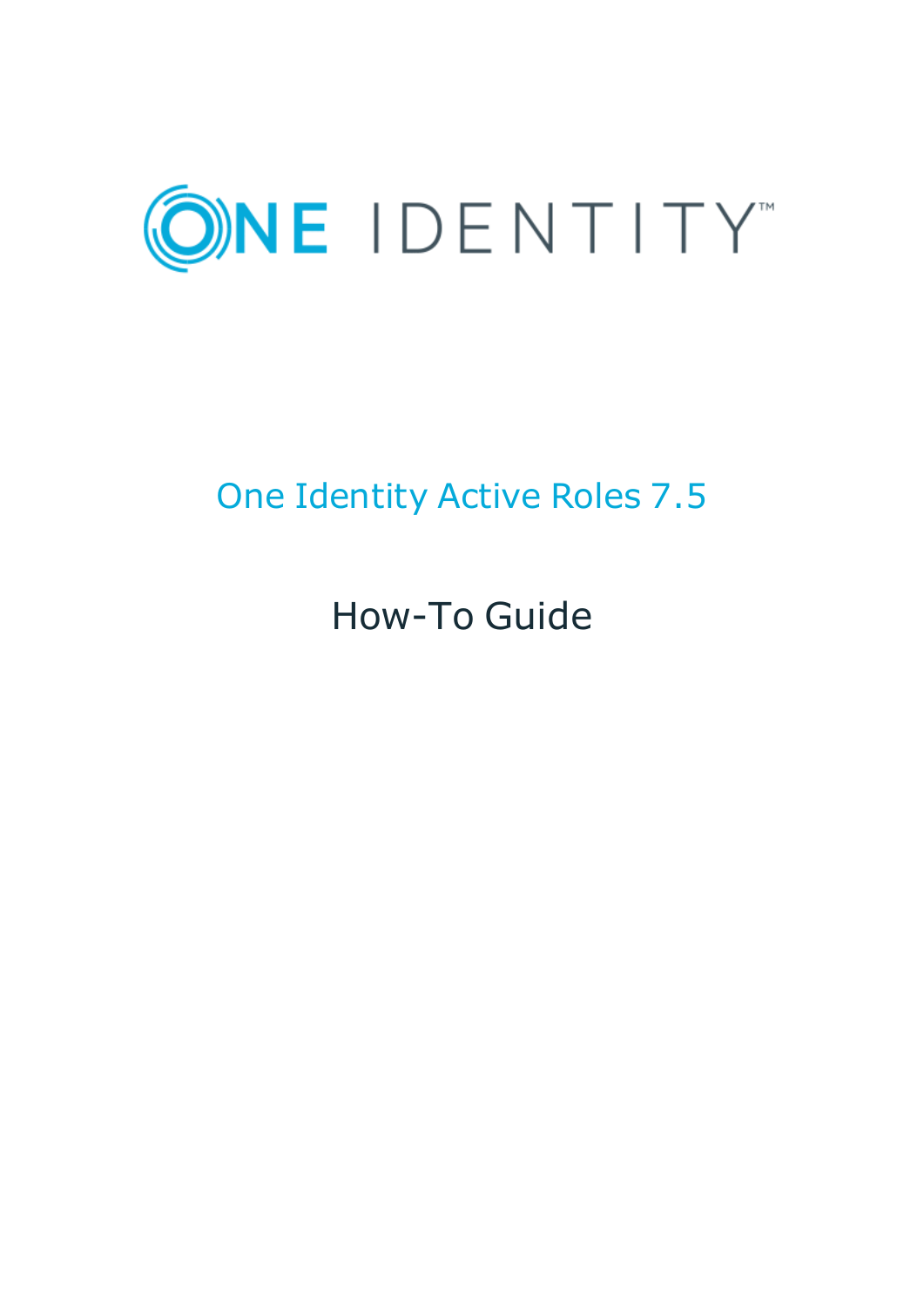#### **Copyright 2021 One Identity LLC.**

#### **ALL RIGHTS RESERVED.**

This guide contains proprietary information protected by copyright. The software described in this guide is furnished under a software license or nondisclosure agreement. This software may be used or copied only in accordance with the terms of the applicable agreement. No part of this guide may be reproduced or transmitted in any form or by any means, electronic or mechanical, including photocopying and recording for any purpose other than the purchaser's personal use without the written permission of One Identity LLC .

The information in this document is provided in connection with One Identity products. No license, express or implied, by estoppel or otherwise, to any intellectual property right is granted by this document or in connection with the sale of One Identity LLC products. EXCEPT AS SET FORTH IN THE TERMS AND CONDITIONS AS SPECIFIED IN THE LICENSE AGREEMENT FOR THIS PRODUCT, ONE IDENTITY ASSUMES NO LIABILITY WHATSOEVER AND DISCLAIMS ANY EXPRESS, IMPLIED OR STATUTORY WARRANTY RELATING TO ITS PRODUCTS INCLUDING, BUT NOT LIMITED TO, THE IMPLIED WARRANTY OF MERCHANTABILITY, FITNESS FOR A PARTICULAR PURPOSE, OR NON-INFRINGEMENT. IN NO EVENT SHALL ONE IDENTITY BE LIABLE FOR ANY DIRECT, INDIRECT, CONSEQUENTIAL, PUNITIVE, SPECIAL OR INCIDENTAL DAMAGES (INCLUDING, WITHOUT LIMITATION, DAMAGES FOR LOSS OF PROFITS, BUSINESS INTERRUPTION OR LOSS OF INFORMATION) ARISING OUT OF THE USE OR INABILITY TO USE THIS DOCUMENT, EVEN IF ONE IDENTITY HAS BEEN ADVISED OF THE POSSIBILITY OF SUCH DAMAGES. One Identity makes no representations or warranties with respect to the accuracy or completeness of the contents of this document and reserves the right to make changes to specifications and product descriptions at any time without notice. One Identity does not make any commitment to update the information contained in this document.

If you have any questions regarding your potential use of this material, contact:

One Identity LLC. Attn: LEGAL Dept 4 Polaris Way Aliso Viejo, CA 92656

Refer to our Web site ([http://www.OneIdentity.com](http://www.oneidentity.com/)) for regional and international office information.

#### **Patents**

One Identity is proud of our advanced technology. Patents and pending patents may apply to this product. For the most current information about applicable patents for this product, please visit our website at [http://www.OneIdentity.com/legal/patents.aspx](http://www.oneidentity.com/legal/patents.aspx).

#### **Trademarks**

One Identity and the One Identity logo are trademarks and registered trademarks of One Identity LLC. in the U.S.A. and other countries. For a complete list of One Identity trademarks, please visit our website at [www.OneIdentity.com/legal](http://www.oneidentity.com/legal). All other trademarks are the property of their respective owners.

#### **Legend**

- **WARNING: A WARNING icon indicates a potential for property damage, personal injury, or death.**
- **CAUTION: A CAUTION icon indicates potential damage to hardware or loss of data if instructions are not followed.**
- IMPORTANT, NOTE, TIP, MOBILE, or VIDEO: An information icon indicates supporting Œ information.

Active Roles How-To Guide Updated - November 2021 Version - 7.5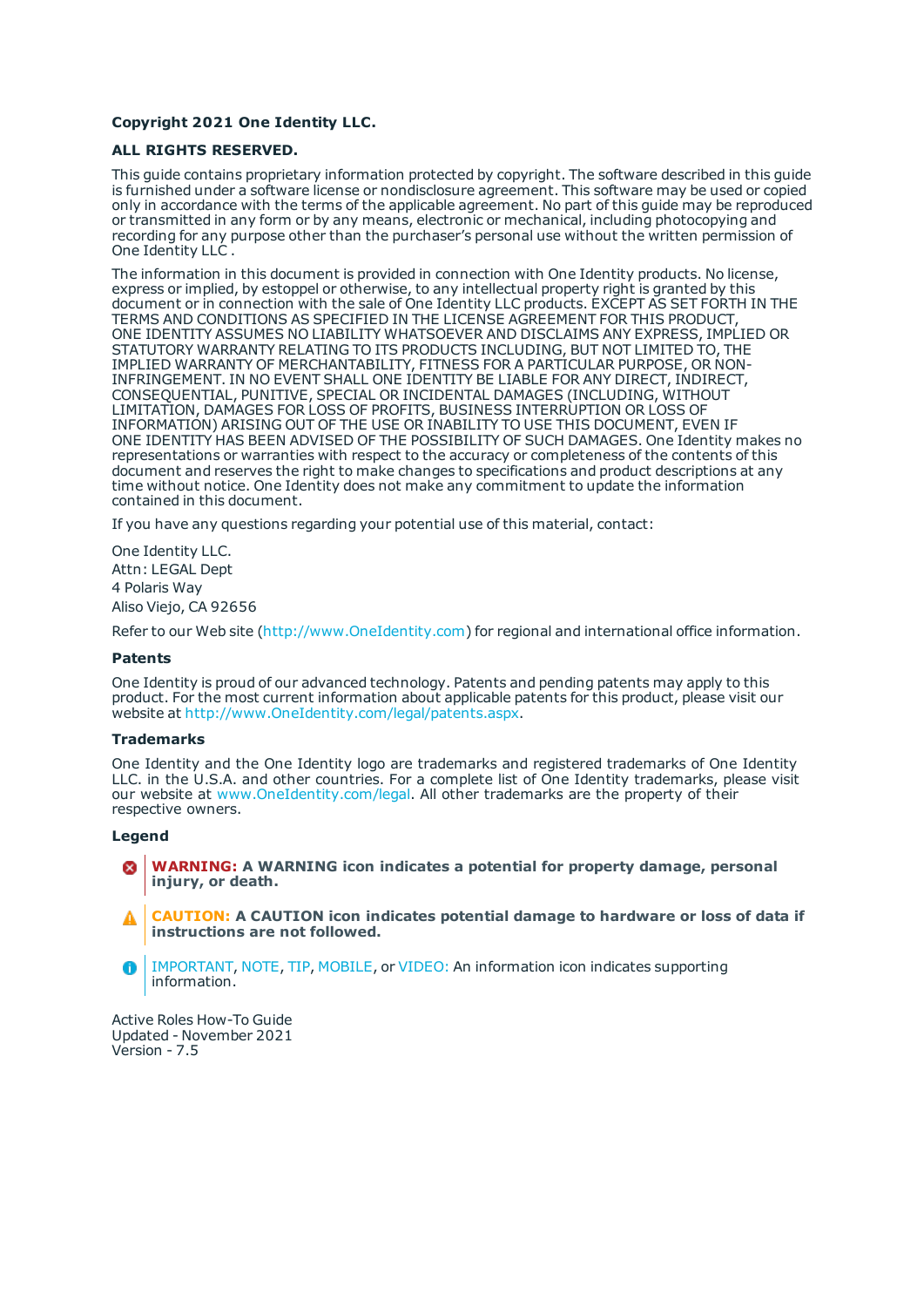### **Contents**

| Changes to System requirements and Supported platforms  10 |  |
|------------------------------------------------------------|--|
|                                                            |  |
|                                                            |  |
|                                                            |  |
|                                                            |  |
|                                                            |  |
|                                                            |  |
|                                                            |  |
|                                                            |  |
|                                                            |  |
|                                                            |  |
|                                                            |  |
|                                                            |  |
|                                                            |  |
|                                                            |  |
|                                                            |  |
|                                                            |  |
|                                                            |  |
|                                                            |  |
|                                                            |  |
|                                                            |  |
|                                                            |  |

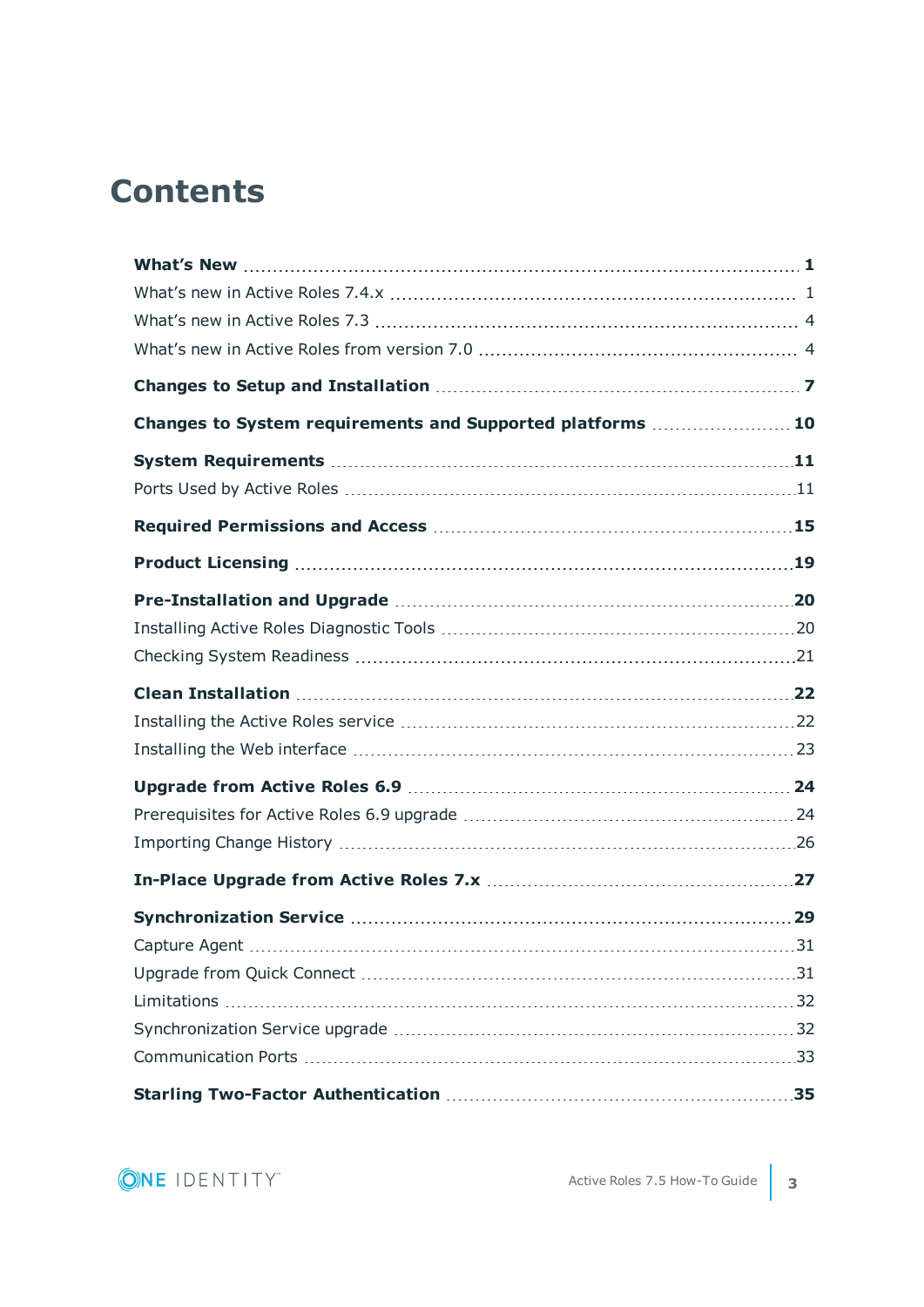| Changing Service account credentials for SQL database connection 49 |  |
|---------------------------------------------------------------------|--|
|                                                                     |  |
|                                                                     |  |
|                                                                     |  |

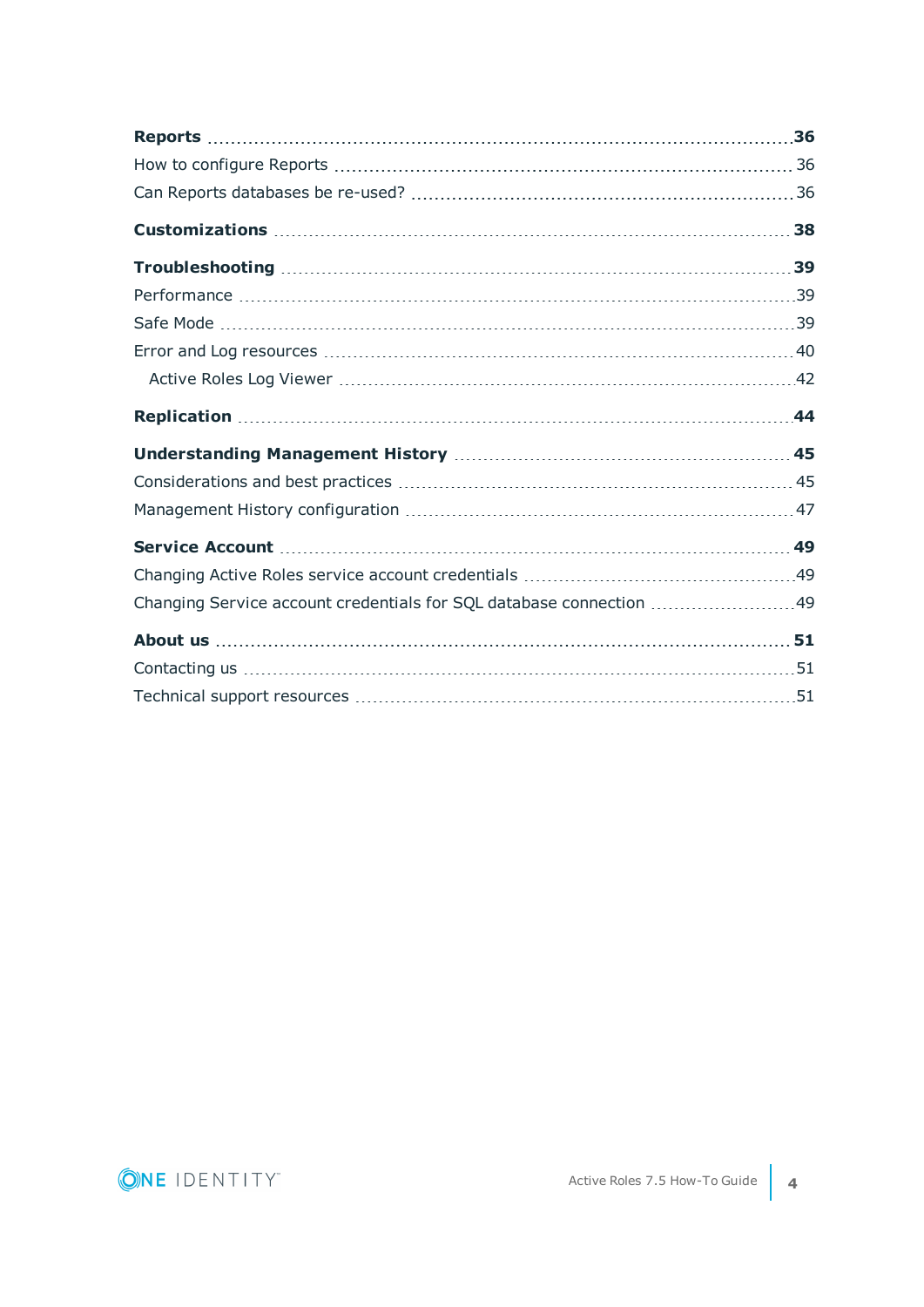## **What's New**

**1**

<span id="page-4-1"></span><span id="page-4-0"></span>For detailed information about new features, see the latest *Active Roles What's New Guide*.

### **What's new in Active Roles 7.4.x**

This section provides a summary of the new features included in Active Roles. For detailed information about new features, see the latest *Active Roles What's New Guide*.

#### **Major new features in Active Roles Version 7.5:**

• Support for cloud remote mailboxes for on-premises users. Active Roles version 7.5 updates the behavior of the Azure Backsync workflow in the Active Roles Synchronization Service, allowing administrators to set up cloud remote mailboxes for on-premises users as well.

A new **Remote Mailbox** check box has been added to the **Settings** > **Configure Azure BackSync...** > **Configure BackSync operation in Azure with on-prem Active Directory objects** dialog, which, when selected, will create a new Azure Backsync workflow (AutoCreated\_ARRemoteMailbox) besides the existing AutoCreated\_ AzureADBackSyncWorkFlow workflow. This new AutoCreated\_ARRemoteMailbox workflow will synchronize the on-premises users with their existing Exchange Online email addresses (namely, the cloud UserPrincipalName property of the remote mailbox with the on-premises edsvaMsExchangeRemoteMailRoutingAddress attribute stored in Active Roles).

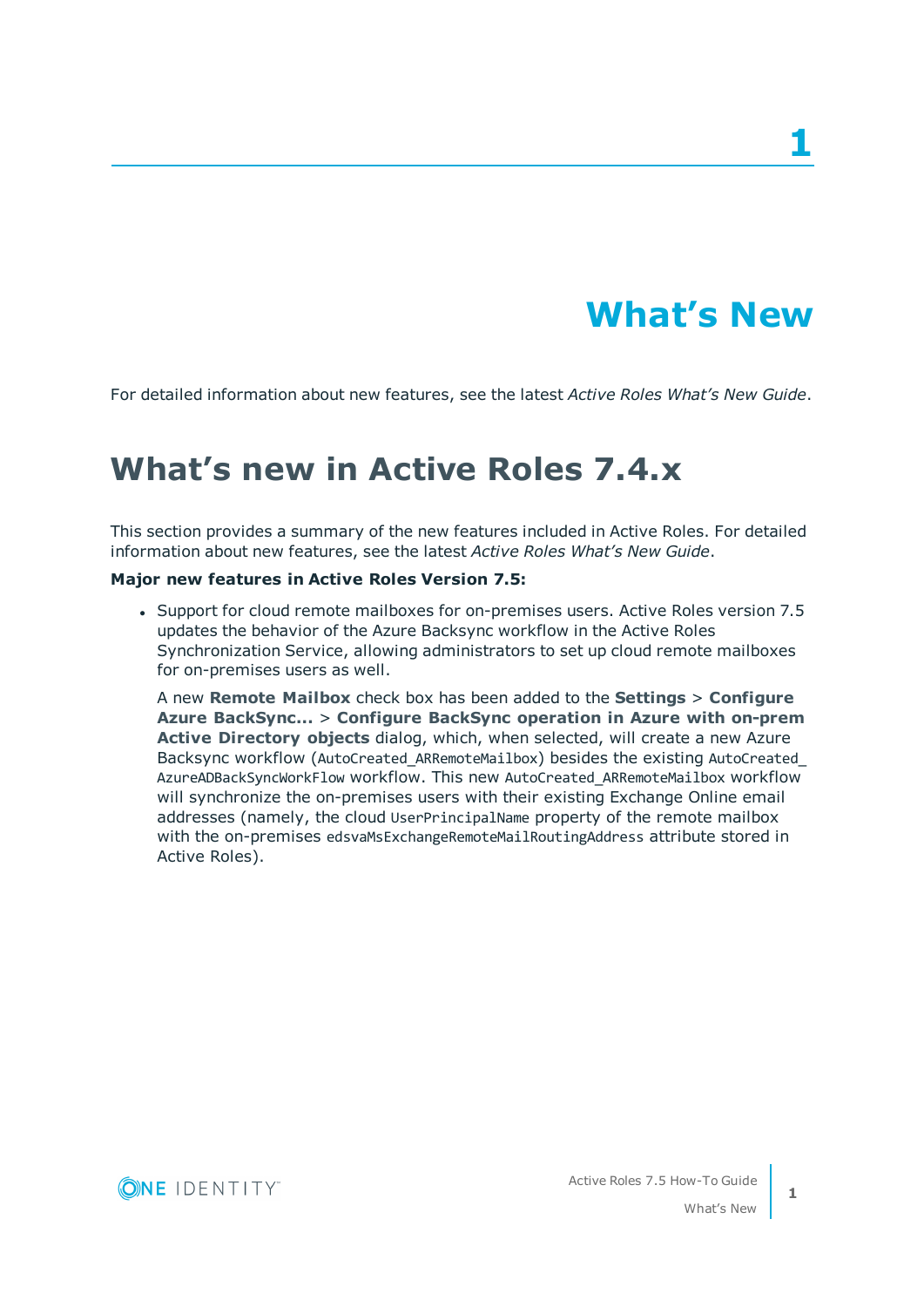**O** NOTE: Consider the following when configuring this feature:

- When using the new AutoCreated\_ARRemoteMailbox workflow to synchronize the existing remote online mailbox with a new on-premises user, the workflow will work properly only if you run the existing AutoCreated\_ AzureADBackSyncWorkFlow workflow first. This is because the AutoCreated\_ ARRemoteMailbox workflow runs synchronization communication only with Active Roles and Exchange Online, but not with Azure AD.
- The attribute edsvaMsExchangeRemoteMailRoutingAddress contains the remote email address in a user principal name (UPN) format, and takes a **True** boolean value when filled, and a **False** value when empty.
- It can take up to 3 minutes for the remote mailbox to appear for the onpremises user after synchronization.
- Support for Microsoft Modern Authentication in the Active Roles Synchronization Service. Active Roles version 7.5 adds support for Modern Authentication when configuring the O365 Connector or the Azure BackSync operation of the Active Roles Synchronization Service, superseding the former Azure Admin user name and password-based authentication.
	- $\bullet$  NOTE: Consider the following when using this feature:
		- The SharePoint Online and Microsoft Skype for Business Online services are deprecated and no longer supported by the O365 Connector.
		- After creating a new client secret in the Azure Admin Portal, it may take up to 15 minutes until the client secret is synchronized and can be queried by the Active Roles Synchronization Service when creating the new O365 Connector.

#### **Major new features in Active Roles Version 7.4.4:**

- Support for cloud-only users and cloud-only contacts.
- Support for Microsoft SQL Server 2019.

#### **Major new features in Active Roles Version 7.4.3:**

- Support for multiple Azure tenants.
- Support for Modern Authentication.

NOTE: Modern authentication for exchange online properties is included as a preview feature in this release. The feature is tested and included in the product as a supplement to Basic authentication. One Identity reserves the right to provide limited support to this feature.

### **Major new features in Active Roles Version 7.4.1:**

- Additional Hybrid Directory features:
	- Support for Office 365 Group CRUD activities.
	- Support for Office 365 roles and reporting for Office 365 users.

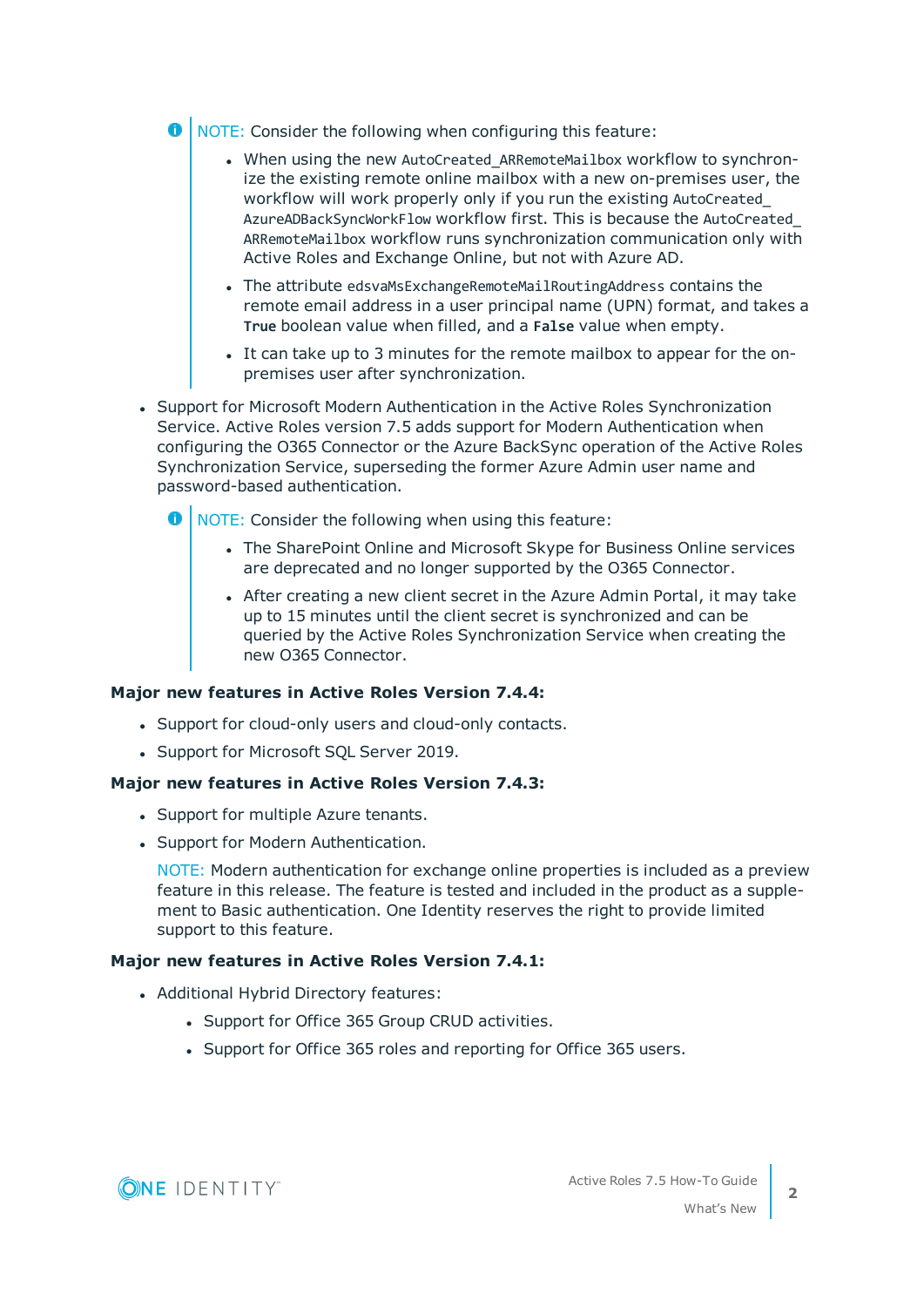- Support for Exchange Online Mailbox Properties for Office 365 users in Federated and Synchronized environment.
- Support for provisioning objects in SaaS products.
- Separate configuration and management history databases during installation or inplace upgrade, confirming to Microsoft standards and best practices for replication.
- Support for Azure AD Graph 1.6 for Active Roles Synchronization Services.
- Use of Group Managed Service Account (gMSA) for Active Roles Service account.
- Bulk attribute operations for multiple users.
- Reset the password for multiple users at one time.
- Solution Intelligence for Active Roles.
- Log in to MMC interface through 2FA authentication.
- Support for remote mailbox creation and modification.
	- O NOTE: The 'Remote mailbox migration (RemoteMailbox.ps1)' script has been provided as a sample script only, to illustrate the steps required, and should not be used as-is in a production environment without modification and enhancement. The use of security credentials within a script in clear text should never be considered appropriate or secure. In testing this script, care and consideration should be given to the authentication and use of credentials, and clear text credentials should not be left in the script once testing is complete.

For more details refer the KB article: https://support.oneidentity.com/kb/310525 .

- Support for Federated authentication feature.
- Support to provide product feedback from the Web Interface.

#### **Enhancements**

- **.** Support for the **multiSubnetFailOver** feature of MS SQL Server to maximize internal availability.
- Support for Archive Mailbox-Exchange Online functionality.
- Support for the Security Identity Mappings functionality as available in Active Directory Users and Computers (ADUC) Snap-in.
- Workflow enhancements that enable you to add Azure or Office 365 modules in PowerShell and run the Office 365 services such as Skype for Business, Azure AD, Azure RM, AZ, and Sharepoint Powershell scripts within existing Active Roles workflows.
- Restrict MMC interface access to users, by enabling the MMC Interface access settings using the Configuration Center. By default, on installing Active Roles, all users are enabled to log in to the MMC interface. You can now enable the MMC interface access setting to restrict users from accessing the MMC interface.

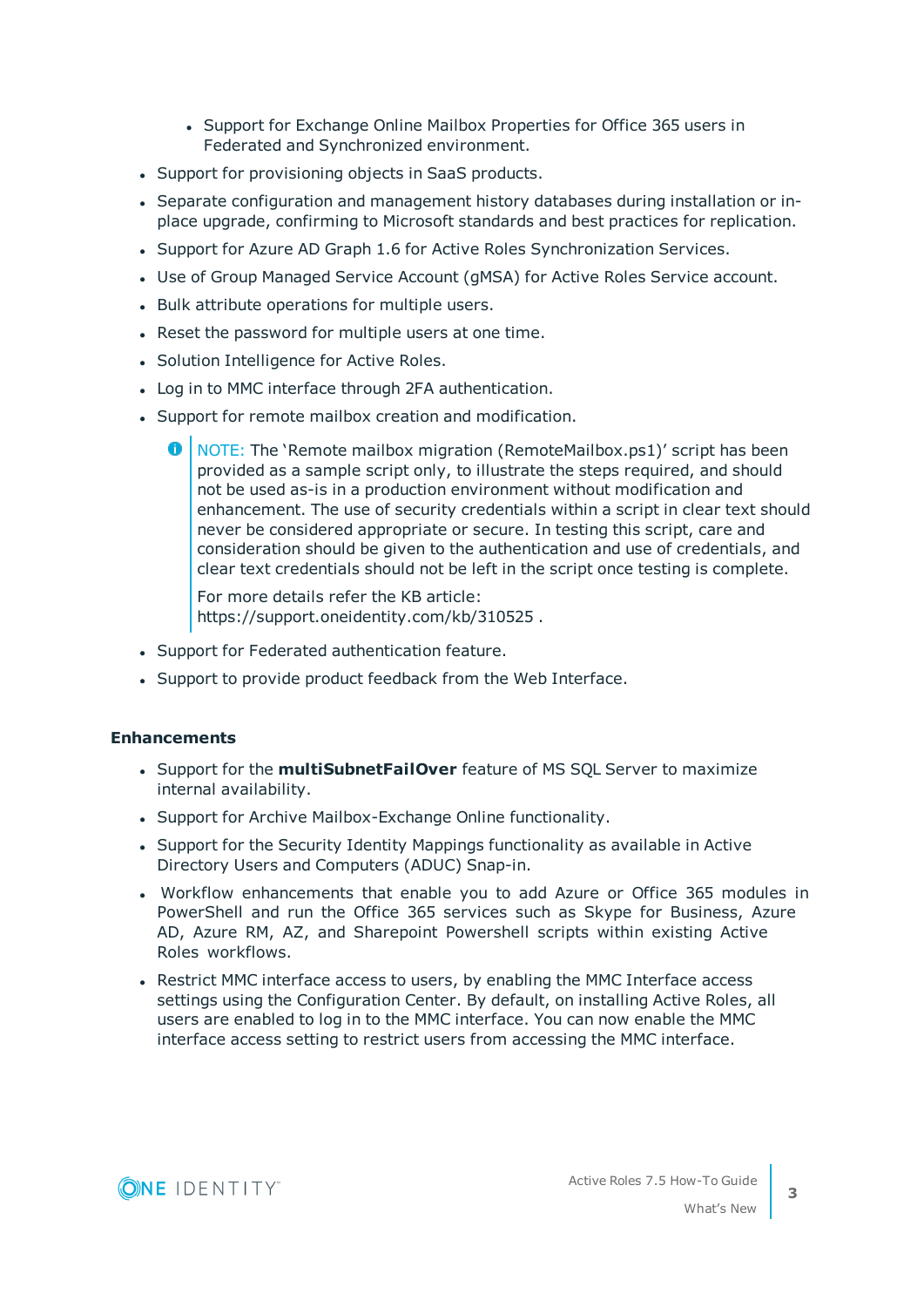- <sup>l</sup> Enhancement of SPML operation to get ObjectSid to retrieve the value in the SID format along with the base64Binary format.
- Creation of OneDrive for Azure AD users using OneDrive Provisioning Policy.
- <sup>l</sup> Configuring secure communication for Active Roles Web interface using Force SSL Redirection.

### <span id="page-7-0"></span>**What's new in Active Roles 7.3**

This section provides a summary of the new features included in Active Roles Version 7.3. For detailed information about new features, see the *Active Roles 7.3 What's New Guide*.

Major new features in Active Roles Version 7.3:

- Support for One Identity Hybrid Subscription
- Support for Hybrid Directory Mailbox Management
- Support for Microsoft SQL Server 2017
- Support for connecting to One Identity Starling, the Software as a Service (SaaS) solution of One Identity through Active Roles
- Integration of Starling Two-factor Authentication with Active Roles through the Web interface
- Support for customizing Microsoft Office 365 license related operations on User provisioning and deprovisioning
- Enhancements
	- Display the number of members in a Group in the Web interface
	- SPML Extension Enhancement to Modify Shared Mailbox User permissions
	- Back Sync Improvements
	- Sync Service enhancements
	- Password generation policy enhancement
	- Web interface security enhancements
	- Enhanced Web interface accessibility for disabled users

### <span id="page-7-1"></span>**What's new in Active Roles from version 7.0**

The following features are new in Active Roles as of version 7.0

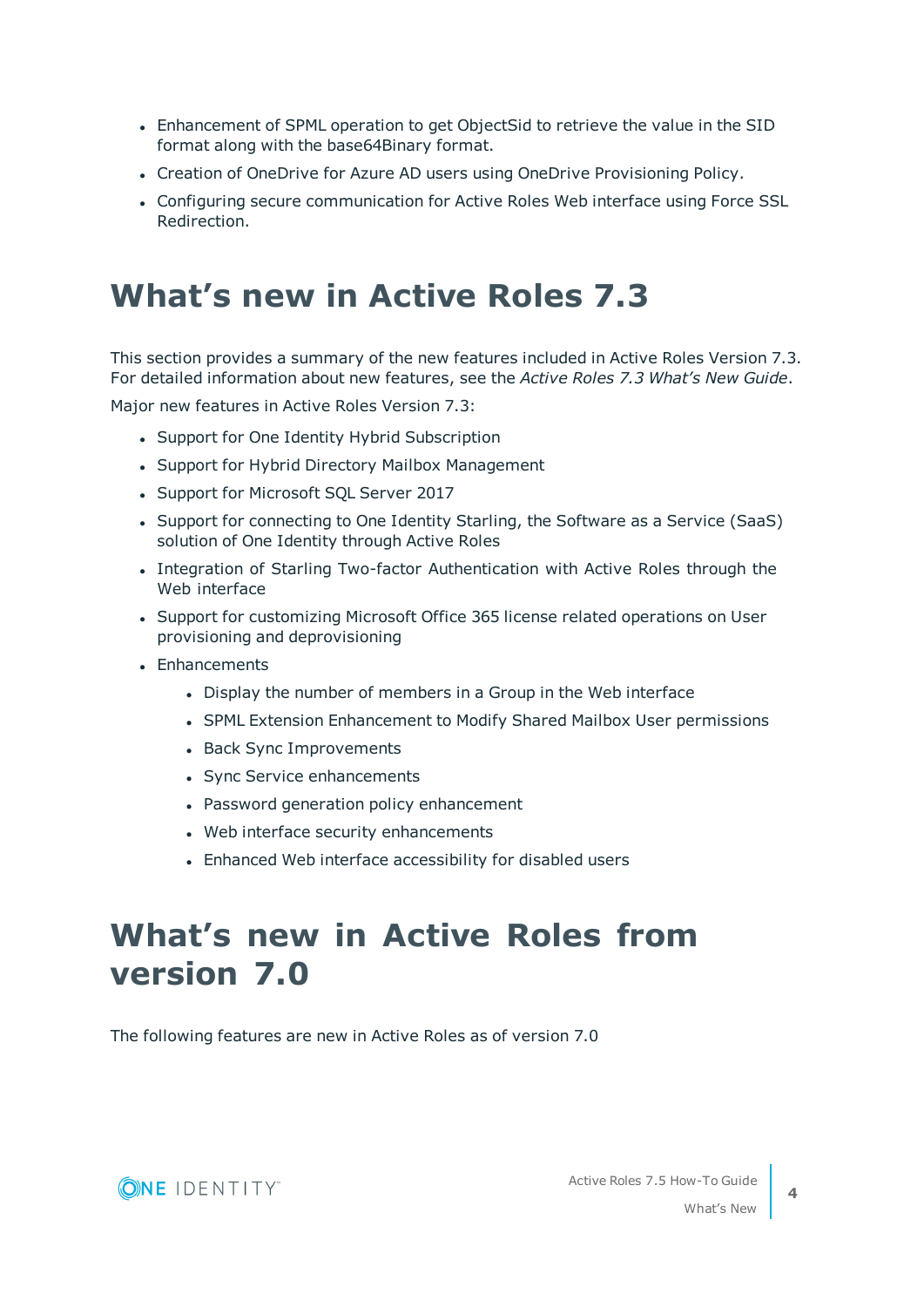- Web Interface has been redesigned for greater clarity and ease of use, to ensure consistent look and feel, improve user experience, and simplify and streamline management tasks.
- A new component, Synchronization Service, performs data synchronization and replication tasks to enable user, group, or recipient management across various onpremises systems and in the cloud.
- Integrated administration of users and mailboxes in Exchange resource forest environments, with the ability to create and administer mailboxes by managing mailbox users in external forests.
- Integrated administration of Lync Server users in single and multi-forest environments, with the ability to enable, disable or re-enable users for Lync Server and administer Lync Server user properties.
- Various improvements to Active Roles workflow, including new activities to help access and modify workflow data context at run time, new activity options, and workflow scripting capabilities.
- Support for Exchange 2010 remote Shell removes the need to install the Exchange 2010 Management Tools on the computer running the Active Roles Administration Service.
- Active Roles Configuration for Hybrid Environment.
- Azure AD / Office 365 Object Management in Hybrid Environment.
- Microsoft Office 365 License Management.
- Support for Microsoft Windows Server 2016.
- Support for Microsoft SQL Server 2016.
- Support for Microsoft Exchange 2016.
- Support for Microsoft .Net 4.6.2.
- <sup>l</sup> Active Roles facilities a new attribute namely '**OperationInitiatorSid**' under the \$Request object, which provide the SID of the initiator who requested the operation. This enhances the current Active Roles - Change Auditor integration capability to display the correct initiator information.
- Support for managing Skype for Business through Active Roles.
- Active Roles in-place upgrade enhancements.
- Limited support for Exchange Online.
- Management of Azure AD Contacts.
- Management of Azure AD Distribution groups.
- Enhancements to Azure Active Directory and Office 365 functionality:
	- Azure License Reporting.
	- Visual indicator for Azure configuration status.
	- Granular license customization.
	- Support for synchronized identity environments.



What's New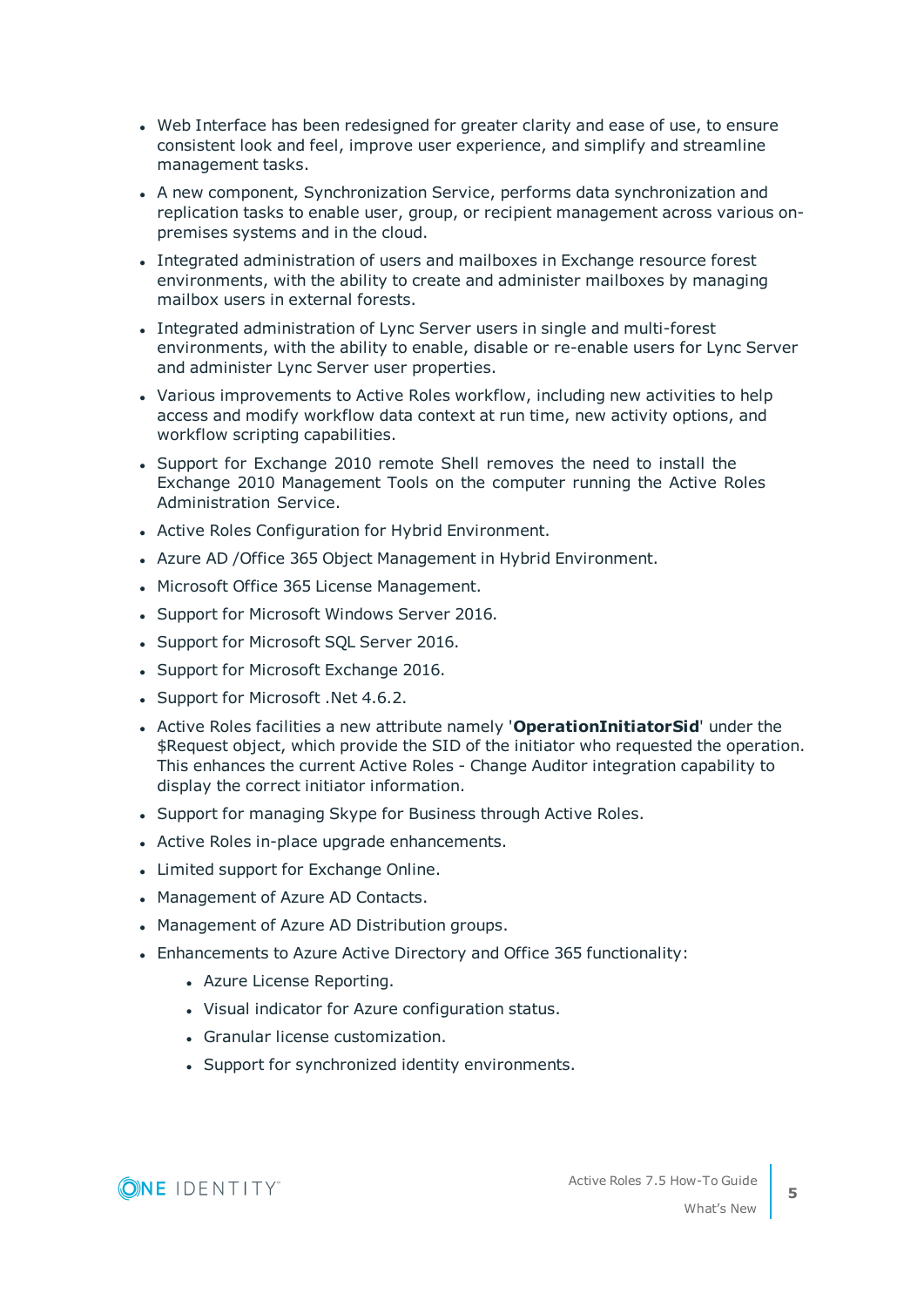- Azure Application permissions enhancements.
- Support for creating users, groups, and contacts in Azure/Office 365 through SPML.

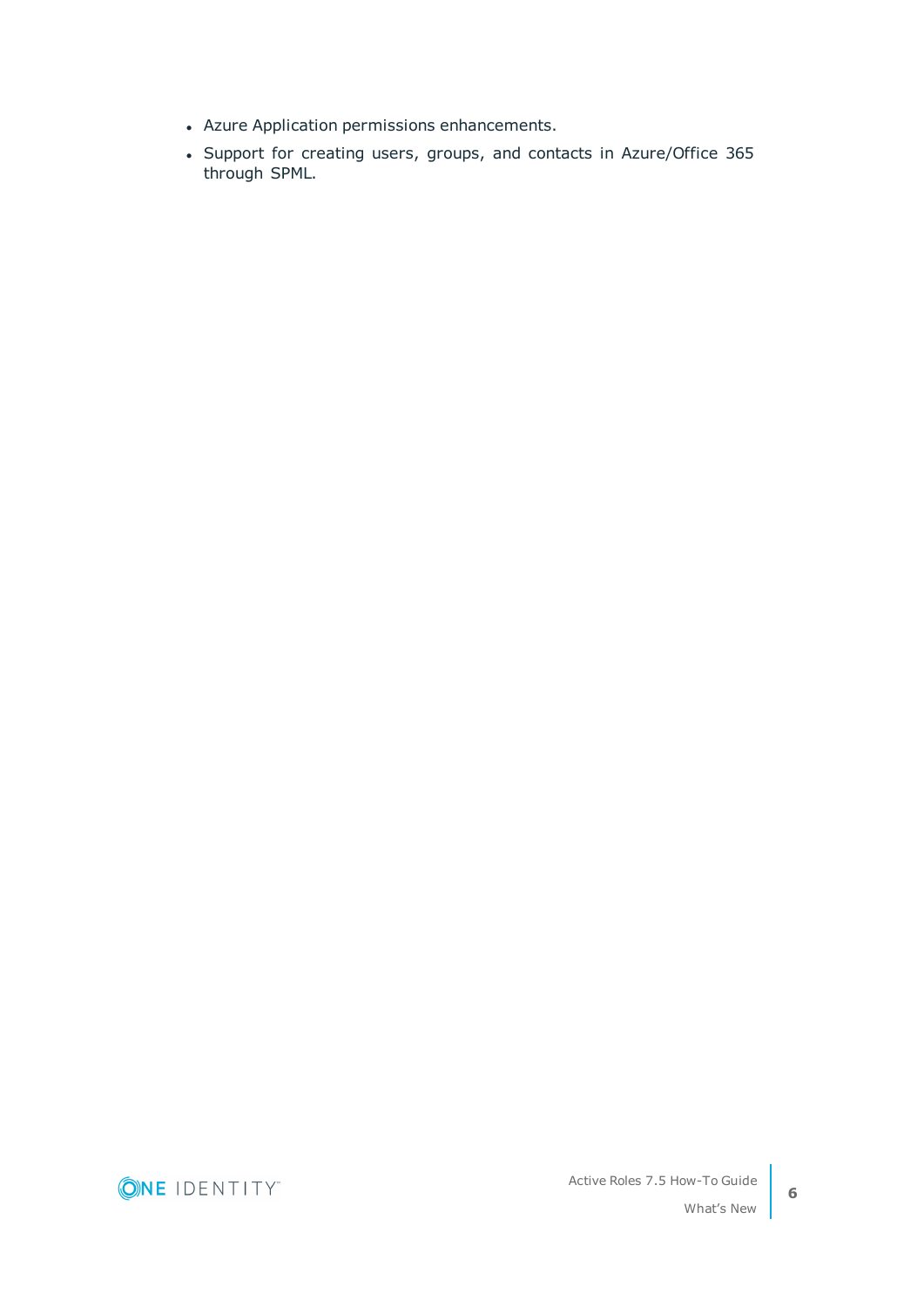## <span id="page-10-0"></span>**Changes to Setup and Installation**

Active Roles introduces the following changes to Setup and Installation:

### **Unified Setup Wizard**

#### **Table 1: Changes to Unified Setup wizard**

| Version 6.9 and earlier | <b>Version 7.3 or later</b> |  |
|-------------------------|-----------------------------|--|
| Numerous MSI files      | Single ActiveRoles.EXE      |  |
| .                       |                             |  |

The components must be installed in the correct order.

### **Silent Install**

The Active Roles installer, **Setup.exe** has command-line options for a silent installation. For more details, refer to KB 185799

Example:

Setup.exe /quiet /install ADDLOCAL=Service,Console /IAcceptActiveRolesLicenseTerms

### **Configuration Center**

The Configuration Center unifies management of core configuration for the Active Roles Administration Service and Web Interface, which allows administrators to perform the core configuration tasks from a single location.

Highlights include:

- Initial configuration tasks such as creation of Administration Service instances and default Web Interface sites.
- <sup>l</sup> Import of configuration and management history from earlier Active Roles versions.
- Management of core Administration Service settings, such as the Active Roles Admin account, service account, and database connection.



**7**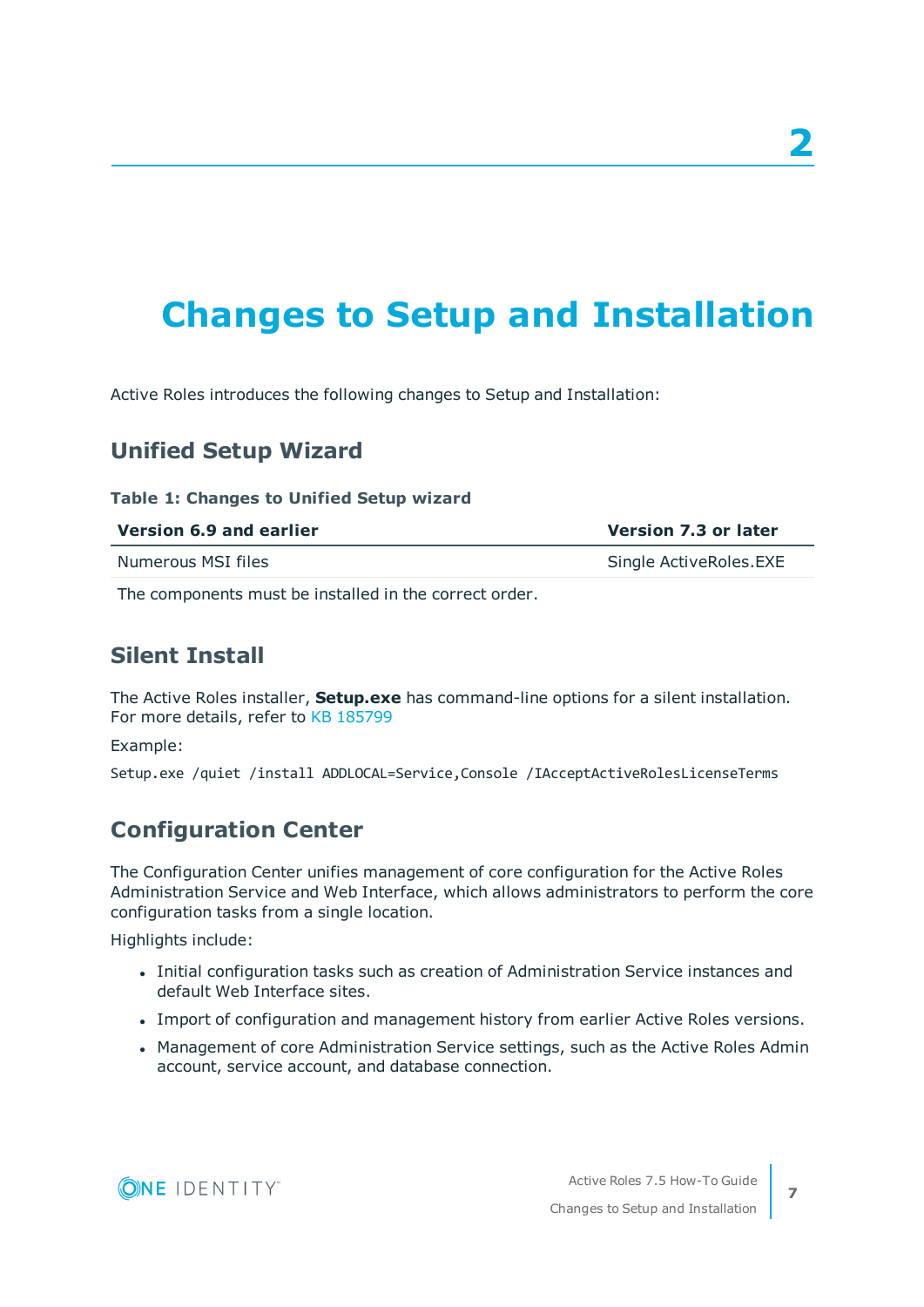- Creation of Web Interface sites based on site configuration objects of the current Active Roles version or site configuration objects imported from earlier Active Roles versions.
- Management of core Web Interface site settings, such as the site's address on the Web server and configuration object on the Administration Service.
- Scriptable Configuration Center operations using Windows PowerShell command-line tools provided by the Active Roles Management Shell.

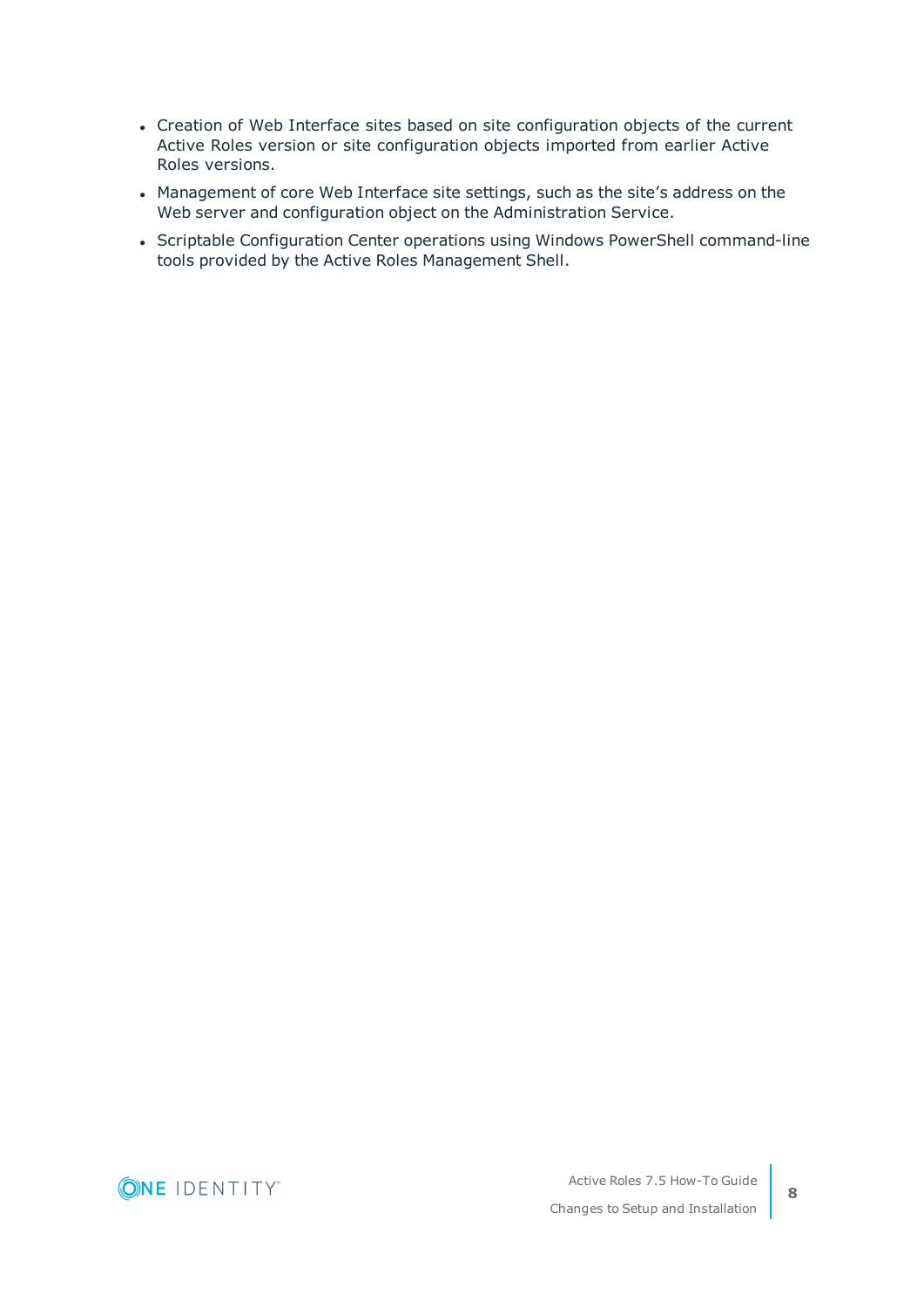The following two methods are available for configuring the Active Roles instance:

- Graphical User Interface (Active Roles Configuration Center)
- PowerShell (Active Roles Management Shell)

### **Management Shell Integration**

The Active Roles Management Shell, which provides Windows PowerShell based commandline tools (cmdlets) for executing and automating administrative tasks in Active Roles, is a part of the Management Tools component included in the Active Roles Setup.

Modules:

- ActiveRolesManagementShell
- ActiveRolesConfiguration

ActiveRolesManagementShell

- Provides cmdlets for managing users, group, computers, and other objects in Active Directory via Active Roles; managing digital certificates; and administering certain Active Roles objects.
- <sup>l</sup> Cmdlets are prefixed with QAD or QARS, such as New-QADUser, Add-QADCertificate, or New-QARSAccessTemplateLink.

ActiveRolesConfiguration

- Provides cmdlets for configuring Active Roles Administration Service instances and Web Interface sites.
- Available on  $64$ -bit ( $x64$ ) systems only. It requires the Active Roles Administration Service or Web Interface to be installed; otherwise, the module does not provide all cmdlets.
- The cmdlets provided in this module have their noun prefixed with AR, such as New-ARDatabase, New-ARService, or New-ARWebSite.

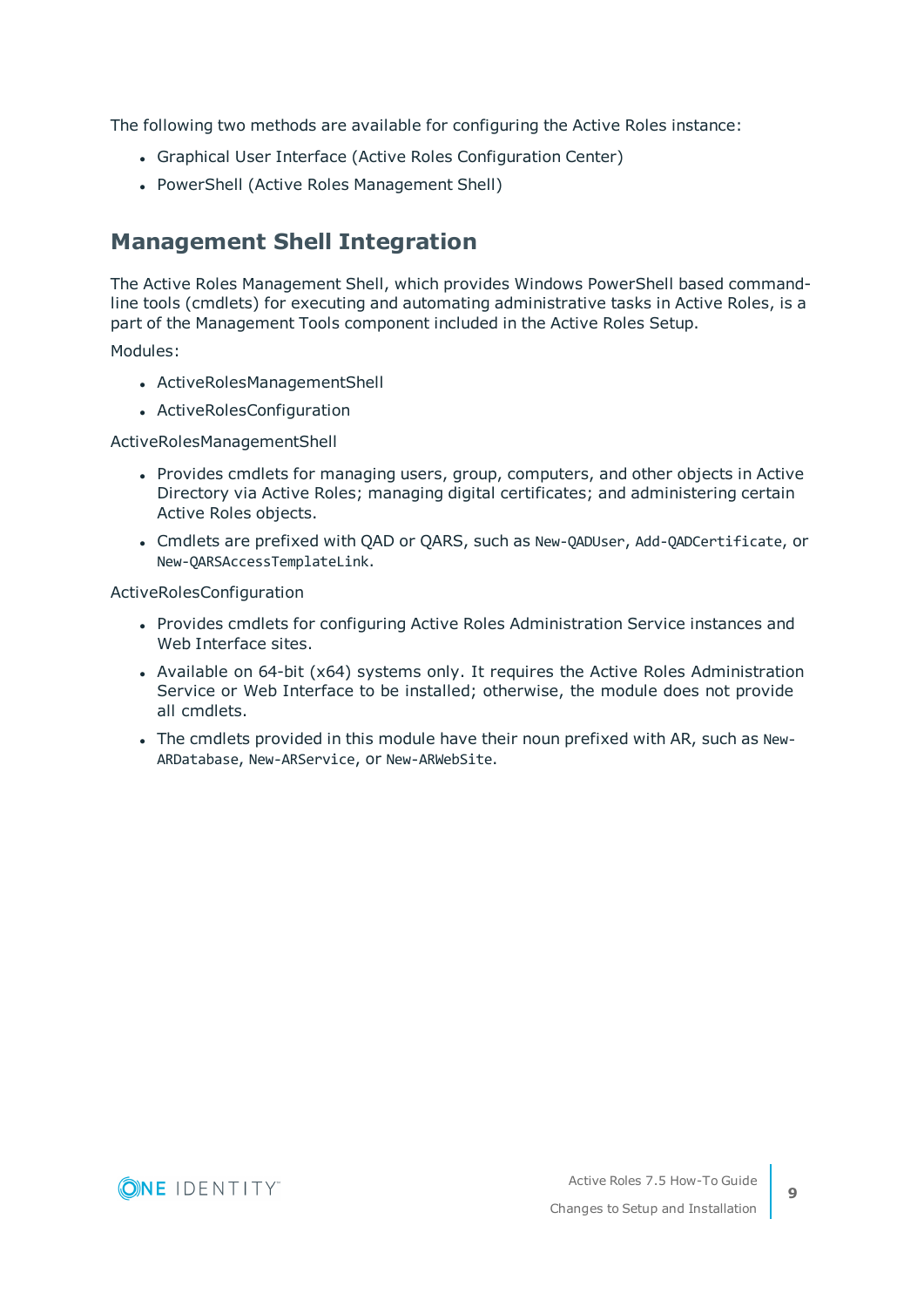## <span id="page-13-0"></span>**Changes to System requirements and Supported platforms**

Active Roles introduces the following changes to system requirements:

- Active Roles can no longer be installed on Window Server 2008.
- Microsoft SQL Server 2005 is no longer supported. Microsoft SQL Server versions 2012 and later including 2019 are supported. The Configuration Center may be used to import Active Roles databases from SQL Server 2012 to a later SQL Server version. For details, see "Upgrading the Administration Service" in the Active Roles Quick Start Guide.
- Active Roles supports Google Chrome, Mozilla Firefox, and Microsoft Edge web browsers only. Internet Explorer is no longer supported.
- Web Interface is optimized for screen resolutions of  $1280 \times 800$  or higher. The minimum supported screen resolution is 1024 x 768.

Active Roles 7.3 introduces the following changes to supported platforms:

- Exchange 2010 and earlier versions are no longer supported.
- Microsoft Exchange 2013 CU11 is not supported.

**10**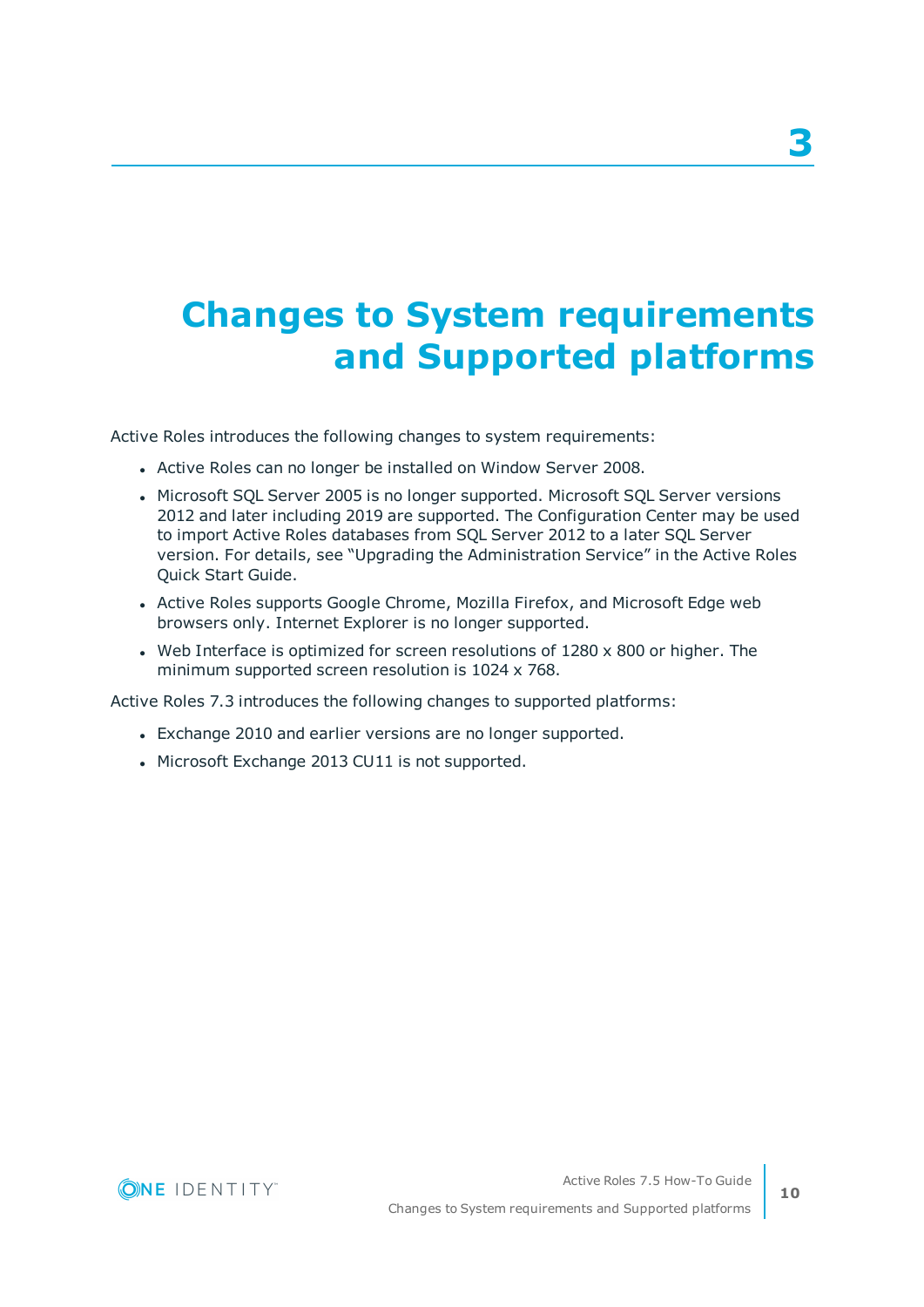## **System Requirements**

<span id="page-14-0"></span>For the complete system requirements, please refer the latest *Active Roles Release Notes*. The following are the important system requirements for Active Roles installation:

- Operating Systems Supported for Active Roles installation: Microsoft Windows 2008 R2 and later, including 2019
- SQL Server requirements: Microsoft SQL 2012 through SQL 2019
- <sup>l</sup> Microsoft .NET Framework: .NET 4.7.2
- Other software required for Active Roles may be installed from the Redistributables folder on the installation media.

### **Resource Usage**

The sizing of disk space and the SQL database capacities are best planned out by using the **Resource Usage Calculator**, which is found in the Documentation folder on the installation disk or image.

The **Resource Usage Calculator** is included with the installation media and can be found under:

#### **Documentation\ ActiveRoles\_7.4\_ResourceUsageCalc.xls**

For more information on the system requirements, please see the Pre-Installation and Upgrade section for the Active Roles Diagnostic and System Readiness Checker tools.

### <span id="page-14-1"></span>**Ports Used by Active Roles**

If the environment managed by Active Roles is located behind a firewall, then the following ports must be open between Active Roles Administration Service and the managed environment:

### **Access to DNS Servers**

• Port 53 TCP/UDP Inbound/Outbound



System Requirements

**4**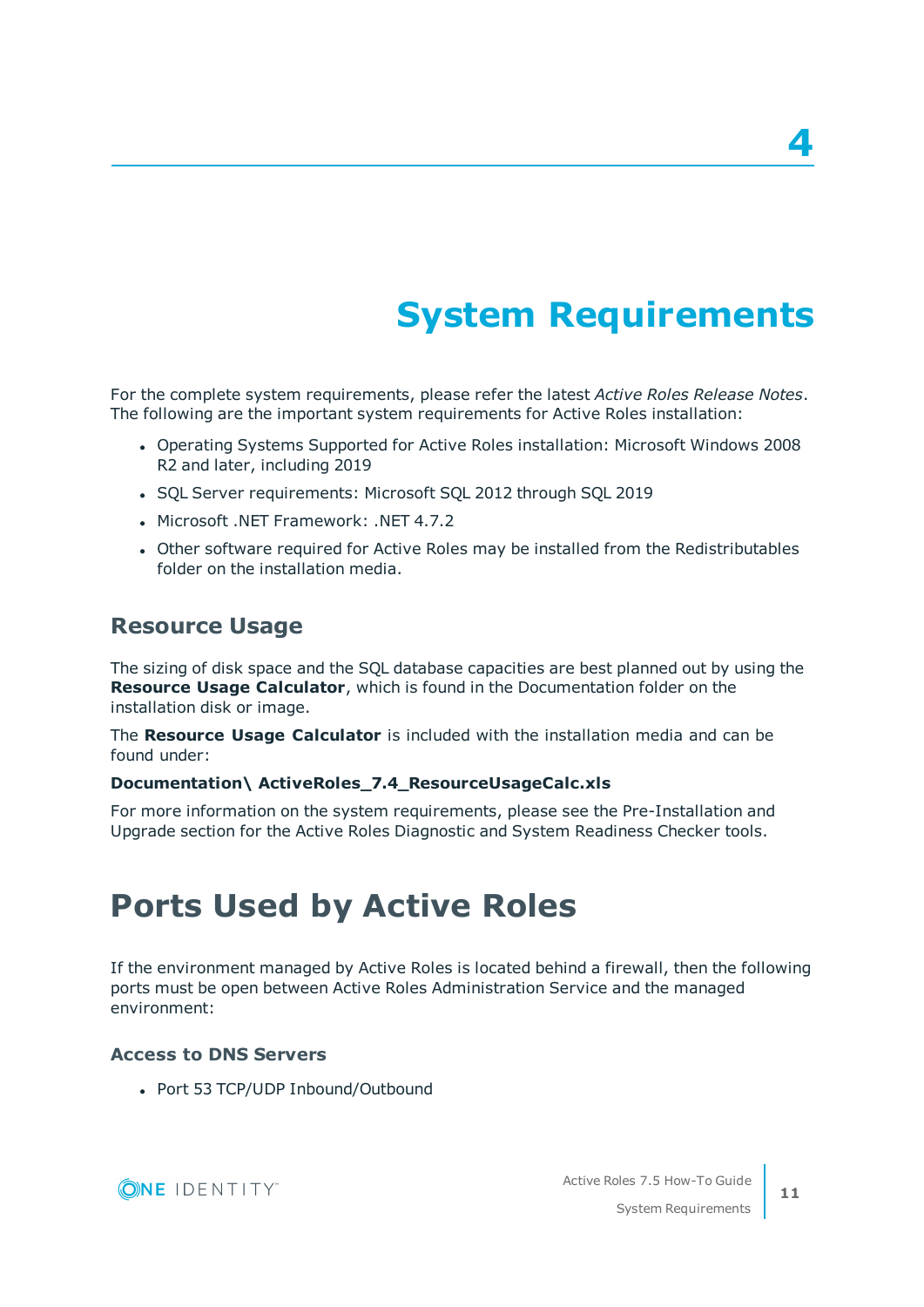### **Access to domain controllers**

- Port 88 (Kerberos) TCP/UDP Inbound/Outbound
- Port 135 (RPC endpoint mapper) TCP Inbound/Outbound
- Port 139 (SMB/CIFS) TCP Inbound/Outbound
- Port 445 (SMB/CIFS) TCP Inbound/Outbound
- Port 389 (LDAP) TCP/UDP Outbound
- Port 636 (LDAP SSL) TCP Outbound
- Port 3268 (Global Catalog LDAP) TCP Outbound

This port is required if Active Roles is configured to access the domain by using SSL.

• Port 3269 (Global Catalog LDAP SSL) TCP Outbound

This port is required if Active Roles is configured to access the domain by using SSL.

• The TCP port allocated by RPC endpoint mapper for communication with the domain controller

Active Directory domain controllers can be configured to use specific port numbers for RPC communication. For instructions, see <http://support.microsoft.com/kb/224196>.

### **Access to Exchange servers**

- Port 135 (RPC endpoint mapper) TCP Inbound/Outbound
- The TCP port allocated by RPC endpoint mapper for communication with the Exchange server

Exchange servers can be configured to use specific port numbers for RPC communication. For instructions, see [http://support.microsoft.com/kb/270836.](http://support.microsoft.com/kb/270836)

#### **Computer resource management**

- Port 139 (SMB/CIFS on the managed computers) TCP Inbound/Outbound
- Port 445 (SMB/CIFS on the managed computers) TCP Inbound/Outbound

### **Computer restart**

- Port 139 (SMB/CIFS on the managed computers) TCP Inbound/Outbound
- Port 137 (WINS) UDP Outbound
- Port 138 (NetBIOS datagrams) UDP Outbound

#### **Home folder provisioning and deprovisioning**

- Port 139 (SMB/CIFS on the servers that host home folders) TCP Inbound/Outbound
- Port 445 (SMB/CIFS on the servers that host home folders) TCP Inbound/Outbound



System Requirements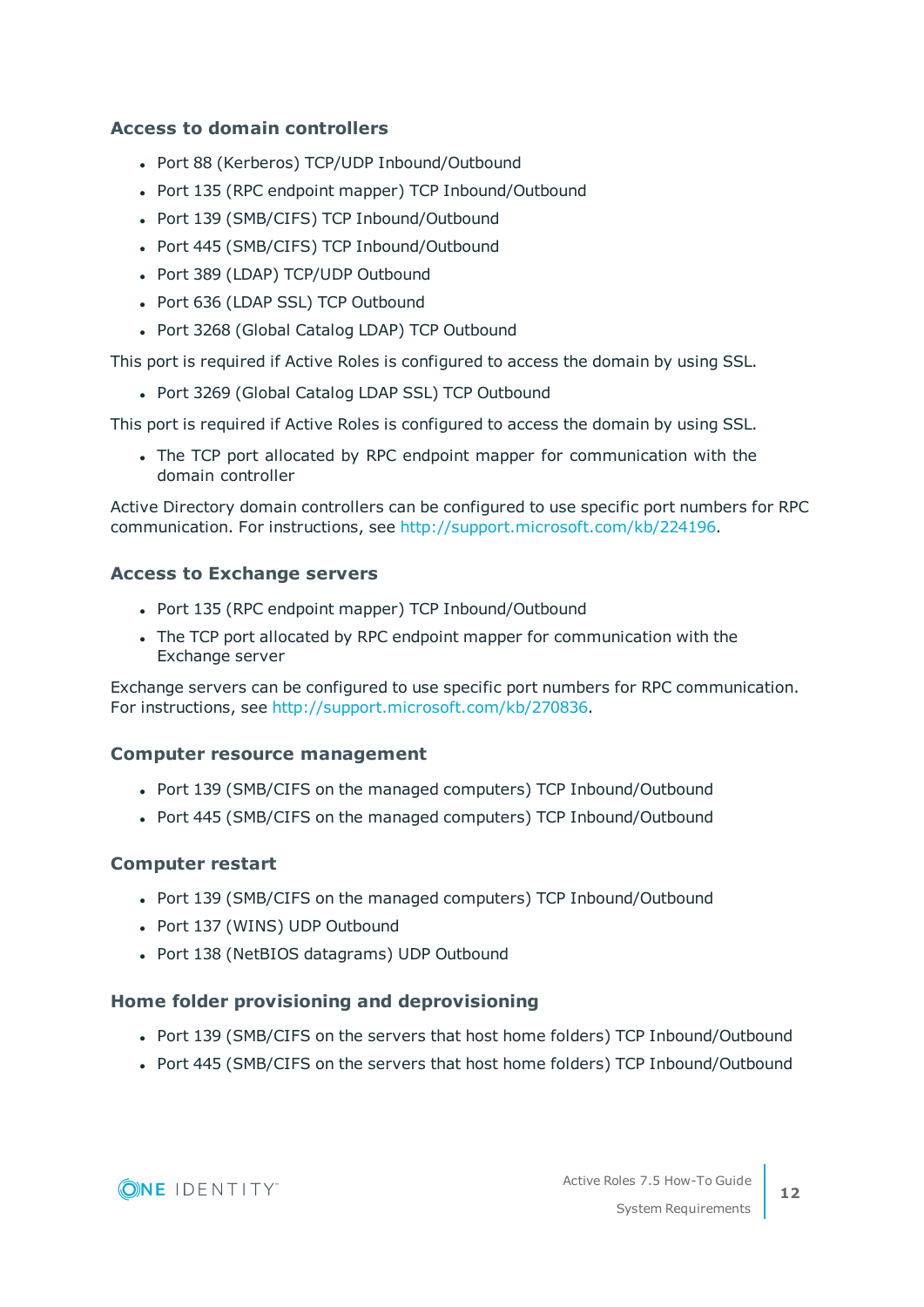### **Access to SMTP server for e-mail integration**

• Port 25 (Default SMTP port) TCP Outbound

Active Roles uses SMTP port 25 by default. The default port number can be changed in the properties of the Mail Configuration object in the Active Roles console. If Mail Configuration specifies a different port, open that port rather than port 25.

### **Access to AD LDS instances**

• The TCP port specified when registering the AD LDS instance with Active Roles

### **Access to SQL Server**

If SQL Server that hosts the Active Roles database is located behind the firewall, open the following ports between Active Roles Administration Service and SQL Server:

• Port 1433 (Default SQL Server instance) TCP Inbound/Outbound

Open this port if the Active Roles database is on the default instance of SQL Server. If a different port is assigned to the default instance, open that port rather than port 1433.

• Port 1434 (SQL Server Browser service) UDP Inbound/Outbound

Open this port if the Active Roles database is on a named instance of SQL Server. In this case Active Roles uses UDP port 1434 to determine the port assigned to the named instance, open port 1434 along with the TCP port assigned to the named instance.

### **Access to Active Roles Administration Service**

If a firewall is required between Active Roles clients, such as MMC Interface, Web Interface, ADSI Provider or Management Shell, and Active Roles Administration Service, open the following ports in the firewall:

• Port 15172 TCP Inbound/Outbound

### **Access to Web Interface**

If the Active Roles Web Interface will be accessed through a firewall, open the following ports:

- Port 80 (Default HTTP) TCP Inbound/Outbound
- Port 443 (Default HTTPS) TCP Inbound/Outbound

The Web Interface normally runs over port 80, or over port 443 if SSL is enabled (off by default).

### **Synchronization Service**

The Synchronization Service requires the following port to be open:

• Port 15173 TCP Outbound

The Capture Agent requires this port to be open (on the Domain Controller):

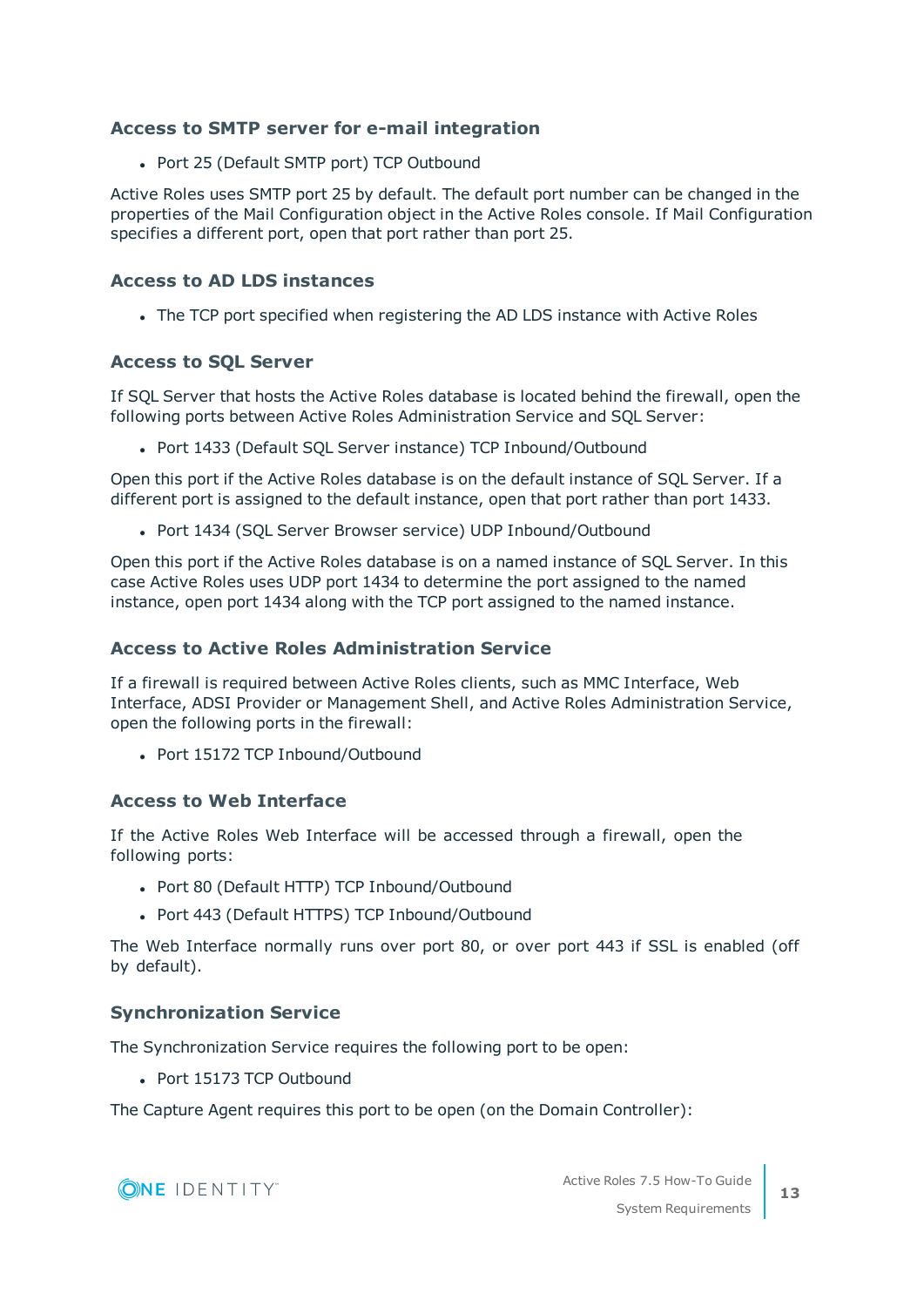• Port 7148 TCP Inbound

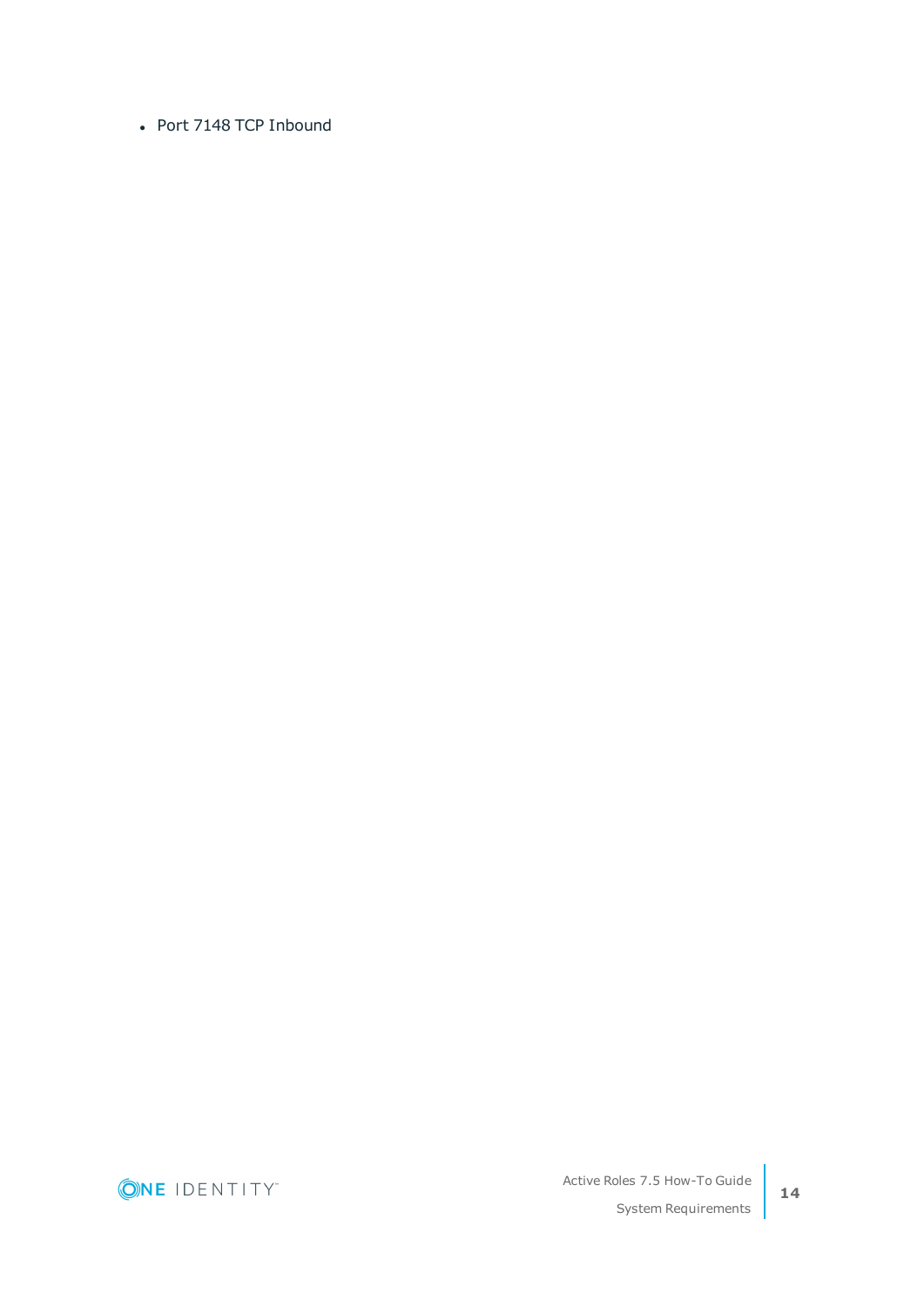## <span id="page-18-0"></span>**Required Permissions and Access**

As Active Roles performs operations on objects on behalf of delegated users, the Active Roles service account requires adequate permissions. It is recommended that the Active Roles proxy account be given the Domain Admin membership to ensure that Active Roles has all the required access.

It is possible to separate the tasks managed by the service account from Domain management by specifying distinct accounts for the service and for managing the Domain.

The service account credential has five main roles, two of which are optional:

- Accessing local resources on the Active Roles Administration Service host
- Creating the Service Connection Point in Active Directory This functionality is not critical and does not prevent the service from functioning as expected, instead, Active Roles clients does not automatically discover the Active Roles Administration Service. Active Roles Clients will still be able to connect if the service name or IP address is available.
- All script modules are executed under the security context of the Active Roles Service Account.
- Connecting to the Microsoft SQL database This is optional, as an SQL Authentication credential can also be specified.
- Synchronizing native permissions to Active Directory This is required only if Active Roles is configured to do so.
- **O** NOTE: Contact One Identity Sales for any assistance in engaging One Identity Professional Services.

#### **Access to the Administration Service Computer**

The service account must be a member of the local Administrators group on the computer running Active Roles Administration service.

### **Service Publication in Active Directory**

For Active Roles clients to discover available Active Role services, the service account must be able to publish itself in Active Directory. On the One Identity sub-container, under the System container in the domain, grant the following rights:

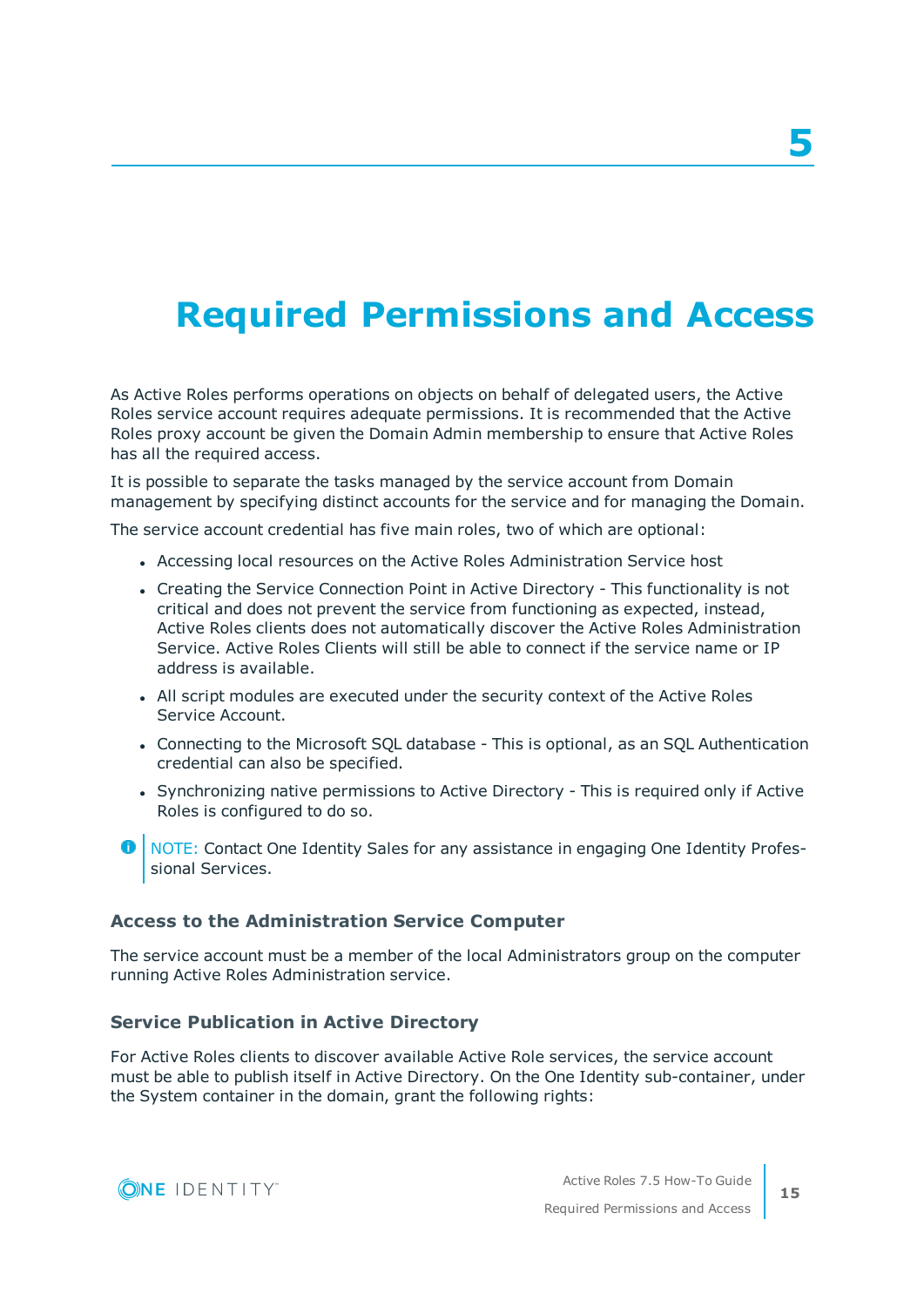- Create Container Objects
- Create ServiceConnectionPoint Objects

### **Access to Managed Domains**

The service account must have at least Read Permissions in any Managed Domain. In addition, the service account must have Modify Permissions rights on the Active Directory objects and containers where the Active Roles security synchronization feature will be utilized.

### **Fine-Grained Password Policies**

Active Roles needs specific read access to be able to read fine-grained password policy objects in Active Directory (AD). If it is unable to read them, it defaults to using the Default Domain Policy, for example, for password expiry information and password generation.

To enable Active Roles to read fine-grained password policies in AD, you must assign the **List**and **Read** permissions in each managed domain where passwords are managed, on the following container:

CN=Password Settings Container,CN=System,DC=<domain>

### **Access to Exchange Organizations**

#### **Exchange 2013, 2016, or 2019**

To manage Exchange recipients on Exchange Server 2013, 2016, or 2019 the service account or the override account must be configured to have sufficient rights in the Exchange organization. The rights must be delegated to the service account if an override account is not used; otherwise, the rights must be delegated to the override account. For details, see the steps that follow.

#### *To configure the service account or the override account*

- 1. Add the account to the Recipient Management role group. For instructions, see "Manage Role Group Members" at http://technet.microsoft.com/library/jj657492 (exchg.150).aspx.
- 2. Add the account to the Account Operators domain security group.
- 3. Enable the account to use remote Exchange Management Shell. For instructions, see "Enable remote Shell for a user" in the topic "Manage Exchange Management Shell Access" at http://technet.microsoft.com/library/dd638078(exchg.150).aspx.
- 4. Ensure that the account can read Exchange configuration data (see Permission to read Exchange configuration data).
- 5. Restart the Administration Service after changing the configuration of the account: Start Active Roles Configuration Center (see "Running Configuration Center" in the Active Roles Administrator Guide), go to the Administration Service page in the Configuration Center main window, and then click the Restart button at the top of the Administration Service page.

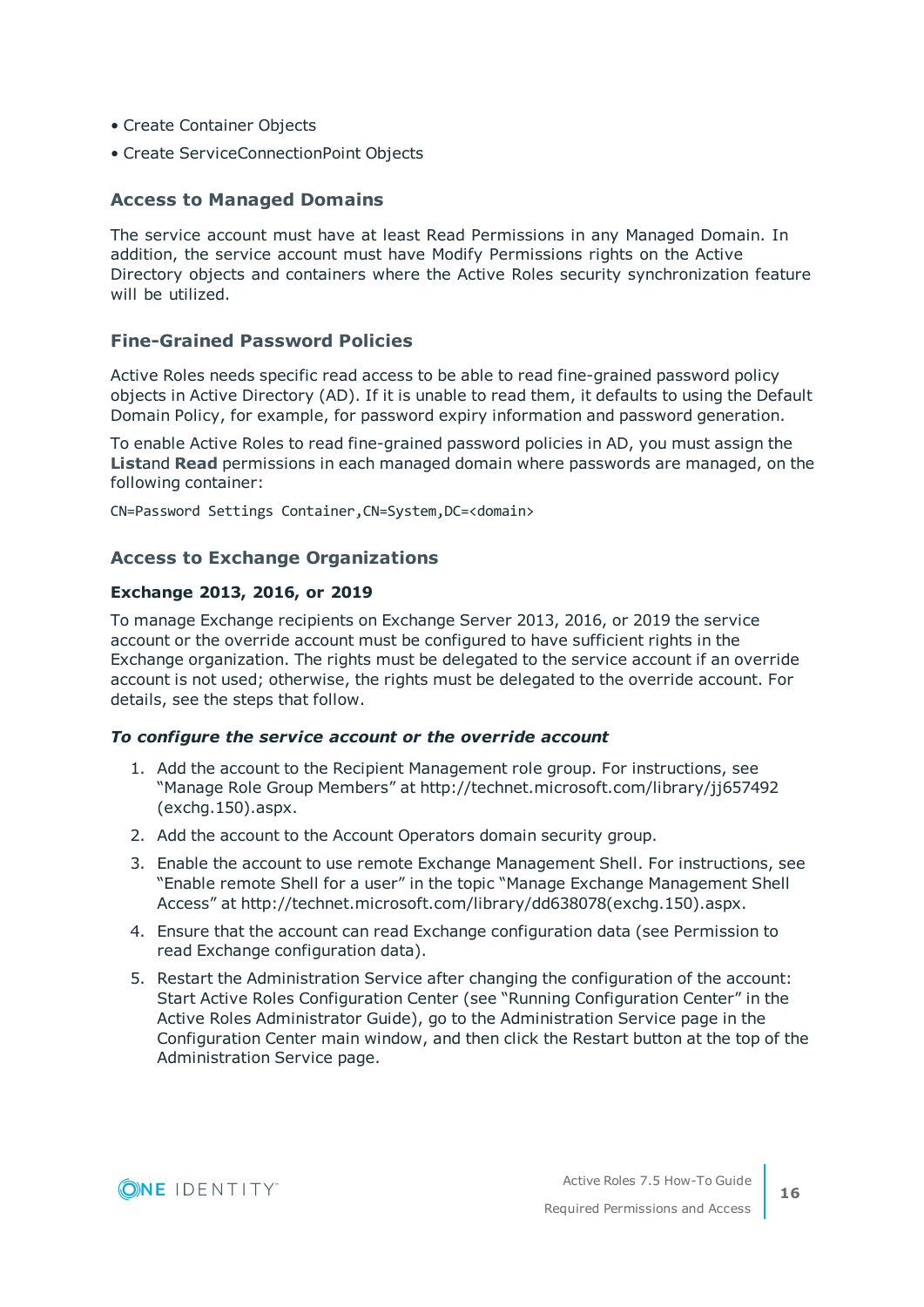### **Permission to read Exchange configuration data**

To perform Exchange recipient management tasks, Active Roles requires Read access to Exchange configuration data in Active Directory. This requirement is met if the service account (or the override account, if specified) has administrator rights. For example the service account , is a member of the Domain Admins or Organization Management group. Otherwise, provide the account Read permission in the Microsoft Exchange container, using the ADSI Edit console.



NOTE: The following instructions apply to the ADSI Edit console that ships with Windows Server 2012 or Windows Server 2012 R2.

### *To provide Read access to the service account using the ADSI Edit console:*

- 1. Open the ADSI Edit console, and connect to the Configuration naming context.
- 2. In the ADSI Edit console, navigate to the Configuration/Services container, rightclick **Microsoft Exchange** in that container, and then click **Properties**.
- 3. On the **Security** tab in the Properties dialog box that appears, click **Advanced**.
- 4. On the Permissions tab in the Advanced Security Settings dialog box, click **Add**.
- 5. On the Permission Entry page, configure the permission entry:
	- a. Click **Select a principal**, and select the desired account.
	- b. Ensure that the **Type** box indicates **Allow**.
	- c. Ensure that the **Applies** onto box indicates: **This object and all descendant objects**.
	- d. In the Permissions area, select the **List** contents and **Read all properties** check boxes.
	- e. Click **OK**.
- 6. Click **OK** to close the Advanced Security Settings dialog box, and then click **OK** to close the Properties dialog box.

### **Support for Exchange Remote Shell**

When performing Exchange recipient management tasks on Exchange Server 2013 or later, Active Roles uses remote Exchange Management Shell to communicate with Exchange Server. Hence, it is not required to install the Exchange management tools on the computer running the Administration Service.

### *To use remote Exchange Management Shell, the Administration Service must be running on a computer that has:*

- Windows Server 2008 R2 SP1 or a later version of the Windows Server operating system.
- <sup>l</sup> Microsoft .NET Framework 4.5 installed (see "Installing the .NET Framework 4.5, 4.5.1" at [https://msdn.microsoft.com/library/5a4x27ek%28VS.110%29.aspx\).](https://msdn.microsoft.com/library/5a4x27ek(VS.110).aspx))

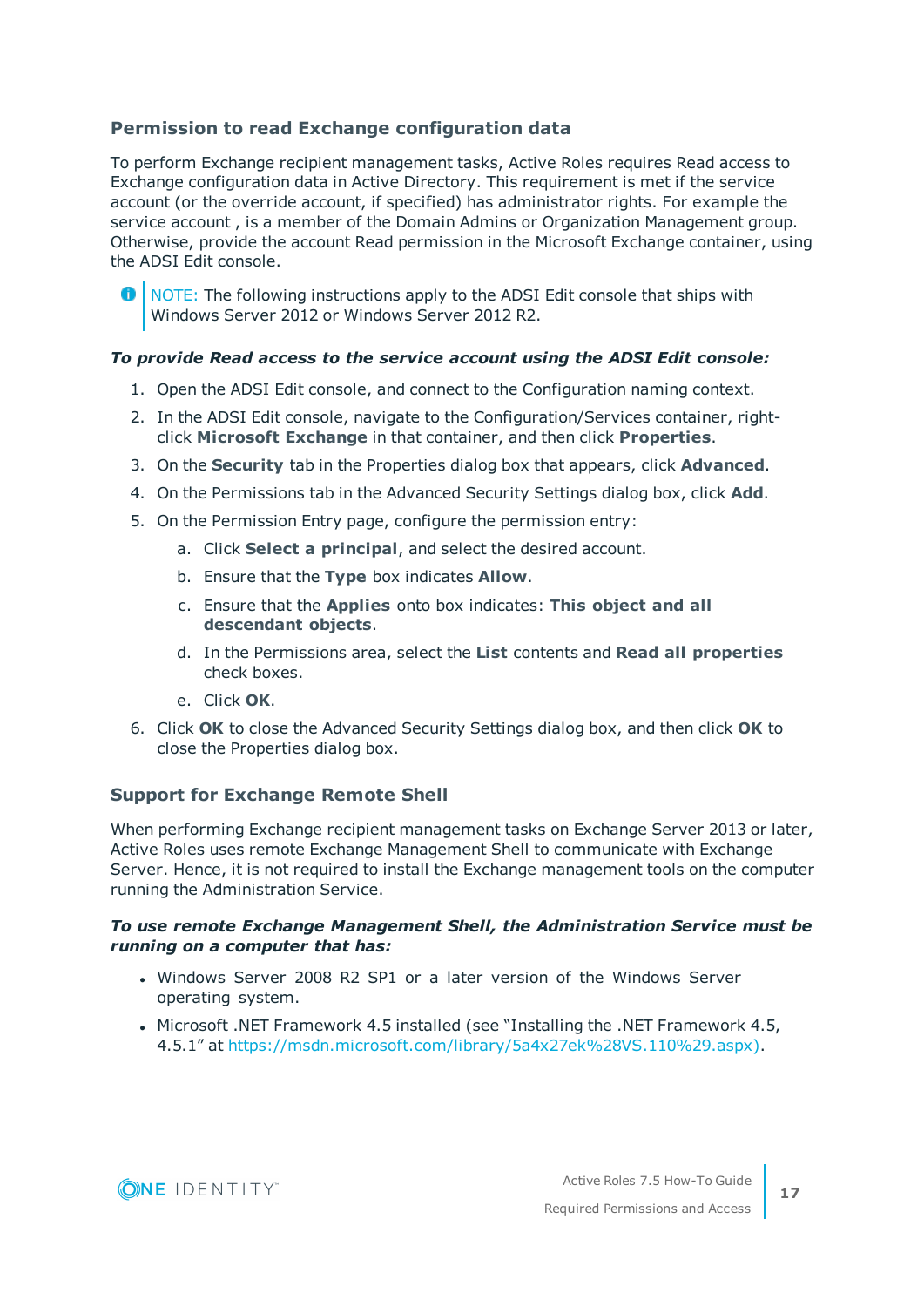• Windows Management Framework 3.0 installed (see "Windows Management Framework 3.0" at [https://www.microsoft.com/en](https://www.microsoft.com/en-us/download/details.aspx?id=34595)[us/download/details.aspx?id=34595](https://www.microsoft.com/en-us/download/details.aspx?id=34595)).

Remote Shell also requires the following:

- TCP port 80 must be open between the computer running the Administration Service and the remote Exchange server.
- The user account the Administration Service uses to connect to the remote Exchange server (the service account or the override account) must be enabled for remote Shell. To enable a user account for remote Shell, update that user account by using the Set-User cmdlet with the RemotePowerShellEnabled parameter set to \$True.
- Windows PowerShell script execution must be enabled on the computer running the Administration Service. To enable script execution for signed scripts, run the Set-ExecutionPolicy RemoteSigned command in an elevated Windows PowerShell window.

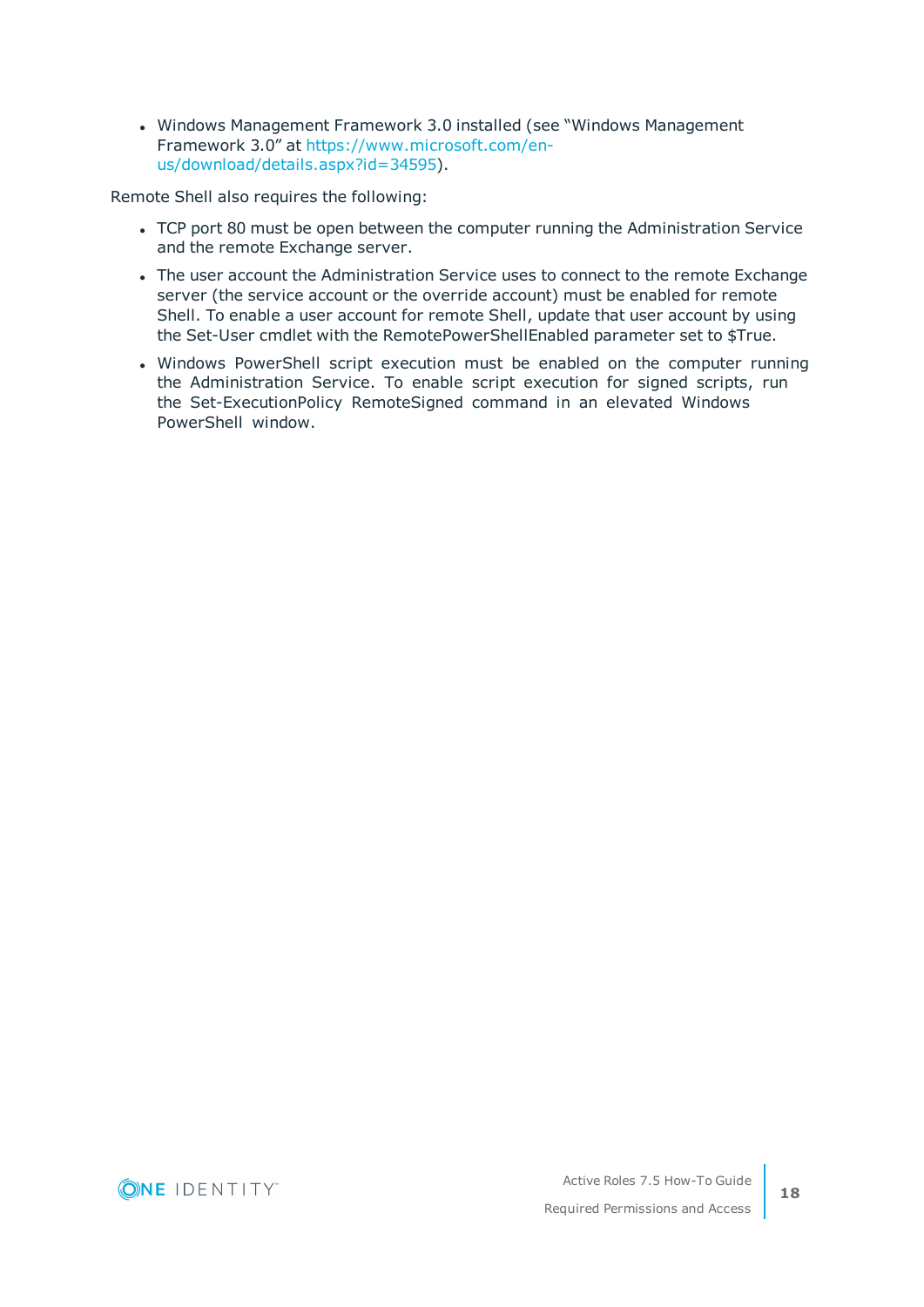## **Product Licensing**

<span id="page-22-0"></span>After installing Active Roles 7.x (or upgrade to Active Roles 7.x), no additional steps are required to activate the purchased commercial license for Active Roles.

Product usage statistics may be used to verify Active Roles licensing compliance. For further details, see Evaluating Product Usage in the *Active Roles Administrator Guide*.

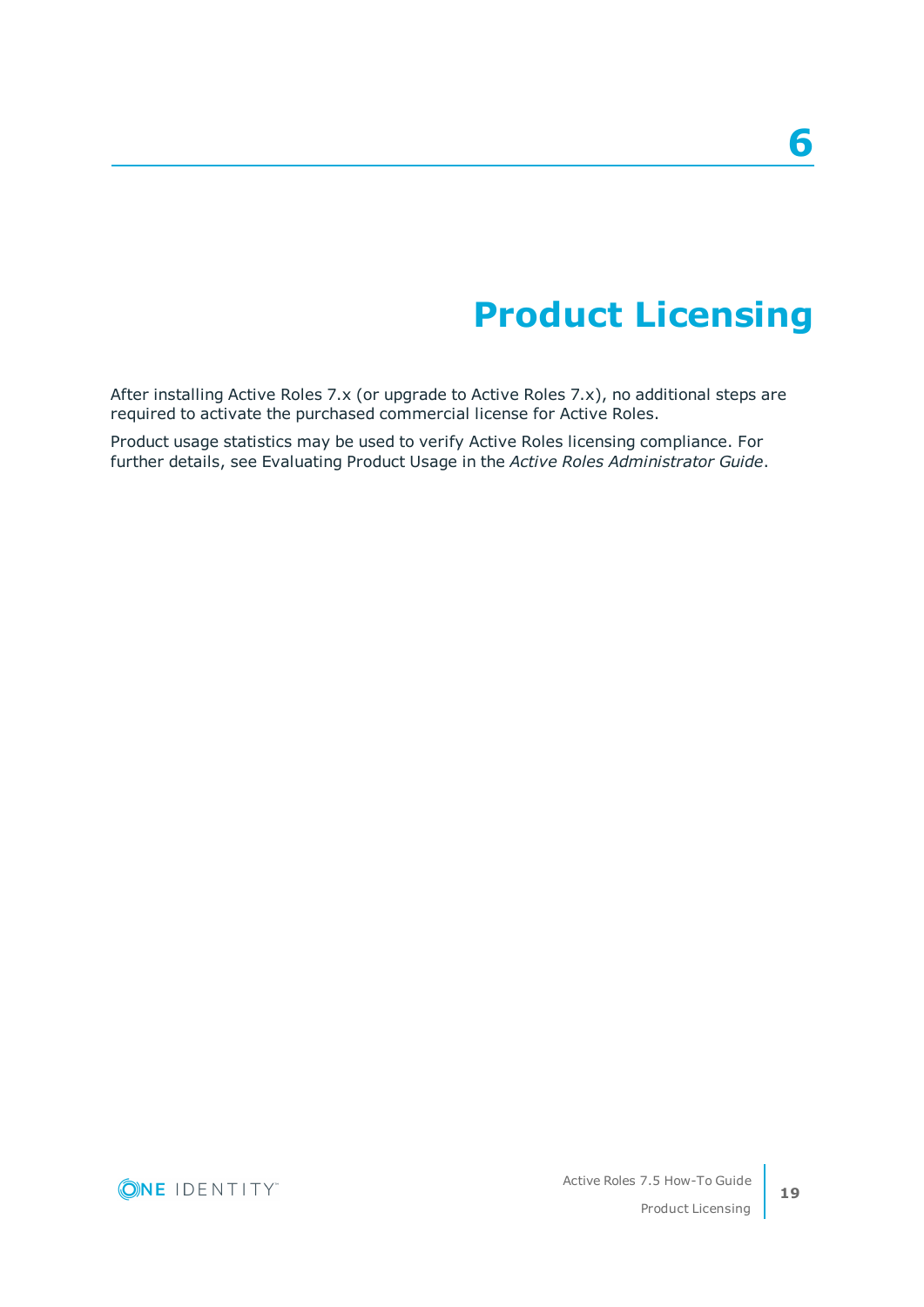## **Pre-Installation and Upgrade**

<span id="page-23-0"></span>Active Roles 7.4.x supports a direct upgrade from versions 6.9 and later including 7.2.1.

NOTE: If customizations have been implemented by One Identity Professional Services, please contact One Identity Sales before proceeding with an installation or upgrade, as all customizations may not function with newer versions.

### <span id="page-23-1"></span>**Installing Active Roles Diagnostic Tools**

### *To install Active Roles Diagnostic Tools*

- 1. Install the Active Roles Diagnostic Tools, which consists of Active Roles System Checker, which should be run in order to confirm that the server has adequate resources to host and run Active Roles. Navigate to the installation media.
- 2. Go to **Solutions** | **Diagnostic Tools**.
- 3. Double-click to run **ActiveRolesDiagnosticsTools\_1.4.1.msi**.

The Active Roles Diagnostic Tools Setup Wizard is displayed.

- 4. Click **Next**.
- 5. In the License Terms window, read and accept the license agreement and click **Next**.
- 6. In the Custom Setup window, select the appropriate tools to install. It is recommended to install the Active Roles Log Viewer, Directory Changes Monitor, and the Active Roles System Checker for later use. Click **Next**.
- 7. In the Ready to Install window, click **Install**.
- 8. After the tools are installed, click **Finish**.



**20**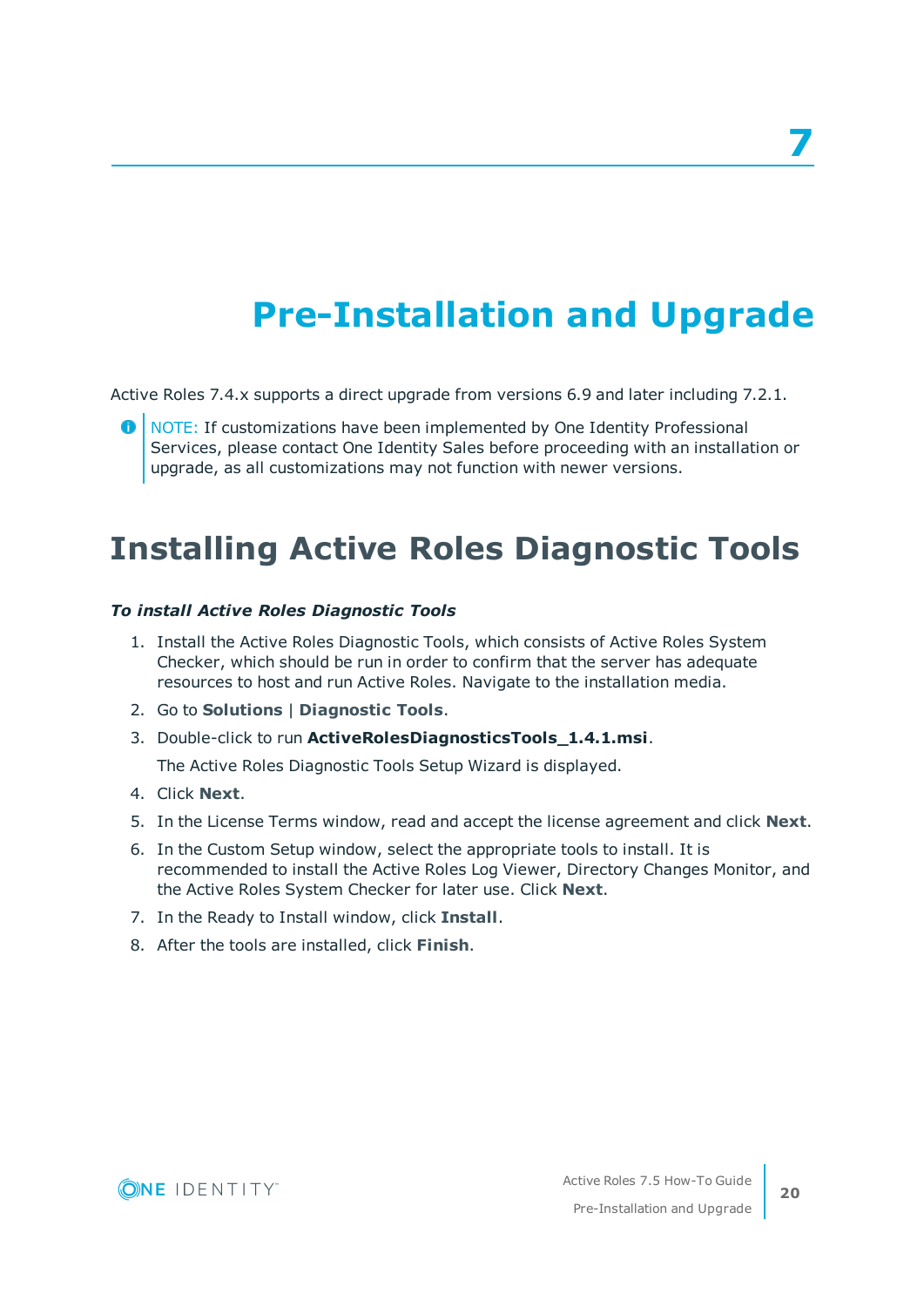## <span id="page-24-0"></span>**Checking System Readiness**

### *To check the system readiness*

- 1. From the Windows Applications, **Start Menu**, select Active Roles System Checker. The Active Roles System Checker window is displayed.
- 2. Select **Computer** | **System Readiness Checks**.
- 3. In the Confirm System Readiness Checks window, select the appropriate components to check for and click **Check**.
- 4. In the System Readiness Checks window, review the summary and confirm that the computer has passed the required checks. Take appropriate action before installing Active Roles. For example, if there is a warning about insufficient Memory (RAM), then upgrade the Memory to the recommended amount.
- 5. In the Active Roles System Checker, select **SQL Server Checks** under **Environment**. Enter the SQL Server name and appropriate credentials for the Active Roles service account and click **Check**.
- 6. Review the summary to confirm that the SQL Server passed the checks.
- 7. In the Active Roles System Checker, select **Active Directory Checks** under **Environment**. Enter the Domain Controller name and appropriate credentials for the Active Roles service account and click **Check**.
- 8. Review the summary to confirm the account has adequate permissions in Active Directory.

In this example, the checker found Exchange in the environment. Active Roles service account is not a member of the Exchange groups and therefore must be added appropriately in order to administer Exchange-related tasks in Active Roles.

A progress window is displayed. After completion, the summary is displayed.

9. On this screen, click the **Additional Resources** link to learn more about Active Roles. Click **Finish**.



**21**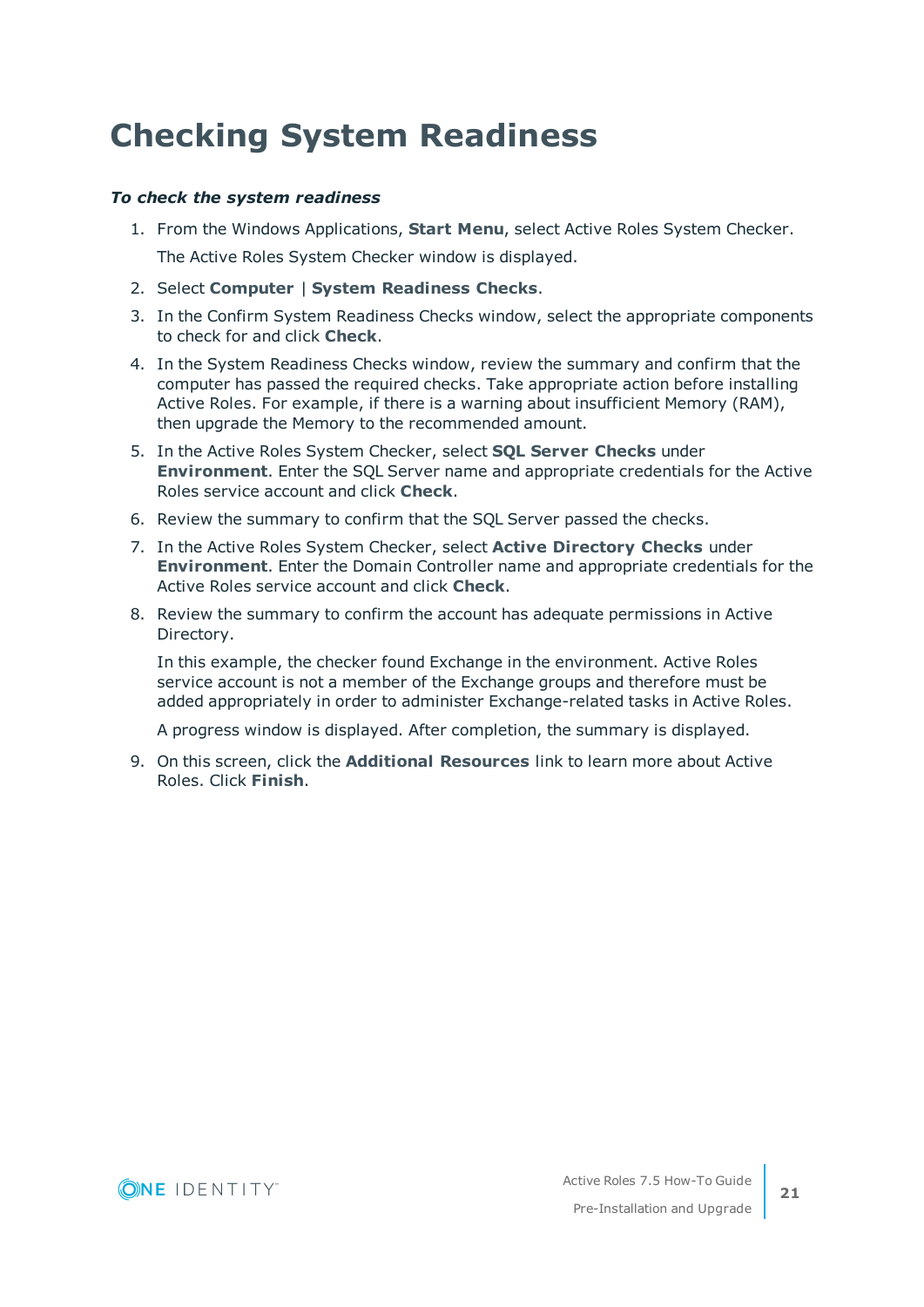## **Clean Installation**

**8**

<span id="page-25-0"></span>For an installation demonstration, please refer to the following knowledge base article: <https://support.oneidentity.com/kb/258459>

### <span id="page-25-1"></span>**Installing the Active Roles service**

#### *To install the Active Roles service*

- 1. Run **ActiveRoles.exe**.
- 2. Accept the licensing agreement and click **Next**.
- 3. Select the desired components and click **Next**.
- 4. Review the summary and click **Install**.

By default, the **I want to perform configuration** option is selected.

- 5. Click **Finish** to launch the Configuration Center.
- 6. Under the **Administration Service** option, click **Configure**.
- 7. Select a service account that will run the Active Roles service and click **Next**.
- 8. Choose the appropriate security group that will hold the role of the Active Roles Admin group and click **Next**.
- 9. If this is the first installation of Active Roles, select New Active Roles database and click **Next**.
- 10. Enter the appropriate SQL server, database name and credentials. Click **Next**.
- 11. After completing, click **Finish**.

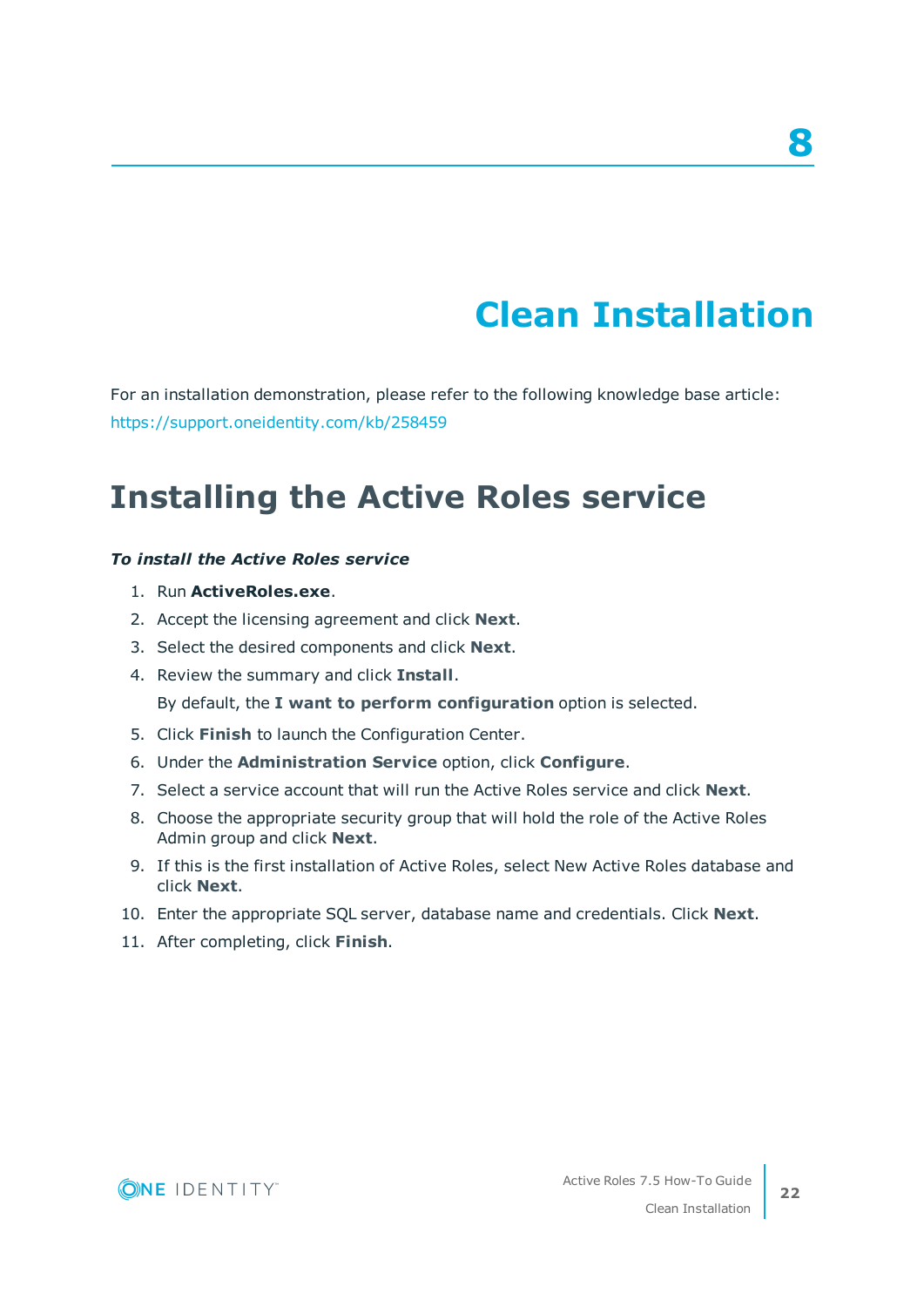## <span id="page-26-0"></span>**Installing the Web interface**

### *To install the Active Roles Web interface*

- 1. Launch the Active Roles Configuration Center.
- 2. Click **Dashboard**.
- 3. Click **Configure** under the Web Interface section.
- 4. Select the appropriate service to connect to and click **Configure**.
- 5. After completing, click **Finish**.

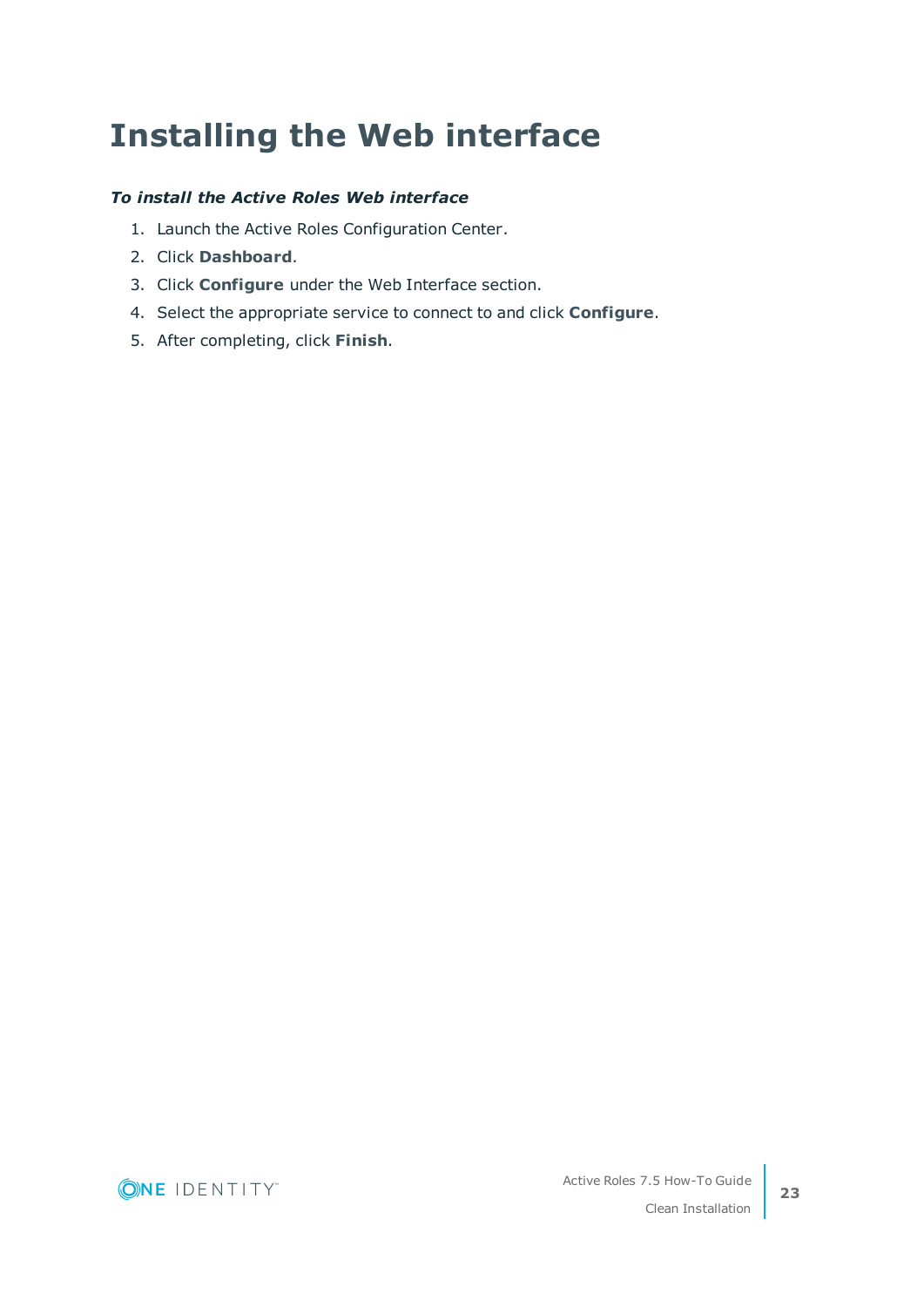## <span id="page-27-0"></span>**Upgrade from Active Roles 6.9**

Upgrading from Active Roles 6.9 to 7.x version is a side-by-side upgrade, which does not interrupt operations or affect the configuration of the currently installed Active Roles version. To ensure smooth upgrade to the new Active Roles version, upgrade the Administration Service first, and then upgrade the Web Interface.

Active Roles 6.9 components are not used in the upgrade and neither are any components from the earlier version uninstalled.

Before upgrading to the latest version of Active Roles, the add-ons of the earlier versions must be uninstalled.

### **Impact on Office 365 Add-On**

- <sup>l</sup> After an upgrade of Active Roles components to Active Roles 7.4.x, the Office 365 add-on which was supported in the earlier versions of Active Roles, ceases to work. Hence, it is recommended to uninstall the Office 365 add-on prior to the upgrade of Active Roles.
- Office 365 add-on is not supported on Active Roles 7.3 or later and must be uninstalled prior to the installation of Active Roles 7.1.
- Active Roles 7.4.x manages Office 365 and Azure AD natively.

For an upgrade demonstration, please refer to the following knowledge base article:

<span id="page-27-1"></span><https://support.oneidentity.com/kb/257995>

### **Prerequisites for Active Roles 6.9 upgrade**

Before any upgrade is performed, first consider the following:

• There is no need to break replication when upgrading to Active Roles 7.4.x from 6.9 as Active Roles 7.3 or later does not support an in-place upgrade in this scenario. A

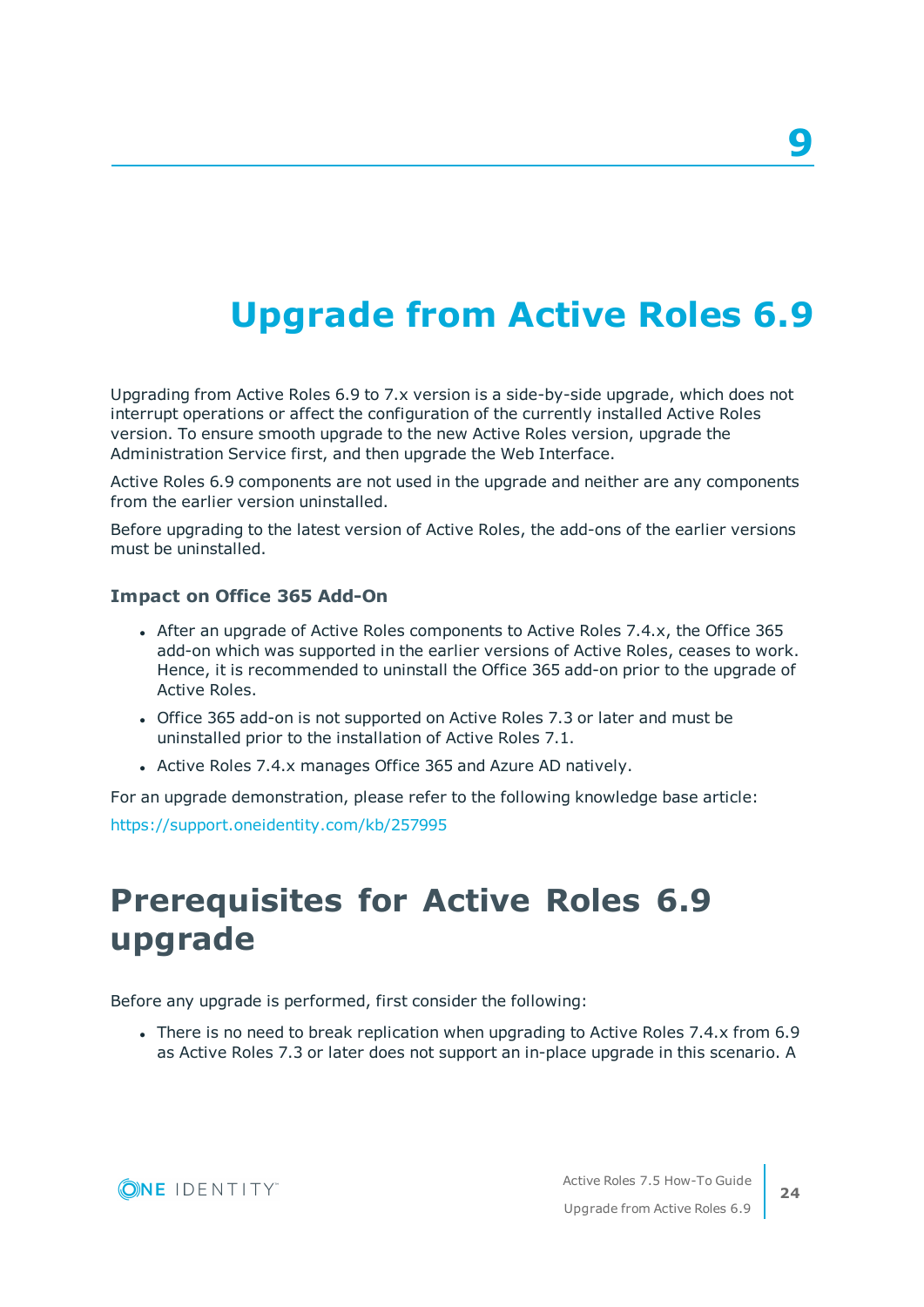side-by-side installation of Active Roles must be performed and replication must be configured post installation on the new instance of Active Roles.

- **O** NOTE: During and post-installation of Active Roles 7.4.x, the existing installation of Active Roles 6.9 will be available and fully functional. Hence, users will not be affected during the upgrade process with the exception of Dynamic Groups. For more details please review the knowledge base article, [https://sup](https://support.oneidentity.com/kb/211388)[port.oneidentity.com/kb/211388](https://support.oneidentity.com/kb/211388).
- An upgrade of the Active Roles components may affect custom solutions. Custom solutions (such as scripts and other modifications), which work fine as expected with an earlier version of Active Roles may cease to work after the upgrade. Before starting an upgrade, test the existing solutions with the new version of Active Roles in a lab environment to verify that the solutions continue to work as expected after the upgrade.
- If ERFM (Exchange Resource Forest Management) is installed on the Active Roles 6.9 version, it must be uninstalled before installing 7.4.x as ERFM is now part of the product. Failure to uninstall ERFM beforehand may result in conflicts and issues.
- If Lync Add-On is installed, it must be uninstalled before installing Active Roles 7.4.x as Lync is now an integrated product feature.
- If Office 365 Add-On is installed, it must be uninstalled before installing Active Roles 7.4.x as this functionality is replaced with the inbuilt Azure Active Directory Hybrid Integration.
- For additional information, please review Solution 111679:

<https://support.oneidentity.com/kb/111679>

• Due to the design changes implemented in Active Roles 7.x in the Web Interface, any Web Interfaces and customizations from Active Roles 6.9 may not function in Active Roles 7.4.x. It is recommended not to import. Please refer to KB 189186 for additional information:

<https://support.oneidentity.com/kb/189186>

#### *To perform the Upgrade*

- 1. From the installation media, run **ActiveRoles.exe**.
- 2. Accept the licensing agreement and click **Next**.
- 3. Select the desired components and click **Next**.
- 4. Review the summary and click **Install**.
- 5. By default, the **I want to perform configuration** option is selected. Click **Finish** to launch the Configuration Center
- 6. In the Configuration Center, under the Administration Service option click **Configure**.
- 7. Select a service account that will run the Active Roles service and click **Next**.
- 8. Choose the appropriate security group that will hold the role of the Active Roles Admin group and click **Next**.

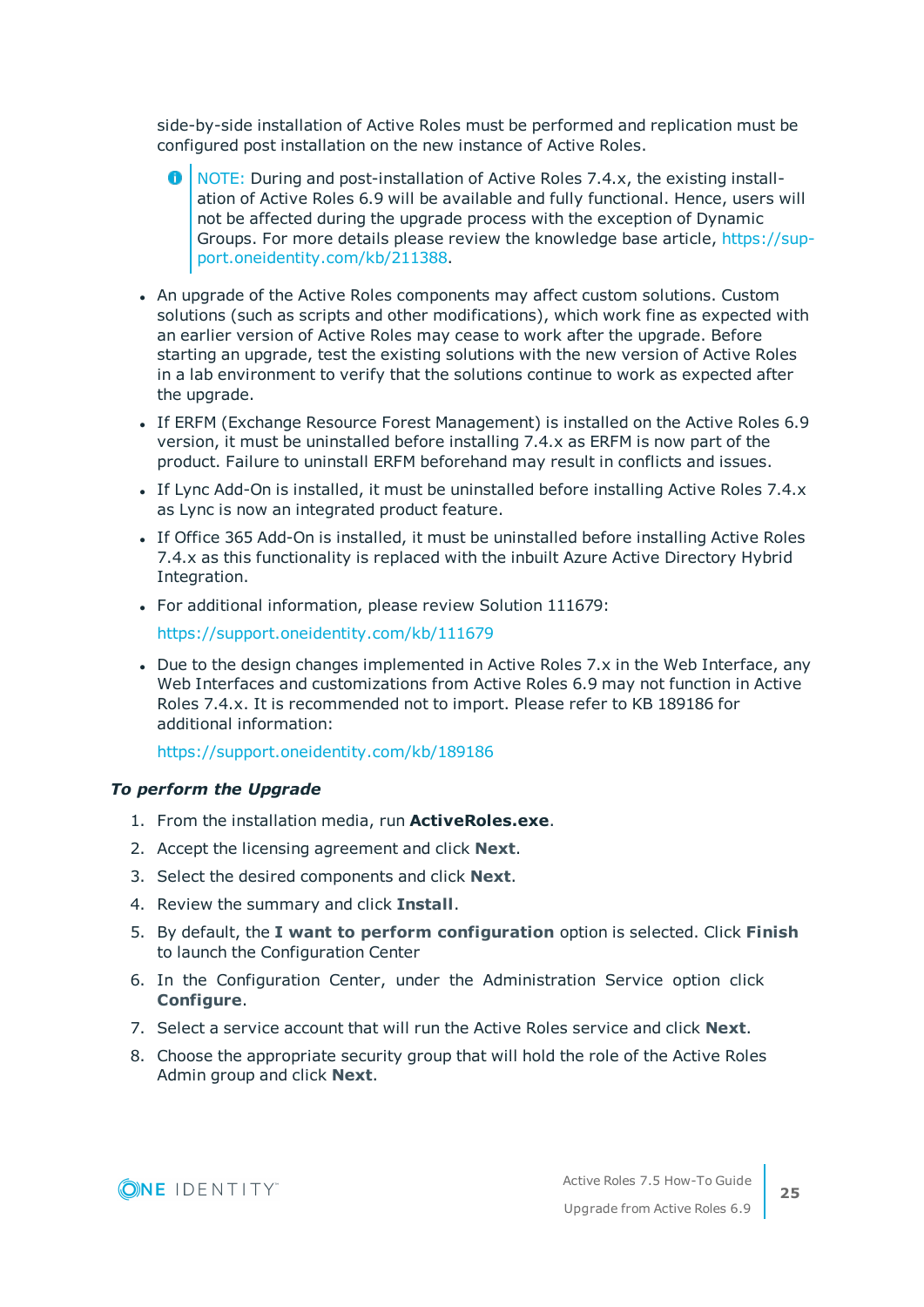- 9. If this is the first installation of Active Roles, select New Active Roles database and click **Next**.
- 10. Enter the appropriate SQL server, database name and credentials. Click **Next**.
- 11. After completing, click **Finish**.
- 12. In the Configuration Center, under Dashboard click **Import Configuration**, specify the Source SQL server, database and access credentials, and then click **Next**.
- 13. Click **Next**.
- 14. If the current version of Active Roles service is running, stop it and then click **Next** to continue.
- 15. If you have the encryption key, provide it. If not, select **Do not import encrypted data** and click **Next**.
- 16. If you do not have the encryption key, you must re-enter the credentials for any Managed Domains, which are not managed by the Active Roles Service account.

The Add-On Advisor checks if there are any incompatible Add-Ons installed the Wizard will not proceed. Before continuing, uninstall the Add-Ons from the Active Roles 6.9 server.

- 17. Click **Next**.
- 18. Once ready, click **Import**.

## <span id="page-29-0"></span>**Importing Change History**

The Change History from Active Roles 6.9 database is not imported during the initial import, as the Change History may be extremely large and thus would take a long time for the initial Setup to complete. Active Roles provides a separate utility for importing Change History.

- 1. In the Active Roles Configuration Center, click **Import Management History** under **Administration Service**.
- 2. Enter the Active Roles 6.9 source database and appropriate credentials and click **Next**.
- 3. Select the destination database and click **Next**.
- 4. Choose the records to import and click **Next**.
- 5. Confirm the settings and click **Import**.

The progress screen is displayed, and after completion, the summary is displayed.

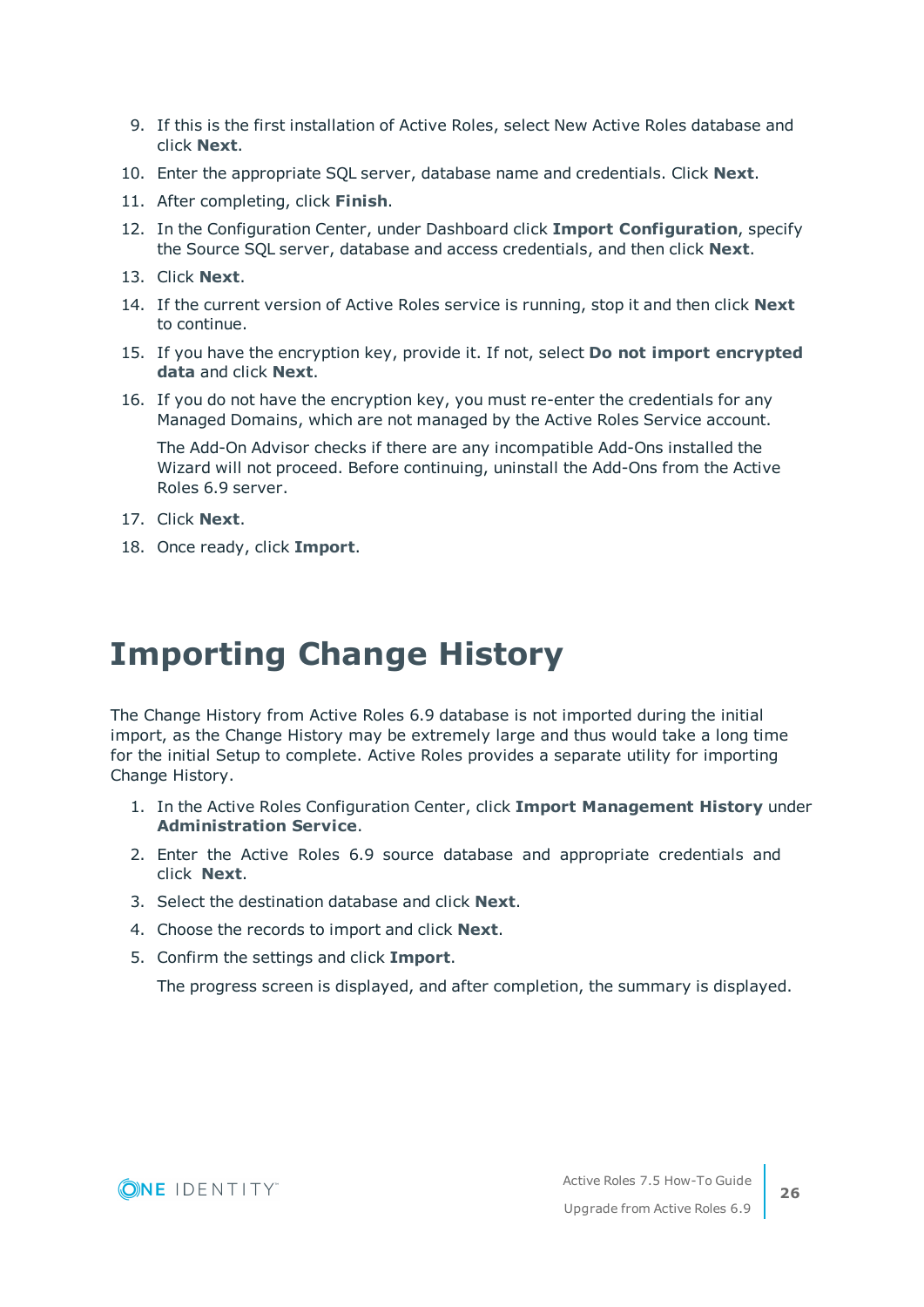# <span id="page-30-0"></span>**In-Place Upgrade from Active Roles 7.x**

Office 365 Add-On that was previously available for Active Roles is no longer compatible with Active Roles 7.4.x. Before proceeding with the upgrade starting from 7.0.x, the Office 365 Add-On must be uninstalled.

For an upgrade demonstration, please refer to the following knowledge base articles:

- <https://support.oneidentity.com/kb/257996>
- <https://support.oneidentity.com/kb/257997>

### **Backing up the Active Roles Database**

Before upgrading, it is recommended to back up the Active Roles database. For general best practices, please refer to the following Microsoft article:

[https://docs.microsoft.com/en-us/sql/relational-databases/backup-restore/create-a-full](https://docs.microsoft.com/en-us/sql/relational-databases/backup-restore/create-a-full-database-backup-sql-server)[database-backup-sql-server](https://docs.microsoft.com/en-us/sql/relational-databases/backup-restore/create-a-full-database-backup-sql-server)

### **Prerequisites for in-place upgrade from Active Roles 7.x**

It is recommended to back up the current Web Interfaces if any customizations have been implemented.

Any Web Interfaces that were created in Active Roles 7.2.x will continue to function in 7.4.x. However, it is recommended to thoroughly test before upgrading, as some customizations may not work as expected in newer versions of Active Roles.

#### *To back up the Web Interface Configurations*

- 1. Launch the Active Roles Configuration Center.
- 2. Click **Web Interface**.
- 3. Select the desired site(s) and click **Export Configuration**.

### *To upgrade Active Roles*

- 1. Run **ActiveRoles.exe** from the installation media.
- 2. Click **Next** to continue.

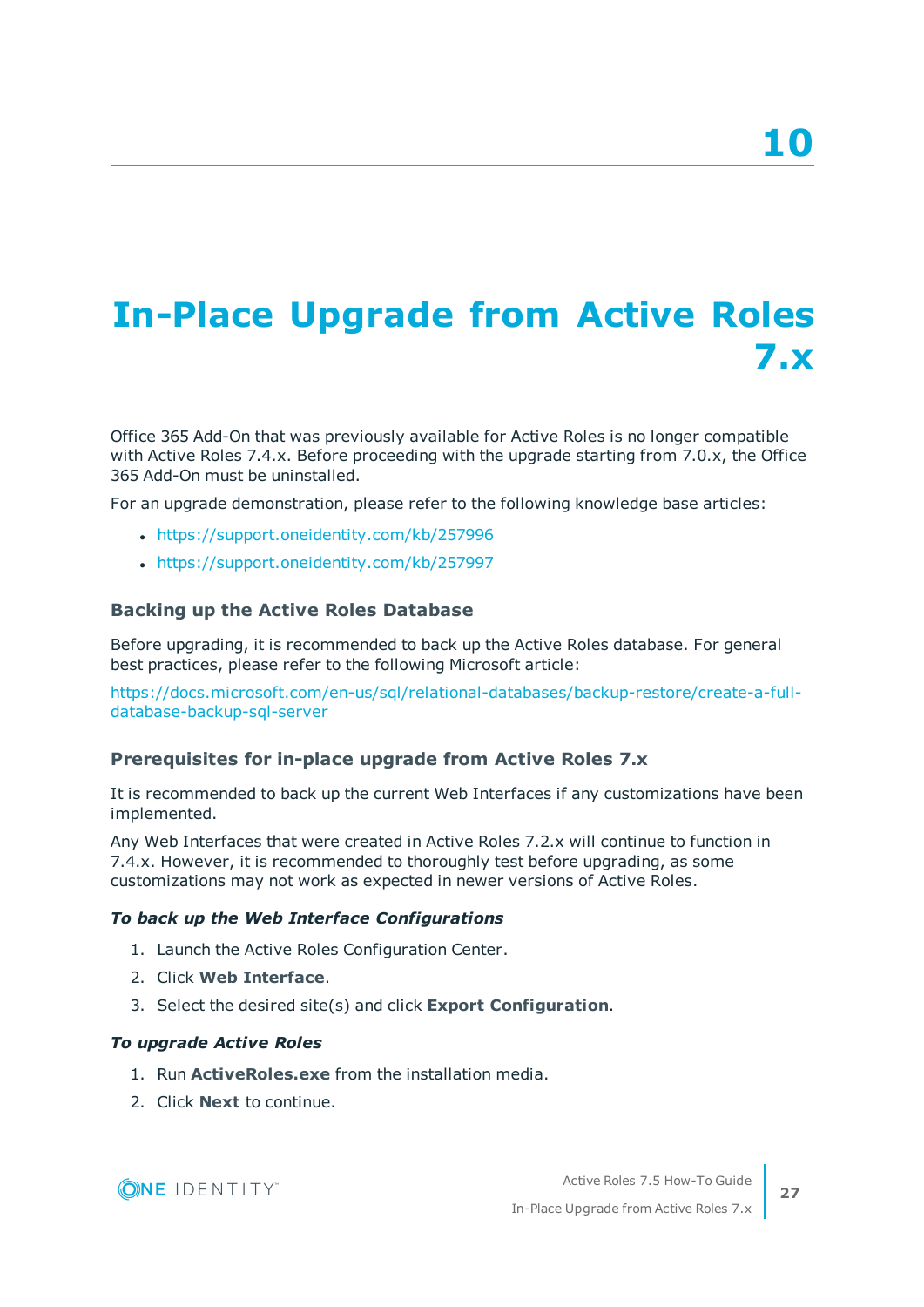- 3. Accept the license agreement and click **Next**.
- 4. Review the summary and warning. If the Office 365 Add-On is installed in the 7.0.x instance, uninstall it before continuing.
- 5. If the system does not restart, click **Update Service Instance** in the Configuration Center.
- 6. If the system restarts and the Configuration Center does launch automatically, launch the Configuration Center and click **Update Service Instance**.

Due to the update of the database schema, the 7.0 versions of the Websites are no longer compatible.

- 7. Click **Manage Sites** under **Web Interface** in the Configuration Center.
- 8. Make note of the current websites and configurations used (For example, ARWebAdmin, using configuration "Site for Administrators").
- 9. Delete all the sites and click **+Create.**
- 10. Enter the Alias of the site, for example ARWebAdmin and click **Next**.
- 11. On the Configuration screen, ensure **Create** from a template is selected.
- 12. Enter a Configuration name, select the original Template to import from (for example, "Site for Administrators 7.0"), and then click **Create**.
- 13. Click **Finish**.



**28**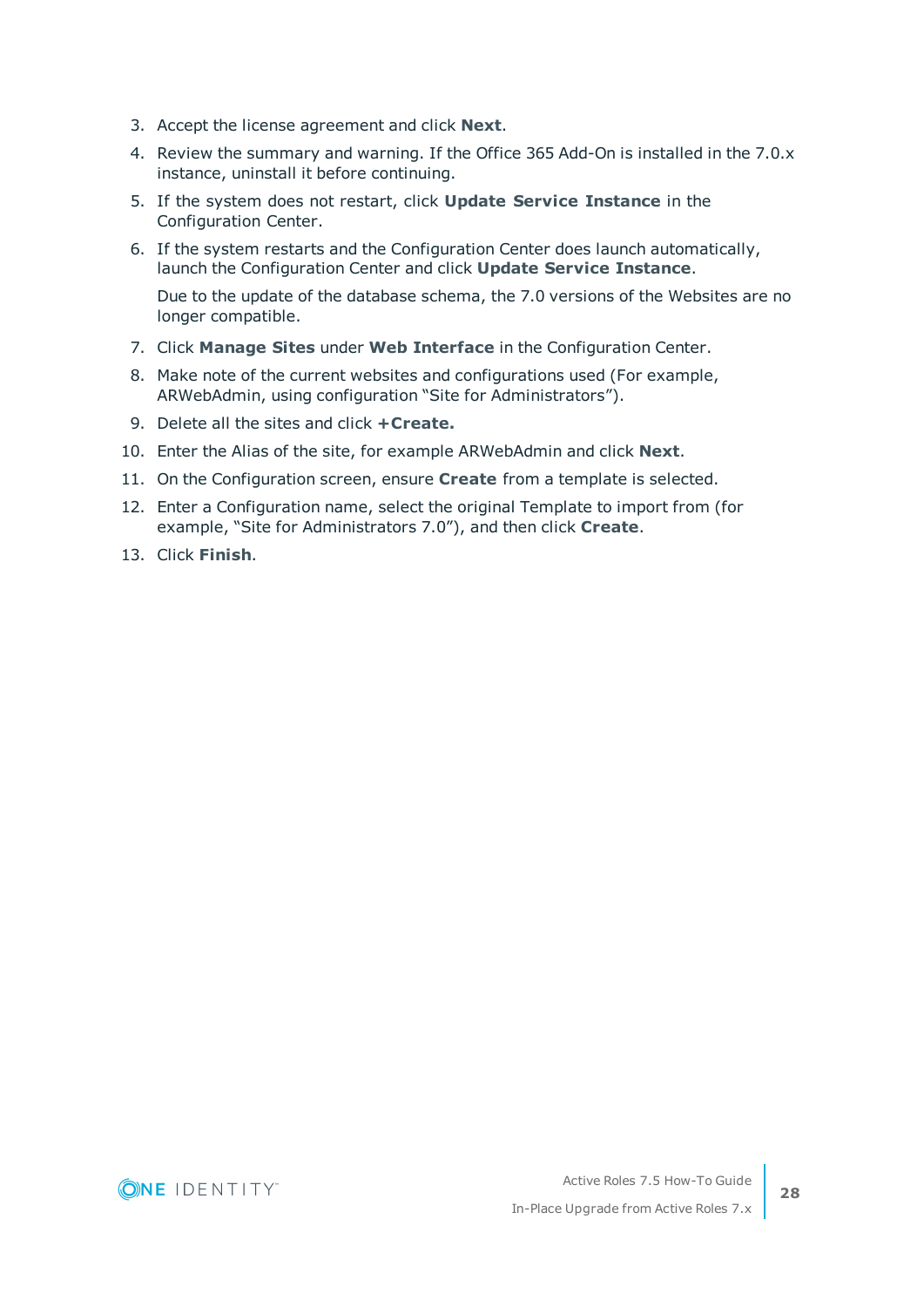# **Synchronization Service**

<span id="page-32-0"></span>Formerly a standalone product called Quick Connect, the Synchronization Service is now part of Active Roles 7.4.x.

With Synchronization Service, complete automation can be implemented to process data synchronization between the data systems.

Synchronization Service increases the data management efficiency by allowing automation of the creation, deprovision, and update operations between data systems. For example, when an employee joins or leaves the organization, the related information in the data systems managed by Synchronization Service is automatically updated, thereby reducing the administrative workload and getting the new users up and running faster.

In order to synchronize identity data between external data systems, Synchronization Service must be configured to connect to these data systems through connectors. A connector enables Synchronization Service to access specific data system to read and synchronize data in that system according its settings. Out of the box, Synchronization Service includes a number of built-in connectors:

- Active Roles versions 7.4.x, 7.3, 7.2.x, 7.1, 7.0 and 6.9
- Identity Manager version 8.1, 8.0, or 7.0
- Quest One Identity Manager version 6.1 or 6.0
- Delimited text files
- Microsoft Active Directory Domain Services
- Microsoft Active Directory Lightweight Directory Services
- Microsoft Azure Active Directory
- Microsoft Exchange Server
- Microsoft Skype for Business Server
- Microsoft Office 365
- Microsoft SharePoint
- Microsoft SQL Server
- OLE DB-compliant relational database
- Generic LDAP Directory service
- MY SOL Database

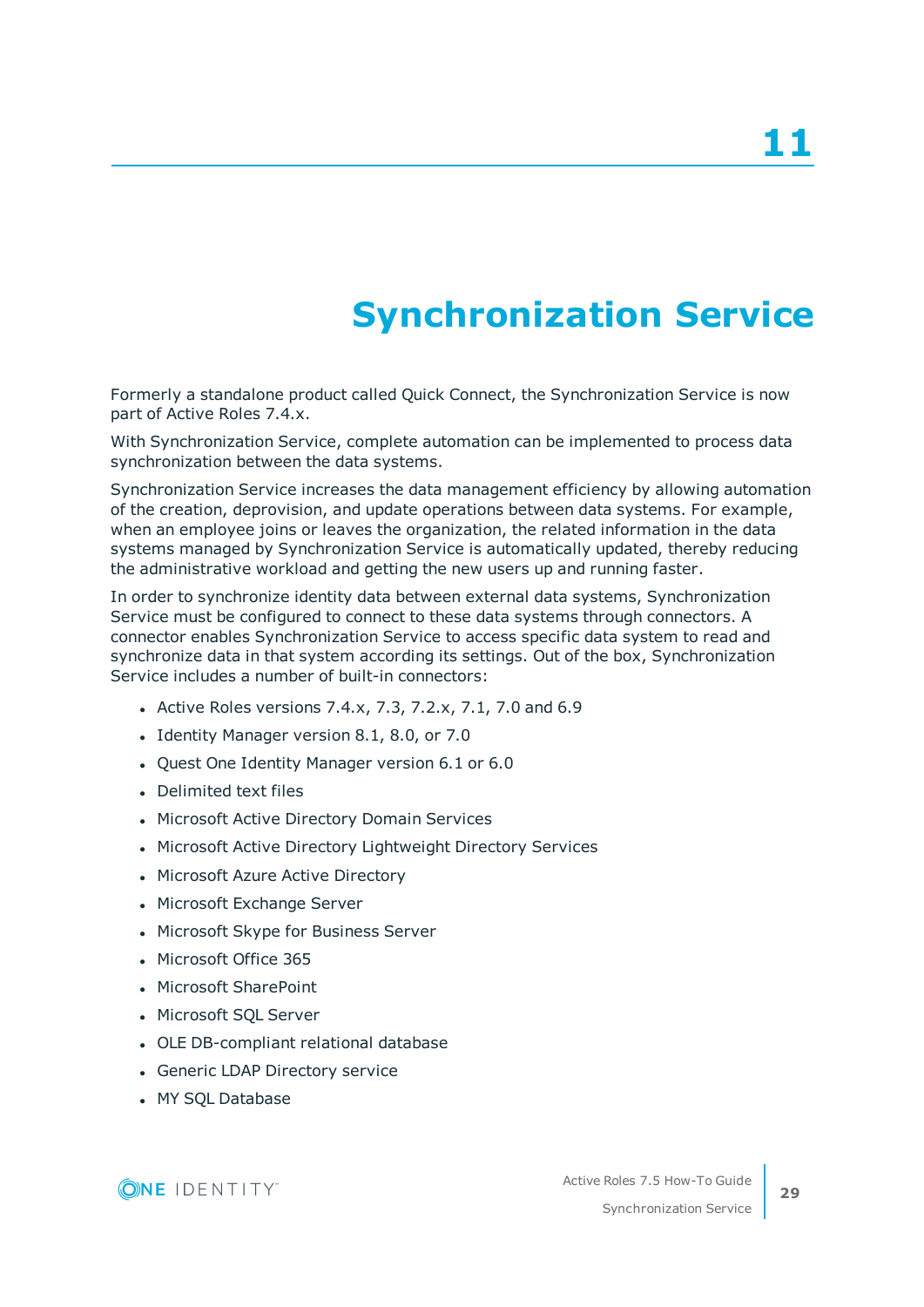- OpenLDAP Directory service
- Salesforce
- ServiceNow
- IBM DB2 Database
- IBM RACF Connector
- Oracle Unified Directory Connector
- Oracle Database User Accounts Connector
- Oracle Database Connector
- Micro Focus NetIQ Directory Connector
- IBM AS/400 Connector

### **Figure 1: Technical Overview**



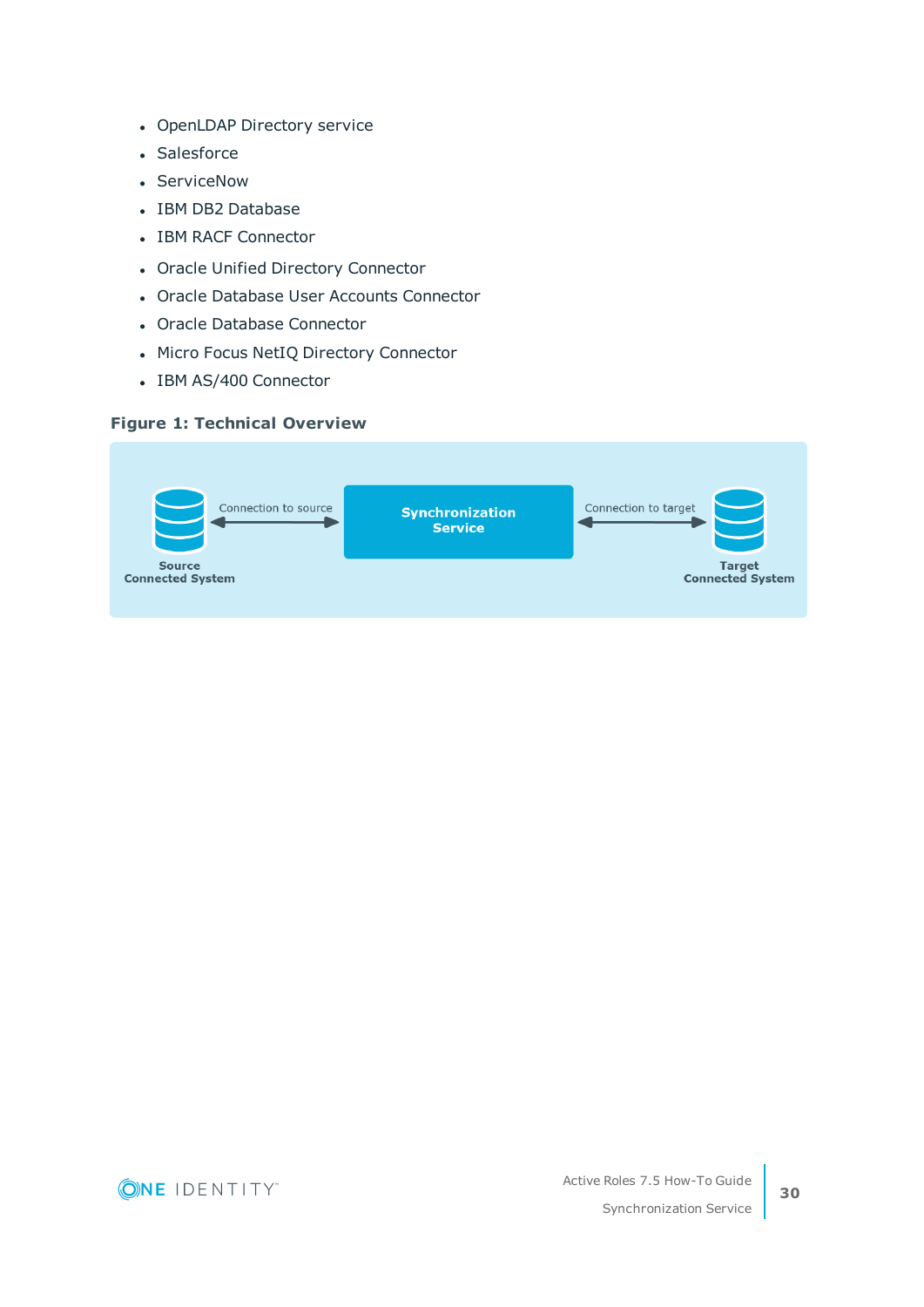## <span id="page-34-0"></span>**Capture Agent**

Synchronization Service Capture Agent allows password synchronization between Active Directory domains managed by Synchronization Service and other connected data systems. The following diagram shows how the Password Synchronization feature of Synchronization Service works:





Capture Agent tracks changes to user passwords in the source Active Directory domain and provides that information to Synchronization Service, which in turn synchronizes the changes with target connected data systems by using the configured password synchronization rules. To synchronize passwords, install a Capture Agent on each domain controller in the Active Directory source domain.

## <span id="page-34-1"></span>**Upgrade from Quick Connect**

If Quick Connect is configured with synchronization workflows that contain similar connector in Synchronization Service, then those synchronization workflows can be transferred to Synchronization Service.

The following synchronization workflows can be transferred from the following Quick Connect versions:

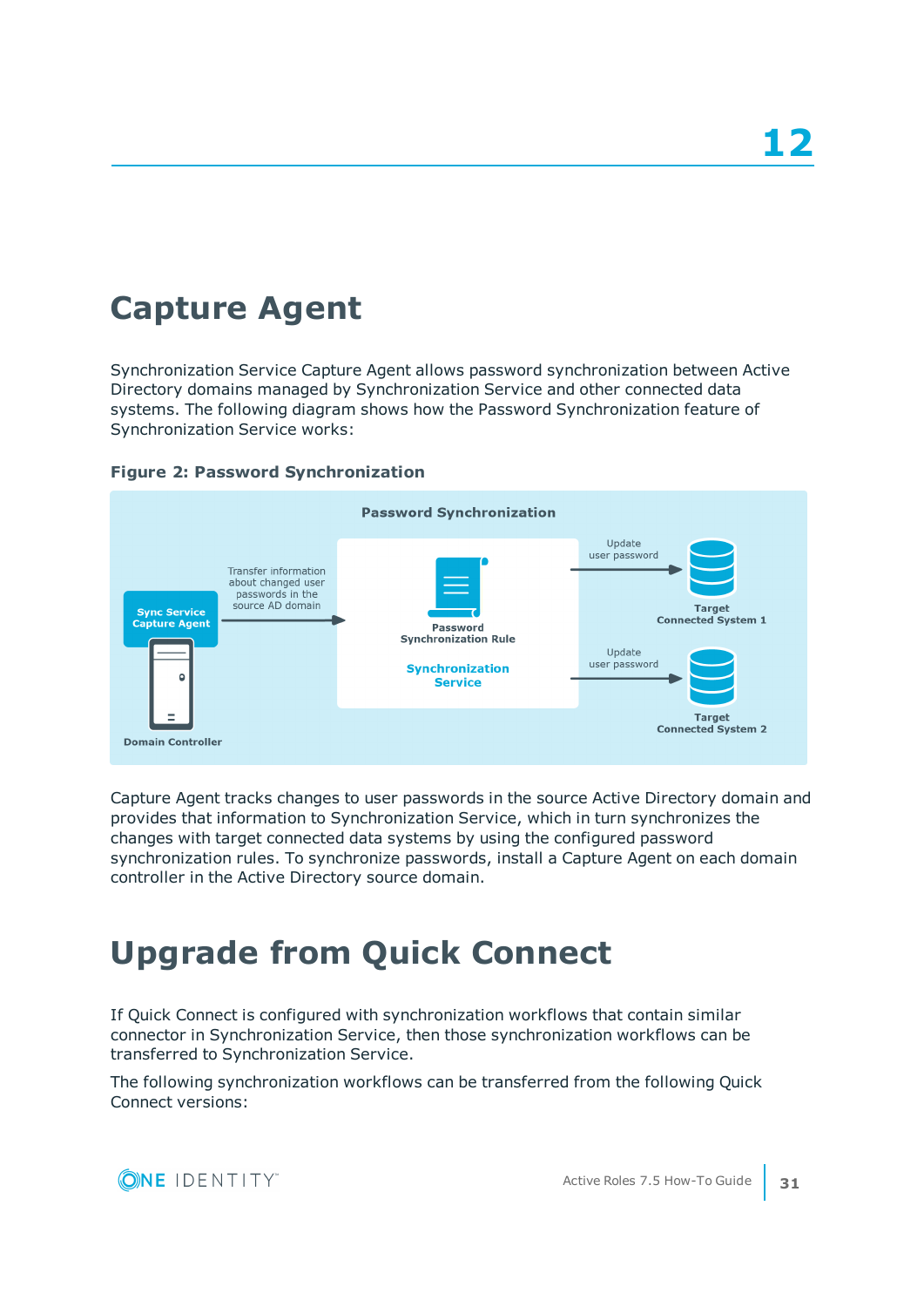- Quick Connect Sync Engine 5.2.0, 5.3.0, 5.4.x, or 5.5
- Quick Connect Express for Active Directory 5.3.0, 5.4.0, 5.4.1, or 5.5.0
- Quick Connect for Cloud Services 3.3.0, 3.4.0, or 3.5.0
- Quick Connect for Base Systems 2.2.0 or 2.3.0

### <span id="page-35-0"></span>**Limitations**

Synchronization Service is unable to run synchronization workflows that employ connections to the following systems:

- ActiveRoles Server 6.5
- Google Apps
- Novell eDirectory
- ODBC-compliant data source
- OpenDS directory service
- Oracle Database
- Oracle User Accounts
- PeopleSoft HCM
- Red Hat Directory Server
- SAP Systems
- Sun One Directory Server
- Workday

If it is necessary to synchronize data held in these systems, continue using Quick Connect as not all connectors provided by Quick Connect are included with Synchronization Service. Alternatively, One Identity Manager may support these systems.

## <span id="page-35-1"></span>**Synchronization Service upgrade**

For an upgrade demonstration, please refer to the following knowledge base article:

<https://support.oneidentity.com/kb/226332>

### *To upgrade Synchronization Service*

- 1. Install Synchronization Service on the computer running Quick Connect or on a different host.
- 2. Configure Synchronization Service to use a new database for storing configuration settings and synchronization data. To perform this step, use the Configuration Wizard

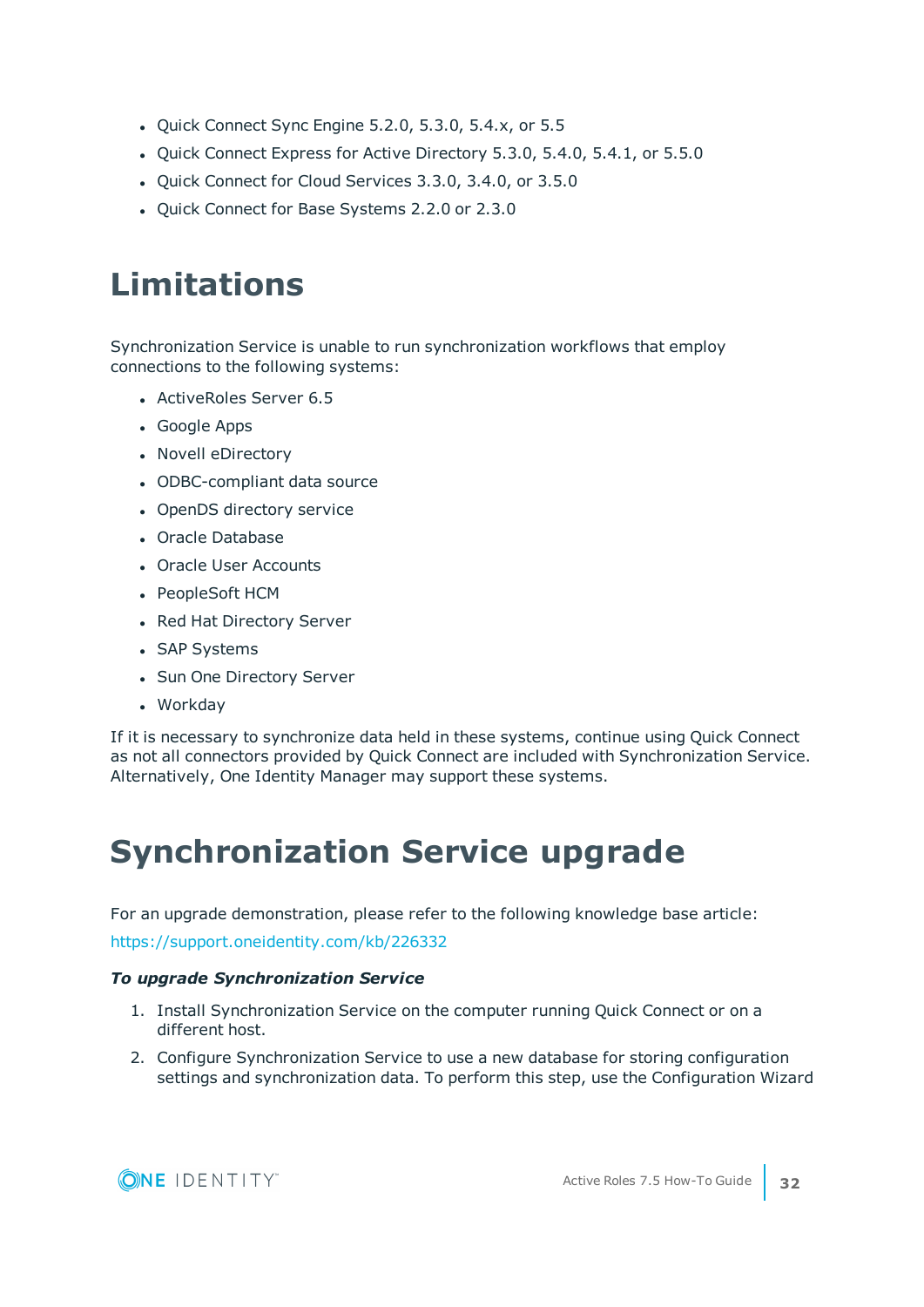that appears when the Synchronization Service Administration Console starts for the first time after installation.

- 3. Import configuration settings from Quick Connect to Synchronization Service.
	- NOTE: Before proceeding with this step, it is highly recommended to disable the scheduled workflows and mapping operations in Quick Connect. The scheduled workflows and mapping operations may be started after this step is completed.

To import configuration settings:

- a. On the computer where the Synchronization Service is installed, start the Synchronization Service Administration Console.
- b. In the upper right corner of the Administration Console window, click the gear icon, and then click **Import Configuration**.
- c. In the wizard that appears, select the correct version of Quick Connect Sync Engine from which to import the configuration settings. Optionally, the **Import sync history** check box may be selected to import the sync history along with the configuration settings.
- d. Follow the steps in the wizard to complete the import operation. If the synchronization data to be imported is stored separately from the configuration settings, then, on the **Specify source SQL Server databases** step, select the **Import sync data from the specified database** check box, and specify the database.
- 1. Retype access passwords in the connections that were imported from Quick Connect.

This is required due to security reasons. The import of configuration settings does not retrieve the encrypted passwords from Quick Connect. Use the Synchronization Service Administration Console to make changes to each connection as appropriate, depending upon the data system to which the connection applies.

2. If the synchronization workflows involve synchronization of passwords, install the new version of Capture Agent on the domain controllers.

The new version of Capture Agent replaces the old version. However, as the new version supports both Synchronization Service and Quick Connect, the password synchronization functions of Quick Connect will not be lost after the Capture Agent is updated.

### <span id="page-36-0"></span>**Communication Ports**

| <b>Table 2: Communication ports</b> |         |                                 |                                |  |
|-------------------------------------|---------|---------------------------------|--------------------------------|--|
| <b>Port</b>                         |         | <b>Protocol</b> Type of traffic | <b>Direction</b><br>of traffic |  |
| -53                                 | TCP/UDP | DNS.                            | Inbound,                       |  |

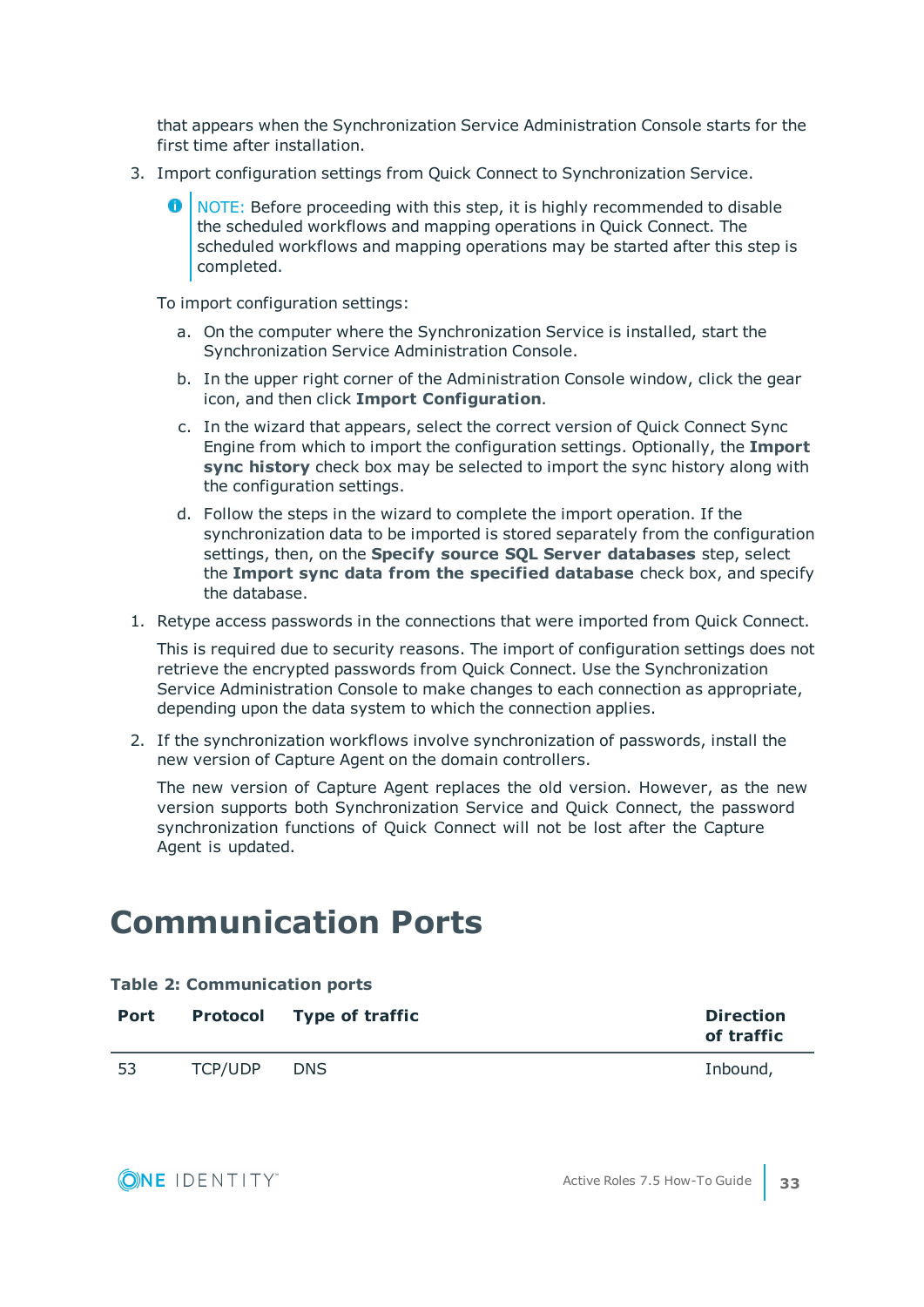| <b>Port</b> | <b>Protocol</b> | <b>Type of traffic</b>                                                             | <b>Direction</b><br>of traffic |
|-------------|-----------------|------------------------------------------------------------------------------------|--------------------------------|
|             |                 |                                                                                    | Outbound                       |
| 88          | TCP/UDP         | Kerberos                                                                           | Inbound,<br>Outbound           |
| 135         | <b>TCP</b>      | RPC Endpoint mapper                                                                | Inbound,<br>Outbound           |
| 139         | <b>TCP</b>      | SMB/CIFS                                                                           | Inbound,<br>Outbound           |
| 445         | <b>TCP</b>      | SMB/CIFS                                                                           | Inbound,<br>Outbound           |
| 389         | <b>TCP/UDP</b>  | <b>LDAP</b>                                                                        | Outbound                       |
| 3268        | <b>TCP</b>      | <b>LDAP</b>                                                                        | Outbound                       |
| 3269        | <b>TCP</b>      | SSL (only required if SSL is used to connect to AD)                                | Outbound                       |
| 636         | <b>TCP</b>      | <b>SSL</b>                                                                         | Outbound                       |
| 15173       | <b>TCP</b>      | <b>Synchronization Service</b>                                                     | Inbound,<br>Outbound           |
| 7148        | <b>TCP</b>      | Capture Agent (only if Synchronization Service is<br>used to sync passwords to AD) | Inbound,<br>Outbound           |

For further information regarding Synchronization Service, refer the latest *Active Roles Synchronization Service Administrator Guide* included with the Active Roles installation media.

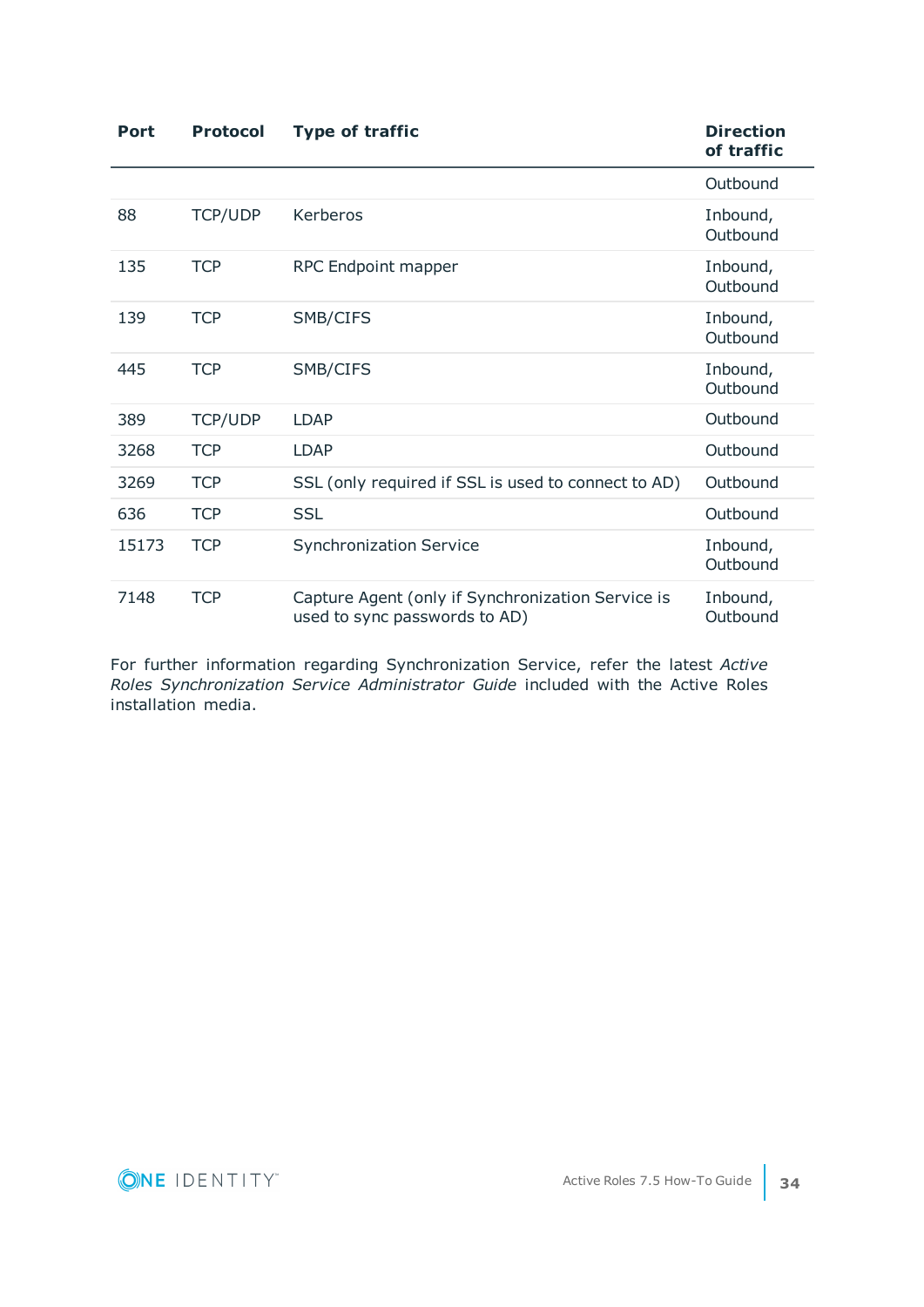## <span id="page-38-0"></span>**Starling Two-Factor Authentication**

Active Roles version 7.4.x supports integration with One Identity Starling services. The Starling Join feature in Active Roles now enables you to connect to One Identity Starling, the Software as a Service (SaaS) solution of One Identity. The Starling Join feature enables access to the Starling services through Active Roles thus allowing to benefit from the Starling services such as Two-factor Authentication and Identity Analytics and Risk Intelligence.

To start the wizard, click Configure in the One Identity Starling area on the Dashboard page in the Configuration Center main window. For further information and step-by-step instructions, see the "Initial configuration" topic in the "Installing and configuring the Web Interface" section in the *Active Roles Quick Start Guide*.

A video demonstration is available in the following knowledge base article:

#### <https://support.oneidentity.com/kb/258341>

In order to use Starling Two-Factor Authentication with Active Roles, you must first join One Identity Starling to Active Roles on the Active Roles Configuration Center. The Join to One Identity Starling wizard also includes links, which provide assistance for using Starling:

- The Online link displays information about the Starling product and the benefits you can take advantage of by subscribing to Starling services.
- The Trouble Joining link displays the Starling support page with information on the requirements and process for joining with Starling.

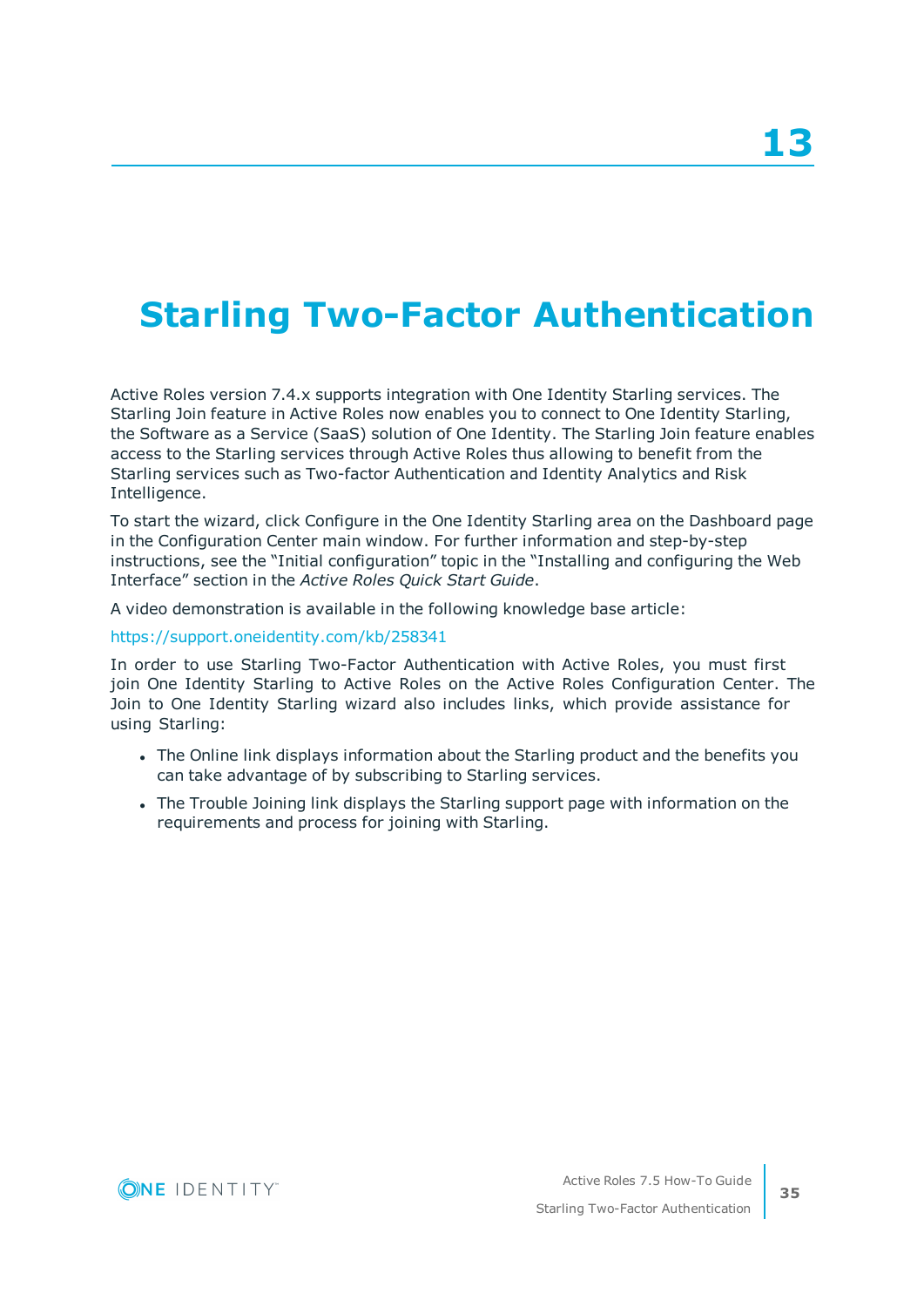## **Reports**

<span id="page-39-0"></span>Reporting is an optional component of Active Roles. To use Active Roles reports, the following components are required:

- Microsoft SQL Server Reporting Services (SSRS) must be installed and configured.
	- NOTE: If the SQL Server service and SRSS are on different hosts, a "Double-Hop" authentication issue may occur. For more information, see the knowledge base article, <https://support.oneidentity.com/kb/69693>.
- The Active Roles service account must have sufficient permissions to create and write to a database on the SQL Server.
	- $\bullet$  NOTE: The database cannot be pre-created, and must be created by Active Roles.
- The Active Roles service account must have sufficient permission to publish reports on the SRS server.
	- **O** NOTE: Quest Knowledge Portal is no longer included with Active Roles 7.x. To view reports, use the native SQL Server Report URL.

### <span id="page-39-1"></span>**How to configure Reports**

Please refer to Video Solution 156240, which demonstrates how to configure Reports in Active Roles:

<span id="page-39-2"></span><https://support.oneidentity.com/kb/156240>

### **Can Reports databases be re-used?**

The Active Roles 7.x database structure is different than previous versions and therefore old Report databases, such as from Active Roles version 6.9, cannot be used directly.

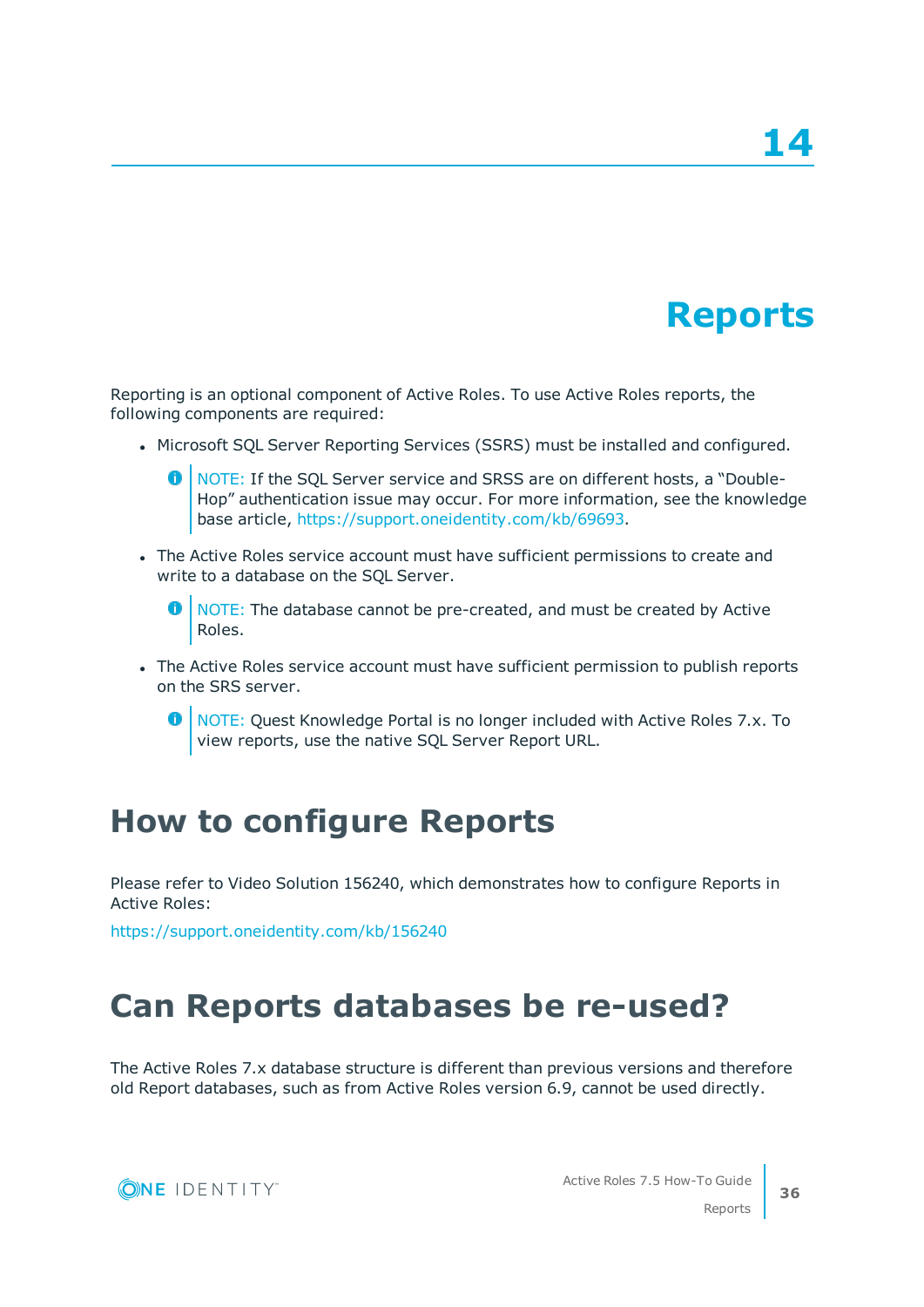However, the new Active Roles Collector and Report Pack wizard provides the ability to import events from an earlier database. Simply select Import events from an earlier database version and follow the prompts to import the older Collector database data.

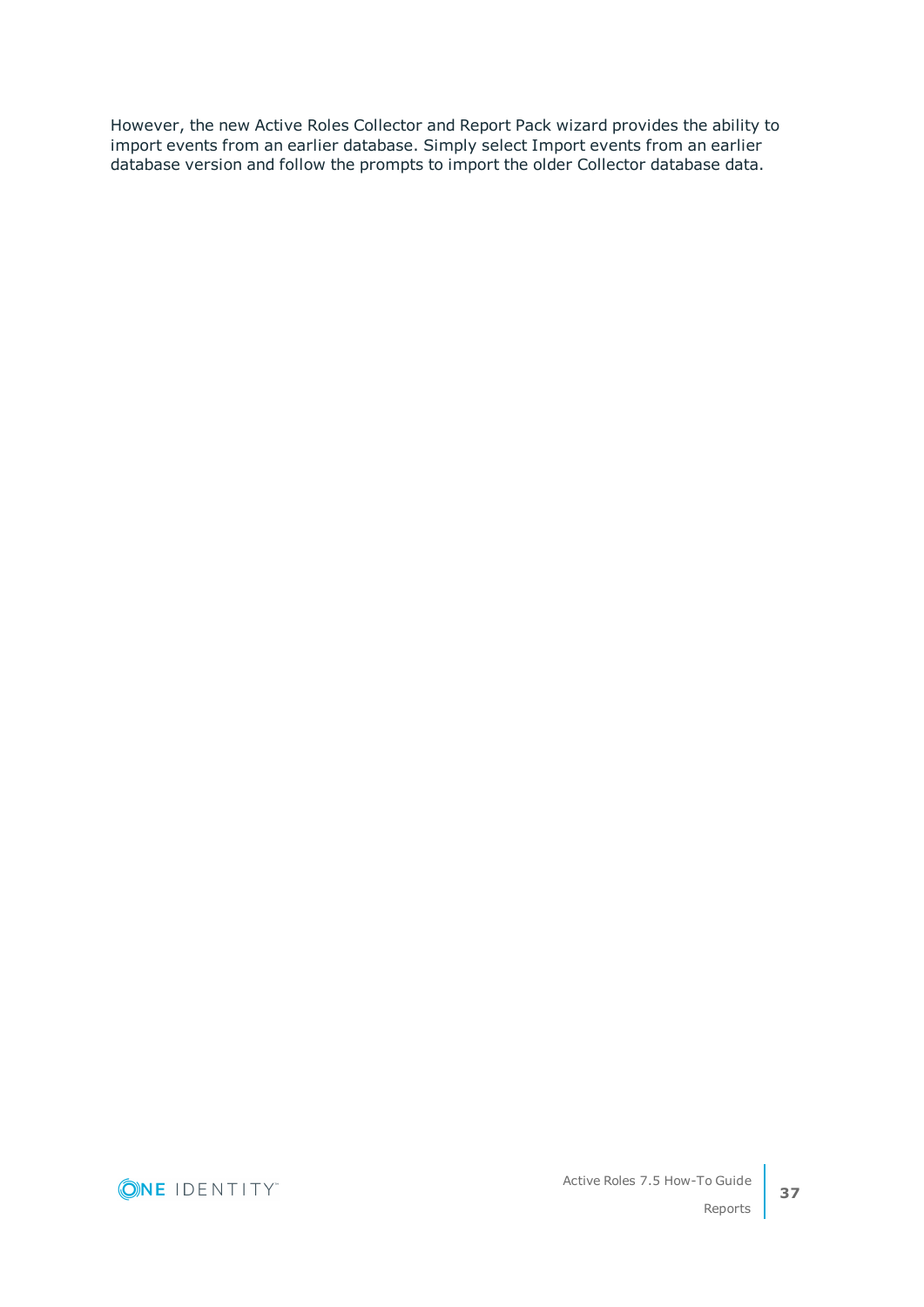## **Customizations**

<span id="page-41-0"></span>Custom solutions (scripts or other modifications) may not function properly after an upgrade due to compatibility issues. Prior to attempting an upgrade, test existing customizations with the new version of Active Roles in a lab or test environment to verify that the customizations function as expected. If compatibility issues arise during the test process, please contact One Identity Sales to arrange assistance from One Identity Professional Services.

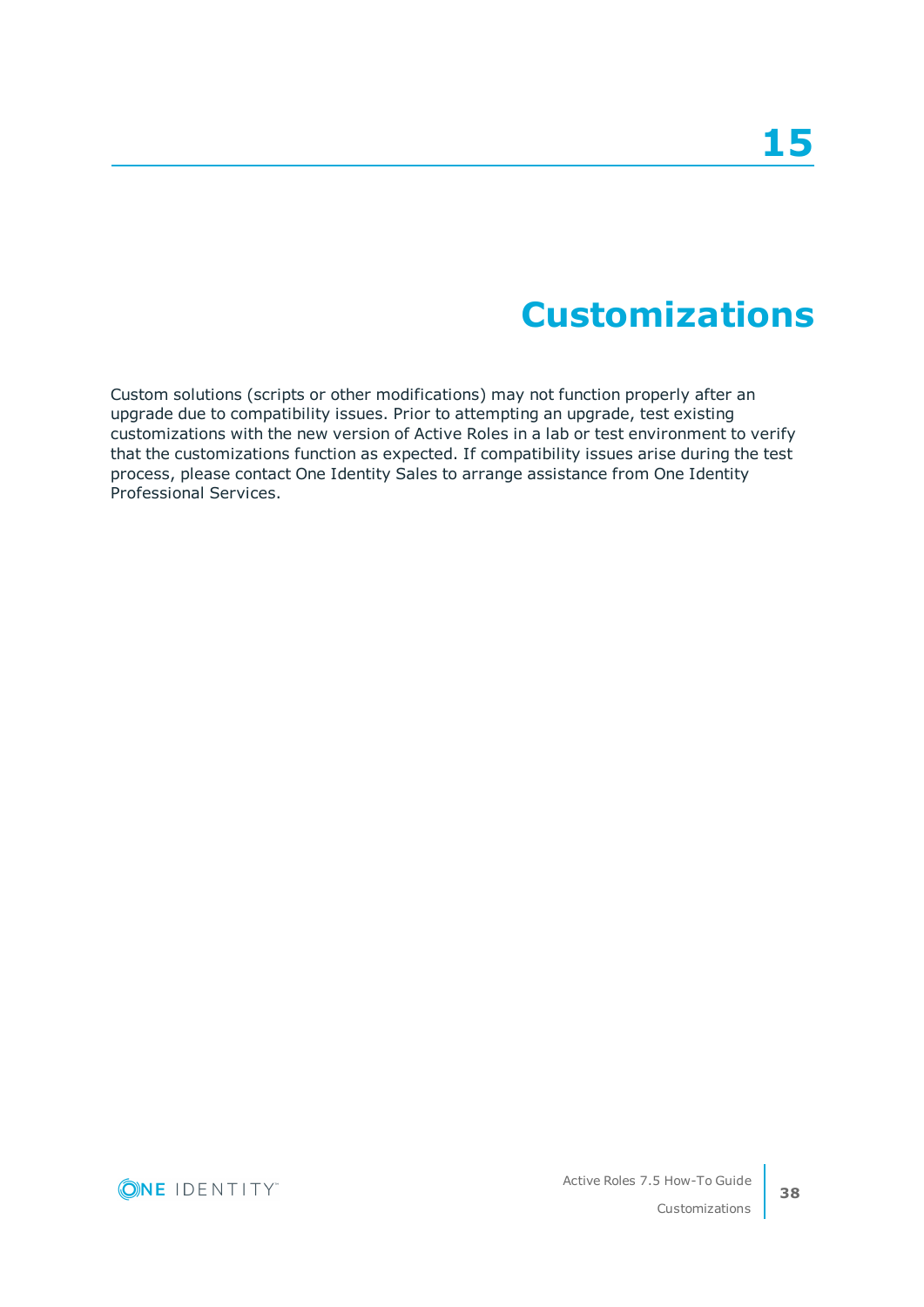# **Troubleshooting**

<span id="page-42-0"></span>The following sections provide information on troubleshooting Active Roles:

- [Performance](#page-42-1)
- **Safe [Mode](#page-42-2)**

### <span id="page-42-1"></span>**Performance**

For Active Roles performance, please refer to the following knowledge base article: <https://support.oneidentity.com/kb/185471>

### <span id="page-42-2"></span>**Safe Mode**

Active Roles provides a troubleshooting option, referred to as safe mode, which starts the Administration Service in a limited state. When safe mode is enabled, the Administration Service disregards the following:

- Custom policies
- Workflows
- Scripts
- Scheduled tasks
- Other customizations that may block Active Roles from starting and operating normally, and rejects connections from any user other than an Active Roles Admin.

Active Roles Admin can connect to the Administration Service and make changes in order to fix or remove customizations that cause issues, and then disable safe mode.



**39**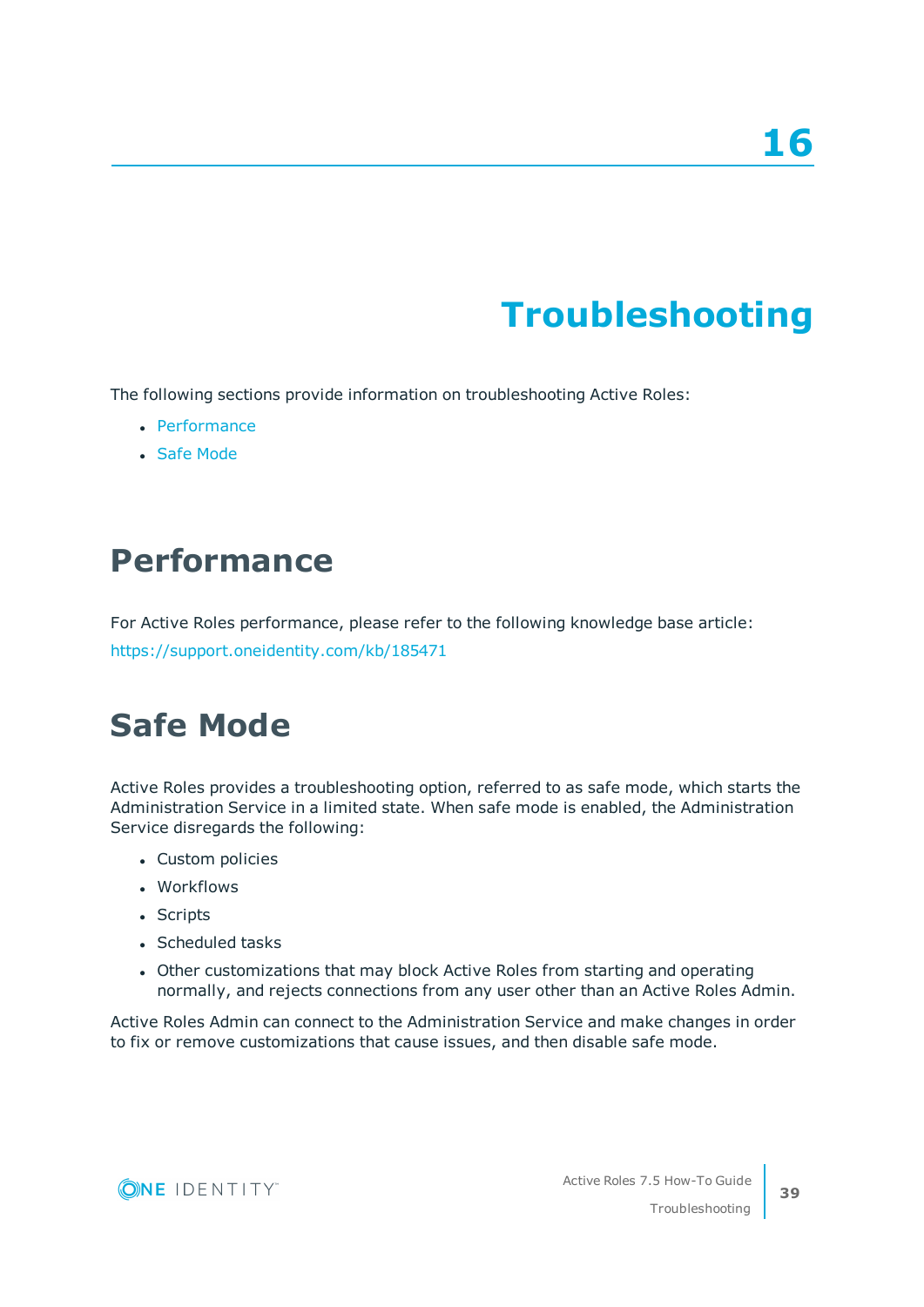### **How to use Safe Mode**

1. Log on to the computer running the Administration Service with a user account that has administrator rights on that computer.

NOTE: Local administrator rights are required to enable or disable safe mode.

- 2. Open Active Roles Management Shell on the computer running the Administration Service.
- 3. Click **Active Roles 7.4 Management Shell** on the Apps page or **Start** menu depending upon the version of the Windows operating system.
- 4. To enable safe mode, enter the following commands at the Management Shell command prompt:
	- Set-ARService -SafeModeEnabled \$true
	- <sup>l</sup> Restart-ARService
- 5. To disable safe mode, enter the following commands at the Management Shell command prompt:
	- Set-ARService -SafeModeEnabled \$false
	- <sup>l</sup> Restart-ARService

### <span id="page-43-0"></span>**Error and Log resources**

Active Roles writes most events to its own Event log in Windows Event Viewer, under Applications and Services, called **Active Roles Admin Service**.

This event log can be used to help determine root causes for issues and typically provide more detailed error information if any issues are encountered within the console or Web Interface.

In addition to the Event log, there is a debug option for the Active Roles Administration service that is disabled by default. Enabling logging can be accessed either in the Active Roles MMC Console or via the Active Roles Configuration Center.

In addition to the Synchronization Center, the ADSI provider and MMC (console), it is recommended to use the Active Roles Configuration Center as it provides options to enable logging for the Web Interface component. The Log Viewer can then be launched directly from here for any of these logs.

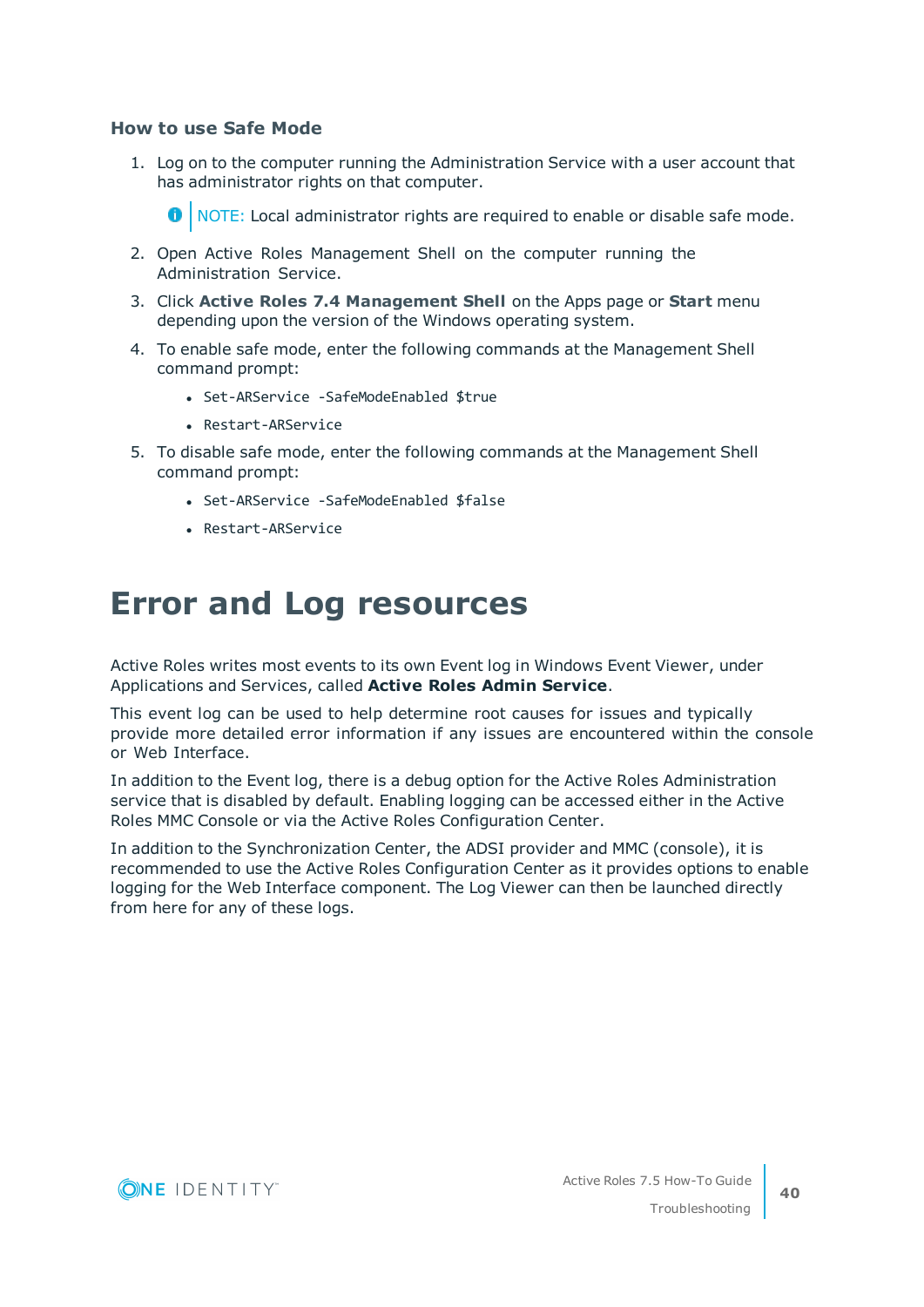### **Figure 3: Active Roles Console**



### **Figure 4: Active Roles Configuration Center**

| Active Roles 7.3 Configuration Center<br>Ño.                                | $\times$                                                                                                                                                                        |                                            |                                                                                                                                                |
|-----------------------------------------------------------------------------|---------------------------------------------------------------------------------------------------------------------------------------------------------------------------------|--------------------------------------------|------------------------------------------------------------------------------------------------------------------------------------------------|
| <b>ONE IDENTITY</b> Active Roles                                            |                                                                                                                                                                                 |                                            | $\overline{\mathbf{H}}$ Local server                                                                                                           |
| Dashboard<br><b>Administration Service</b><br>Web Interface<br>E<br>Logging | Logging<br><b>Settings</b><br>Modify $\Box$ Browse with Explorer $\Box$ Open in Log Viewer<br>₽<br>Component<br><b>Administration Service</b><br><b>Synchronization Service</b> | Logging<br><b>Disabled</b><br><b>Basic</b> | Log location<br>C:\Program Files\One Identity\Active Roles\7.3\Service\ds.log<br>C:\ProgramData\One Identity\Active Roles\Logs\Synchronization |
|                                                                             | <b>ADSI Provider</b><br>Web Interface                                                                                                                                           | <b>Disabled</b><br><b>Disabled</b>         | C:\ProgramData\One Identity\Active Roles\Logs\ADSI\ADSI.log                                                                                    |
|                                                                             | Console (MMC Interface)                                                                                                                                                         | <b>Disabled</b>                            | C:\Program Files\One Identity\Active Roles\7.3\Web\Public\Log<br>C:\ProgramData\One Identity\Active Roles\Logs\Console\Console                 |

In versions earlier to Active Roles 7.0, after the logs are generated, the logs are sent to One Identity Support for analysis as the logs on their own can be difficult to read.

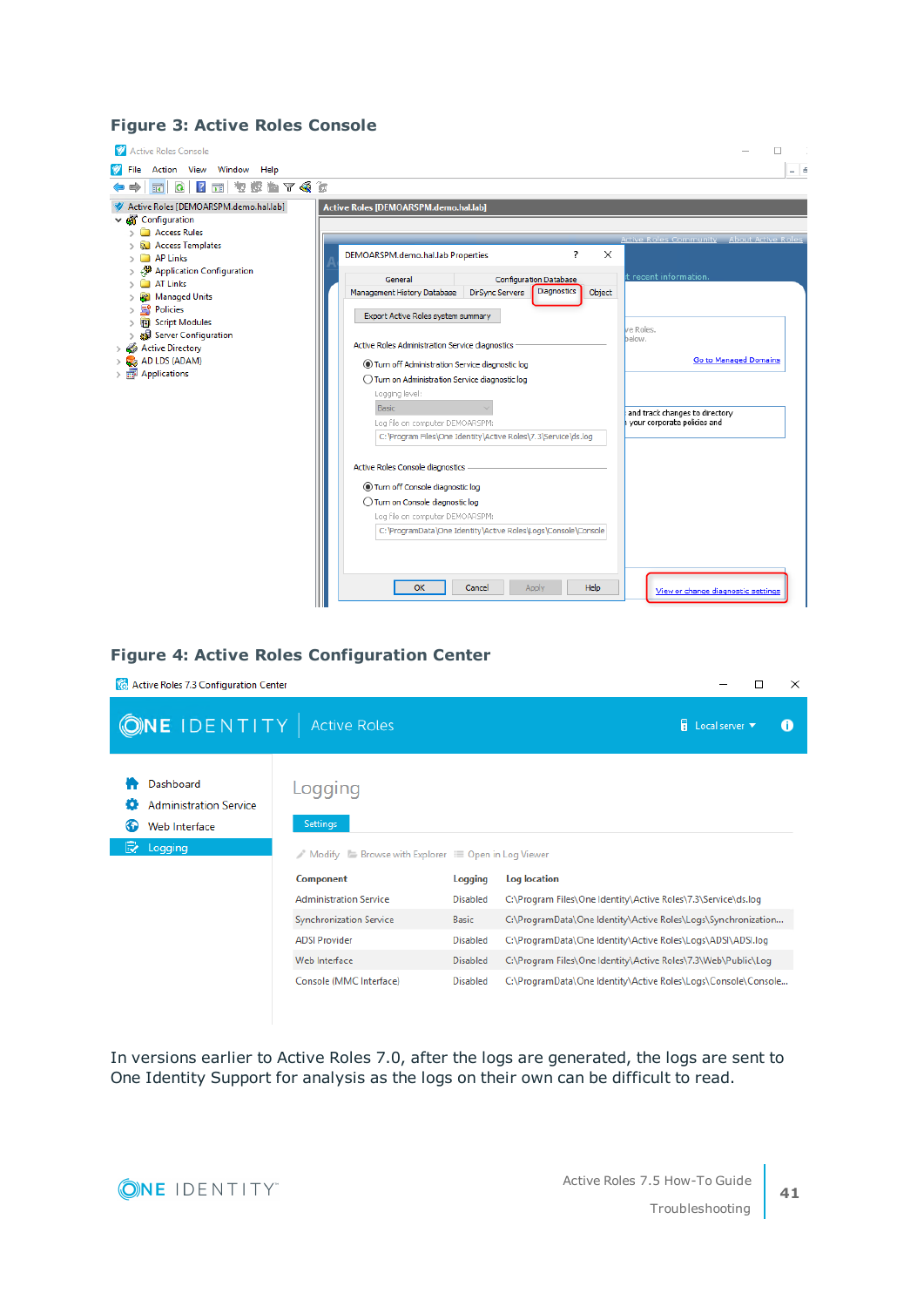With Active Roles 7.0 we have provided a new tool called the Active Roles Log Viewer, which breaks down the log to a simple and readable format so that customers can review the logs on their own before engaging One Identity Support.

### <span id="page-45-0"></span>**Active Roles Log Viewer**

The Log Viewer tool provides the ability to browse and analyze diagnostic log files created by the Active Roles Administration Service, as well as event log files created by saving the Active Roles event log in Event Viewer on the computer running the Administration Service. Log Viewer helps to study the sequence or hierarchy of requests processed by the Administration Service, identify error conditions that the Administration Service encountered during request processing, and find Knowledge Articles that apply to a given error condition.

With Log Viewer, both Active Roles diagnostic log files (ds.log) or saved event log files (.evtx) can be opened, and the following can be viewed:

- Errors encountered by the Administration Service and recorded in the log file
- Requests processed by the Administration Service and traced in the log file
- All trace records found in the diagnostic log file
- All events found in the event log file

Select an error in the list, and choose a command to look for the solution in Knowledge Base. The command performs a search in One Identity Software Knowledge Base to list the Knowledge Articles that can provide helpful information on how to troubleshoot the selected error. Log Viewer can be used to:

- Search the list for a particular text string, such as an error message
- <sup>l</sup> Filter the list by various conditions, to narrow the set of list items of interest
- View detailed information about each list item, such as error details, request details or stack trace

### **Log file size**

The logs grow in size quickly. Therefore, it is recommended to enable logging right before and disable logging immediately after the issue has been reproduced.

The file captures any activity being performed by the service, including the tasks performed by connected users while debug logging is enabled.

In some scenarios, it may be required to leave the logging on for a specific period of time. Due to the logs getting stored on the computer running Active Roles, sufficient hard drive space may not be available. In this event, the following solution can help to set logging for a specific interval and move the logs to another drive or network share:

• How to automate Active Roles logging (debug):

#### <https://support.oneidentity.com/kb/8617>

For the Web Interface, there is a separate log file,<*name of Site*>.log.

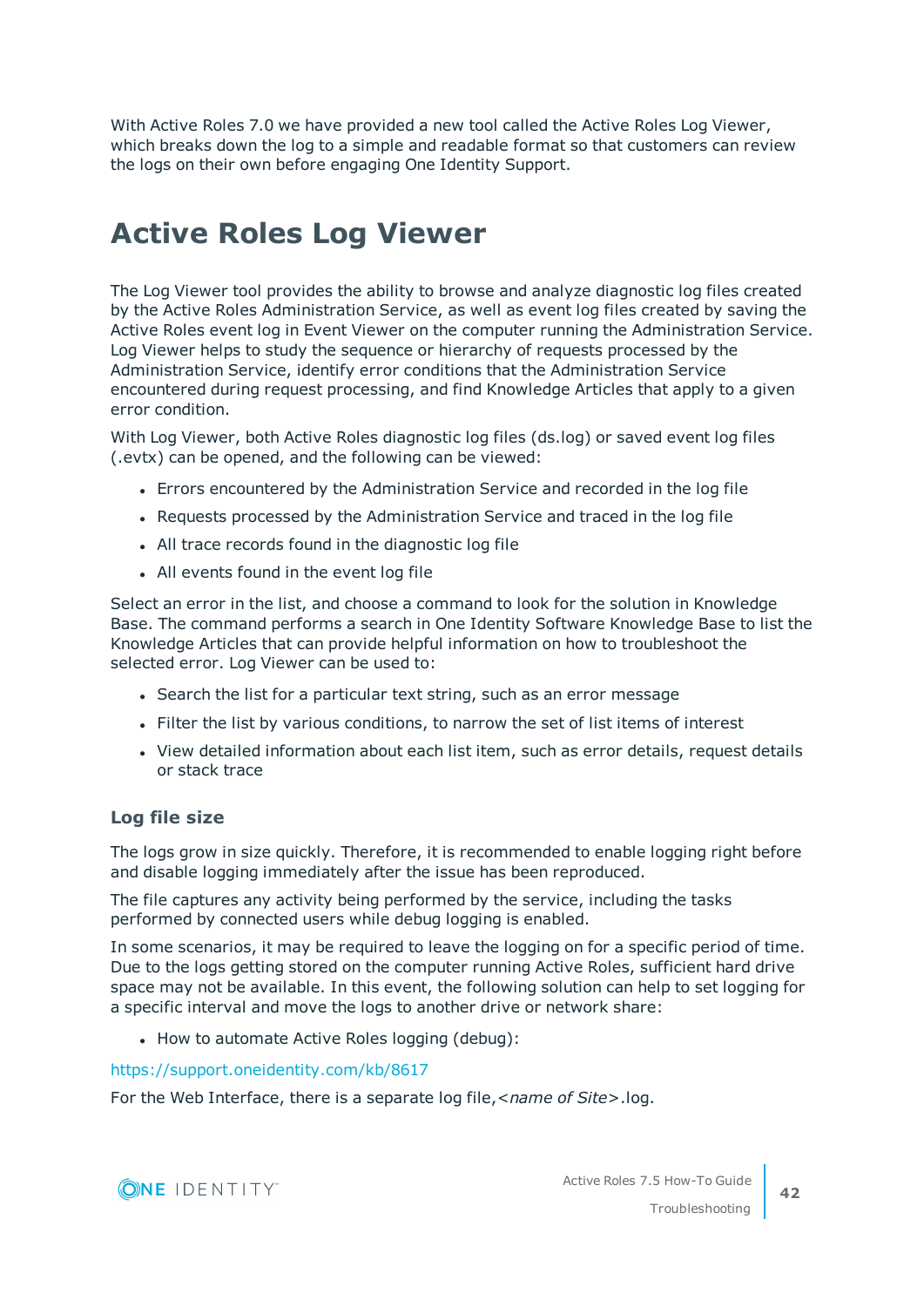The default Location of the Web Interface log is here:

### **C:\Program Files\One Identity\Active Roles\7.4\Web\Public\Log**

As with the ds.log file, the Web Interface log can grow quickly as well. It is recommended to turn it on while reproducing an issue only.

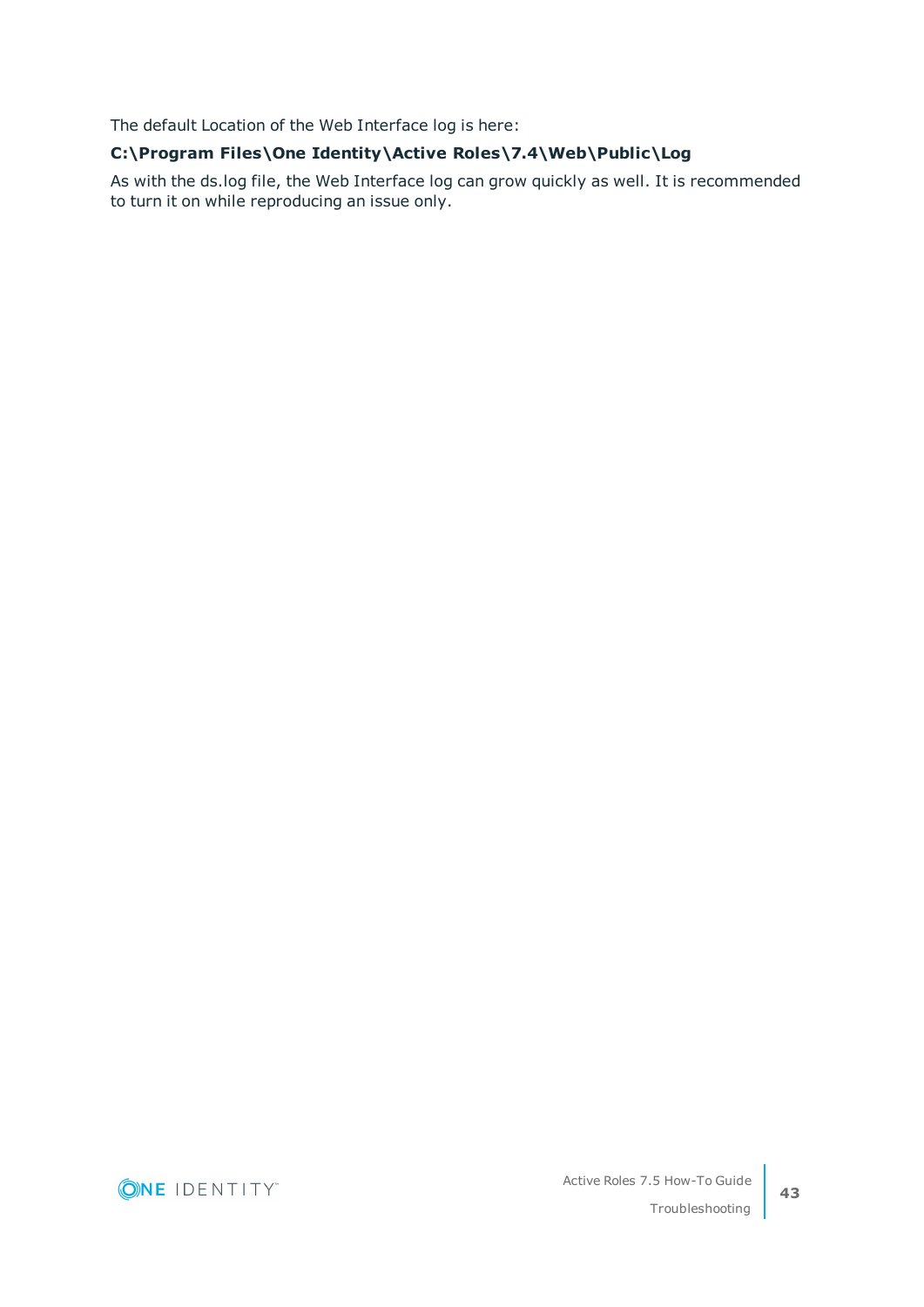## **Replication**

<span id="page-47-0"></span>For a video demonstration, please refer to the following knowledge base article:

<https://support.oneidentity.com/kb/234198>

For additional information and troubleshooting, please refer the latest *Active Roles Administration Guide*.

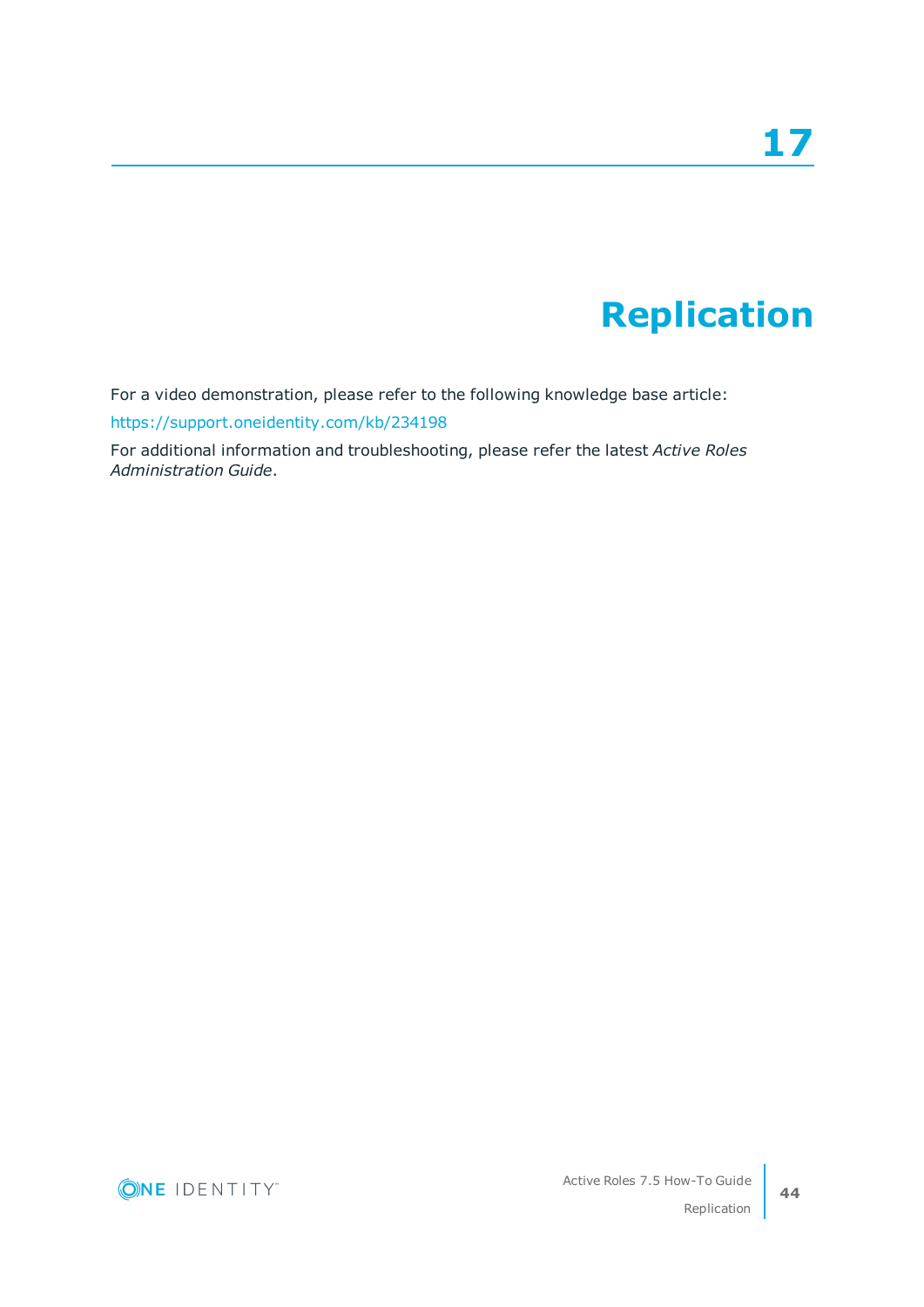## <span id="page-48-0"></span>**Understanding Management History**

The **Management History** feature provides information on who did what and when it was done with regard to the Active Directory management tasks performed using Active Roles.

This feature provides a clear log, documenting the changes that have been made to a given object, such as a user or group object. The log includes entries regarding actions performed, success or failure of the actions, as well as which attributes were changed.

The Management History feature can be used to examine:

- Change History Information on changes that were made to directory data via Active Roles.
- User Activity Information on management actions that were performed by a given user.

Both Change History and User Activity use the same source of information—the Management History log, also referred to as the Change Tracking log. For information on the configuration settings of the Change Tracking log, see the Management History configuration section.

Active Roles also includes reports to examine management history by collecting and analysing event log records. For more information on reports, see the Active Roles Reporting section. However, the process of retrieving and consolidating records from the event log may be time-consuming and inefficient.

NOTE: You must import the Management History from the old version after an upgrade in order to perform Deprovisioning operations and Undo Temporal Group operations.

### <span id="page-48-1"></span>**Considerations and best practices**

#### The **Management History** feature (also known as **Change History** or **Change Tracking**) is designed to help investigate promptly what changes were recently made to directory data, as well as when it was done and by whom. However, this feature does not provide for data change auditing exploring large volumes of data changes that occurred during a long period of time. For this reason, in addition to the Management History feature, Active Roles provides a suite of reports for change tracking and auditing, which is

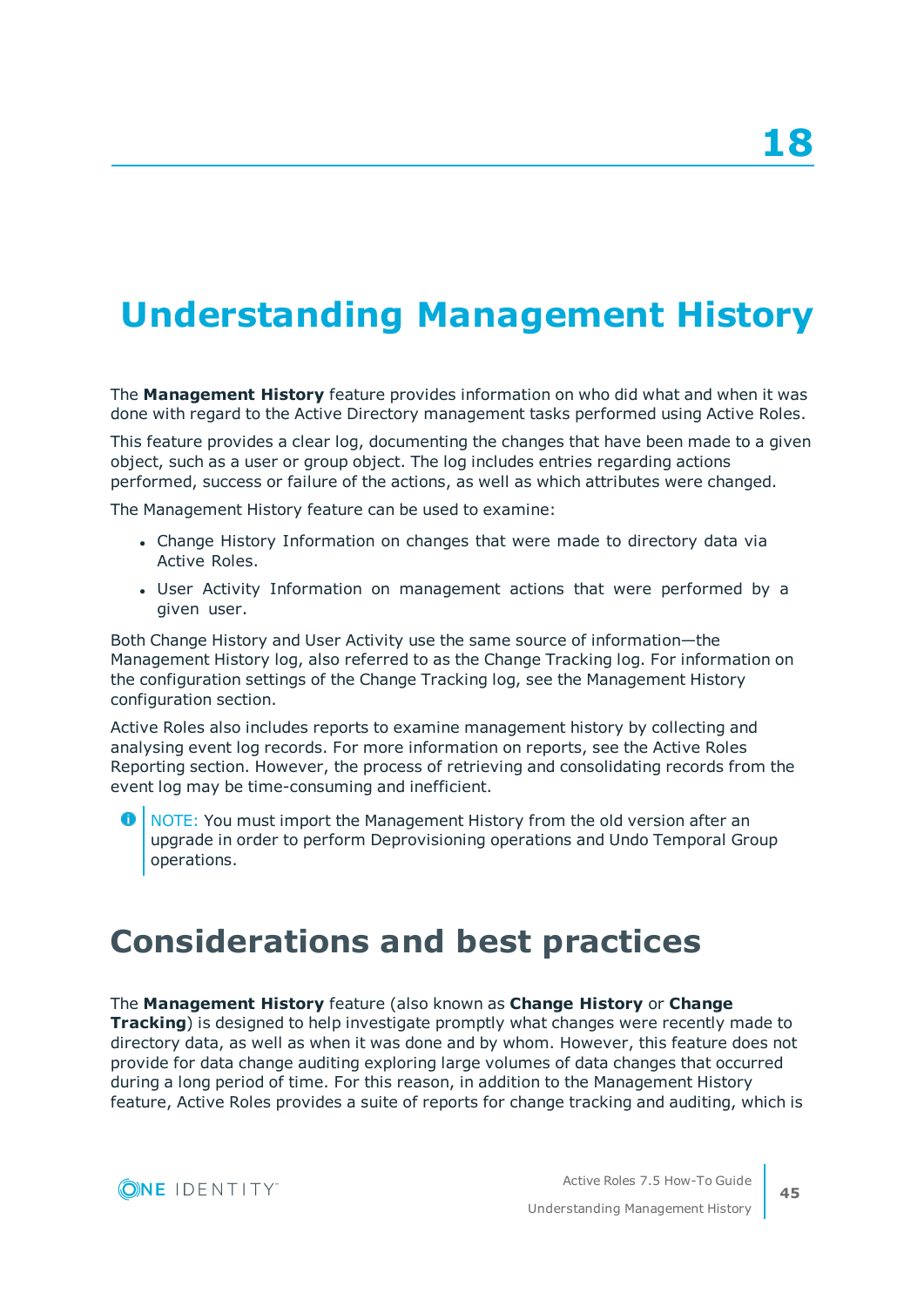part of the Active Roles Report Pack. Each of these options, Management History and Report Pack, has its own advantages and limitations. Follow the recommendations in this section to choose the one that is best suited.

The Management History feature can be used to examine changes that were made to directory data via Active Roles. The feature is designed to help answer the following typical questions:

- . Who made the most recent changes to a given user or group object?
- Who modified a given user or group object during the last X days?
- What changes were made to a given user object last night (yesterday, the day before)?
- Have any planned modifications of a given user or group object actually been performed?
- What objects did a given delegated administrator modify during the last X days?

Management History can be accessed instantly whenever an investigation is required or troubleshoot a problem that results from inappropriate modifications of directory data. Management History includes a dedicated repository to store information about data changes, referred to as the Change Tracking log, and GUI to retrieve and display information from that repository. No additional tasks, such as collecting or consolidating information, are required to build Management History results. However, the advantages of the Management History feature also entail some limitations. Before using the Management History feature, consider the following recommended best practices and limitations of using this feature. The main factor to consider is the size of the Change Tracking log. To ensure real-time update of the log on all Administration Services, the log is normally stored in the Active Roles configuration database, but can be separated into its own database if required. This imposes some limitations on the log size. By default, the Change Tracking log is configured to store information about changes that occurred within last 30 days. If the setting is increased, do so carefully; otherwise, the following problems may be encountered:

- Excessive increase in the log size significantly increases the time required to build and display Change History and User Activity results.
- As the log size grows, so does the size of the configuration database. This considerably increases the time required to back up and restore the database, and causes high network traffic replicating the database when an additional Administration Service is joined to Active Roles replication.
- The GUI is not suitable to represent large volumes of Management History results in a manageable fashion. Since there is no filtering or paging capabilities, it may be difficult to sort through the results.

To address these limitations, Active Roles provides different means for change auditing, change-tracking reports, included with the Active Roles Report Pack. These reports are designed to answer the following questions:

• What management tasks were performed on a given object within a certain period of time?

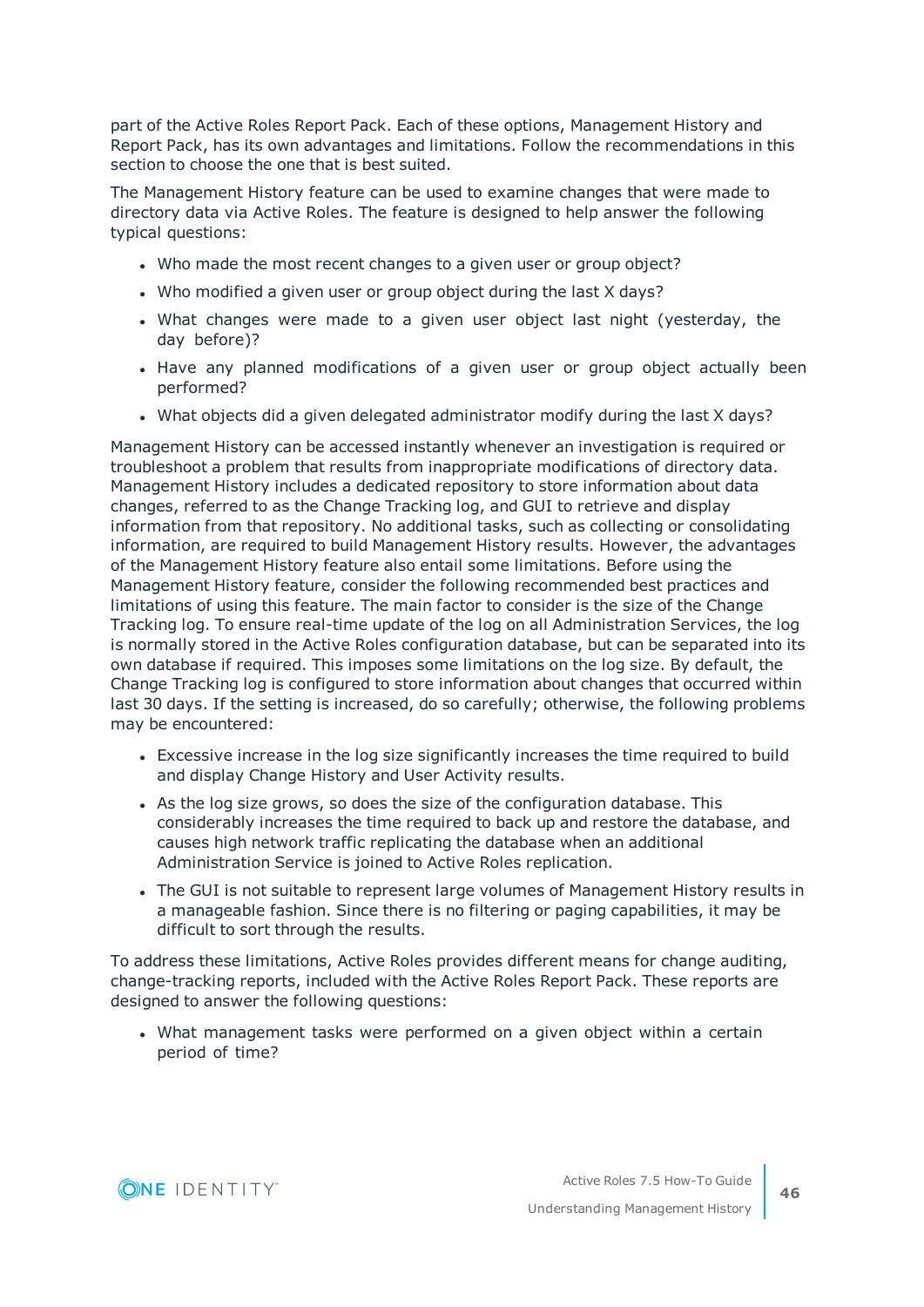- What management tasks were performed on a given object during the object's entire life time?
- When was a certain attribute of a given object modified?

Change-tracking reports are based on data collected from event logs. A separate log is stored on each computer running the Administration Service, and each log contains events generated by one Administration Service only. Therefore, to use reports, the events from all event logs need to be consolidated to form a complete audit trail. The process of consolidating events, referred to as the data collection process, is performed by a separate Active Roles component—Collector. The Collector wizard can be configured to execute data collection jobs, and schedule them to run on a regular basis. The main limitation of changetracking reports is the fact that the information needs to be collected and consolidated in a separate database before the reports can be built. The data collection process exhibits the following disadvantages:

- Collecting data may be a very lengthy operation and the database size may grow unacceptable when collecting all events that occurred within a long period of time in a large environment.
- Collecting data is impossible over slow WAN links. This limitation is inherent to the Active Roles component intended to collect data for reporting.

### <span id="page-50-0"></span>**Management History configuration**

The configuration of Management History includes the following elements:

- Change-tracking Policy Builds the data pertinent to history of changes made to directory objects, and specifies what changes are to be included in the reports on change history and user activity.
- Change Tracking Log Configuration Specifies how many change requests are to be stored in the log.
- Replication of Management History Data Specifies whether to synchronize Management History data between Administration Services that use different databases.

#### Reference

Management History is being synchronized, the Active Roles service is unavailable:

<https://support.oneidentity.com/kb/103363>

Management History Wizard:

<https://support.oneidentity.com/kb/90375>

### **Important Considerations**

The Management History Migration Wizard was designed for a "one-to-one" database migration for an Active Roles upgrade. It was designed to speed up the upgrade process as

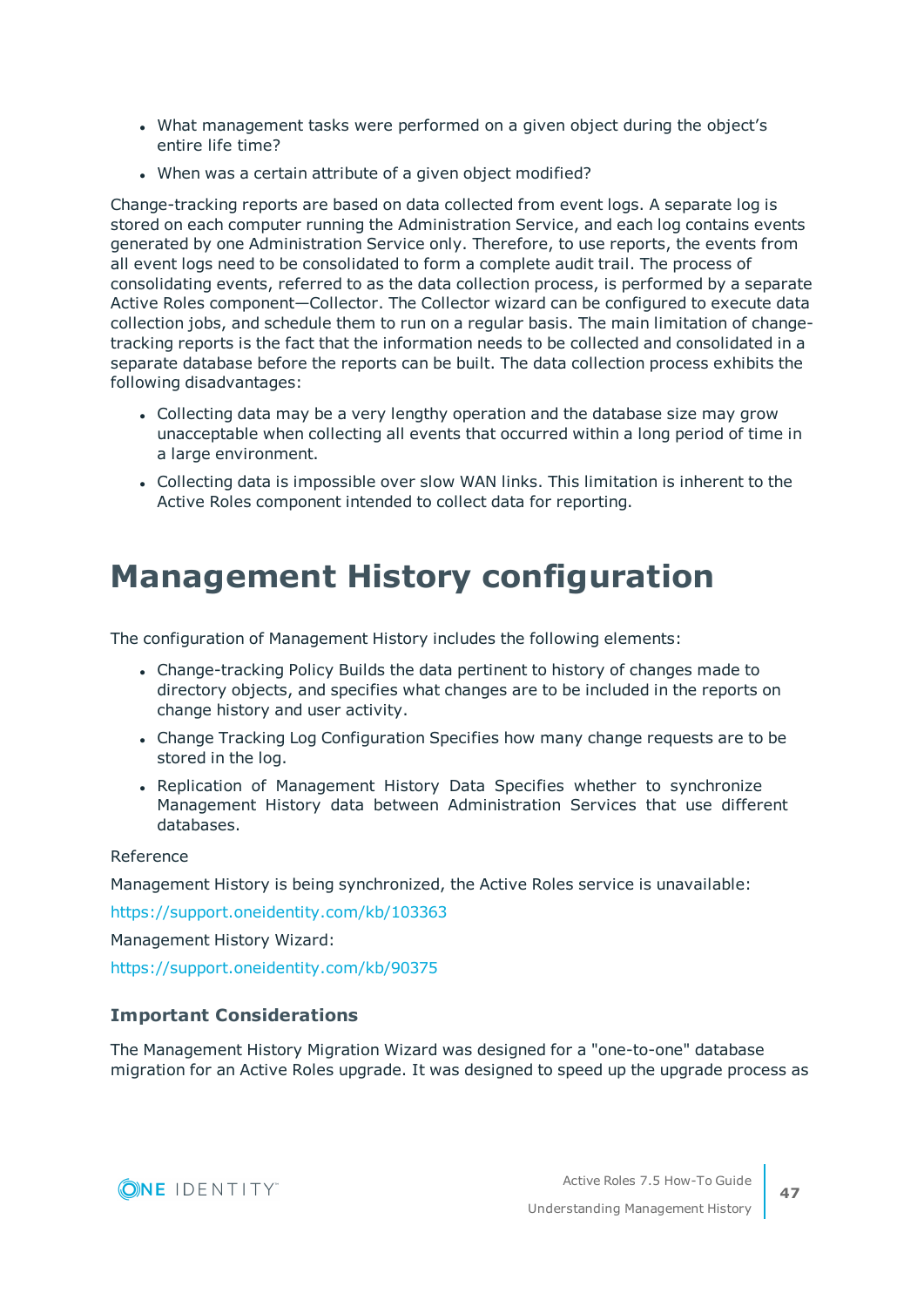the history migration can be quite lengthy - sometimes in excess of 25 hours (depending on history and environment).

The tool has never been tested in migrating several Management History databases to one. This type of scenario is not supported.

However, the tool can be re-run several times from the same source database in this upgrade scenario. The import for the Management History database is a Merge import and adds any changes to the target Active Roles database.

6 NOTE: The Configuration database import functionality performs a Replace action. This operation overwrites current settings.

Active Roles stores its configuration data in the Configuration database in SQL. It is recommended to backup Configuration and Management History databases prior to the upgrade.

For more information on upgrade paths, refer to the knowledge base article [https://support.oneidentity.com/kb/111679.](https://support.oneidentity.com/kb/111679)

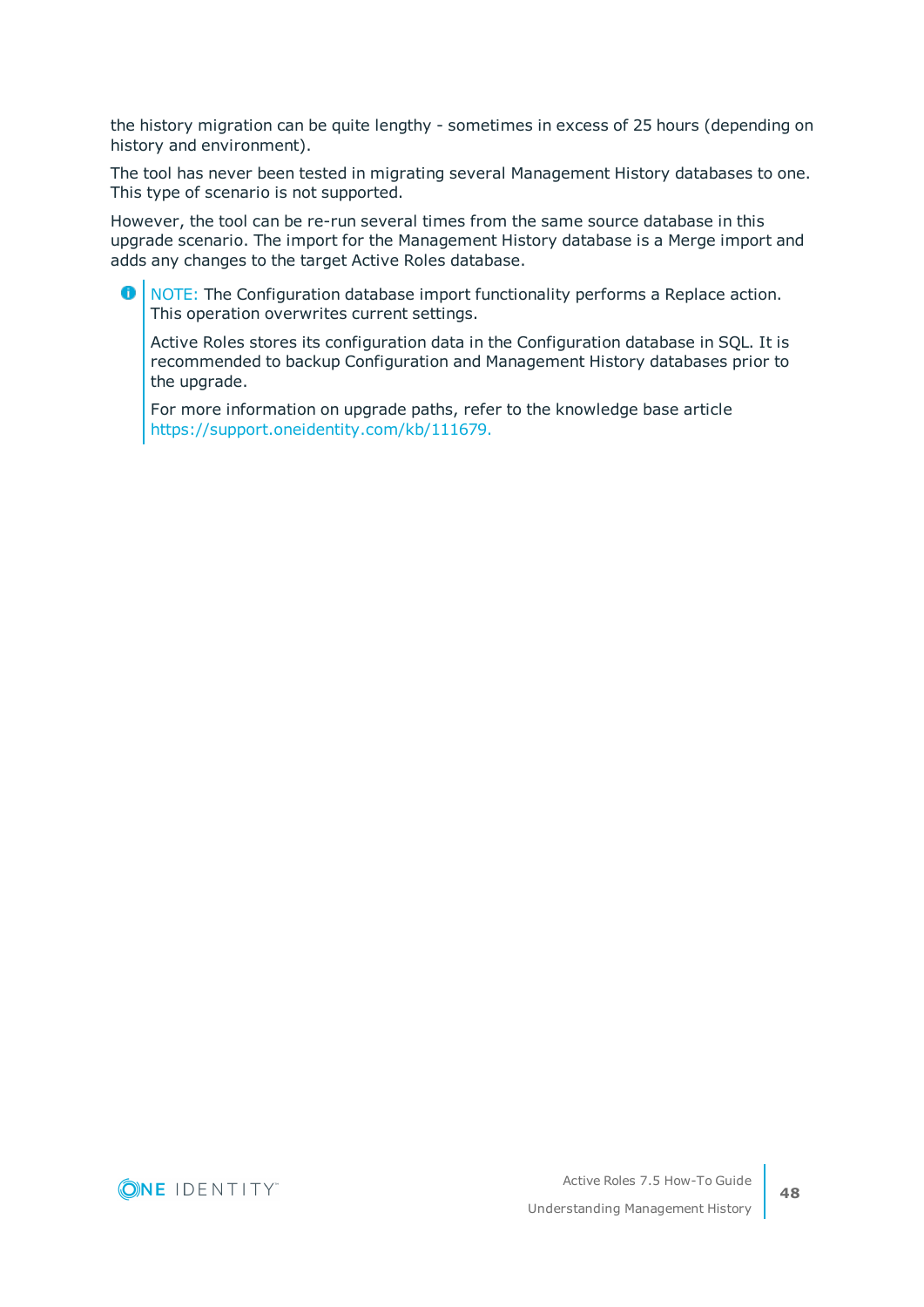## **Service Account**

<span id="page-52-0"></span>Active Roles 7.0 introduced the Configuration Center, which provides a simple method for changing or updating the Active Roles service account.

### <span id="page-52-1"></span>**Changing Active Roles service account credentials**

#### *To change the Active Roles Administration Service account*

- 1. Launch the Active Roles Configuration Center.
- 2. Click **Administration Service** tab.
- 3. Click **Change** on the Service Account.
- 4. Enter the new credentials and click **Change**.
- 5. After completing, click **Finish**.

To start using the new credentials, you must restart the service. Restart the service immediately or later, at a more convenient time.

### <span id="page-52-2"></span>**Changing Service account credentials for SQL database connection**

### *To change the account that is used to run the Active Roles Administration Service*

- 1. Launch the **Active Roles Configuration Center**.
- 2. Click the **Administration Service** tab.
- 3. On the Active Roles database section, click **Change** .
- 4. Enter the new credentials and click **Next**.

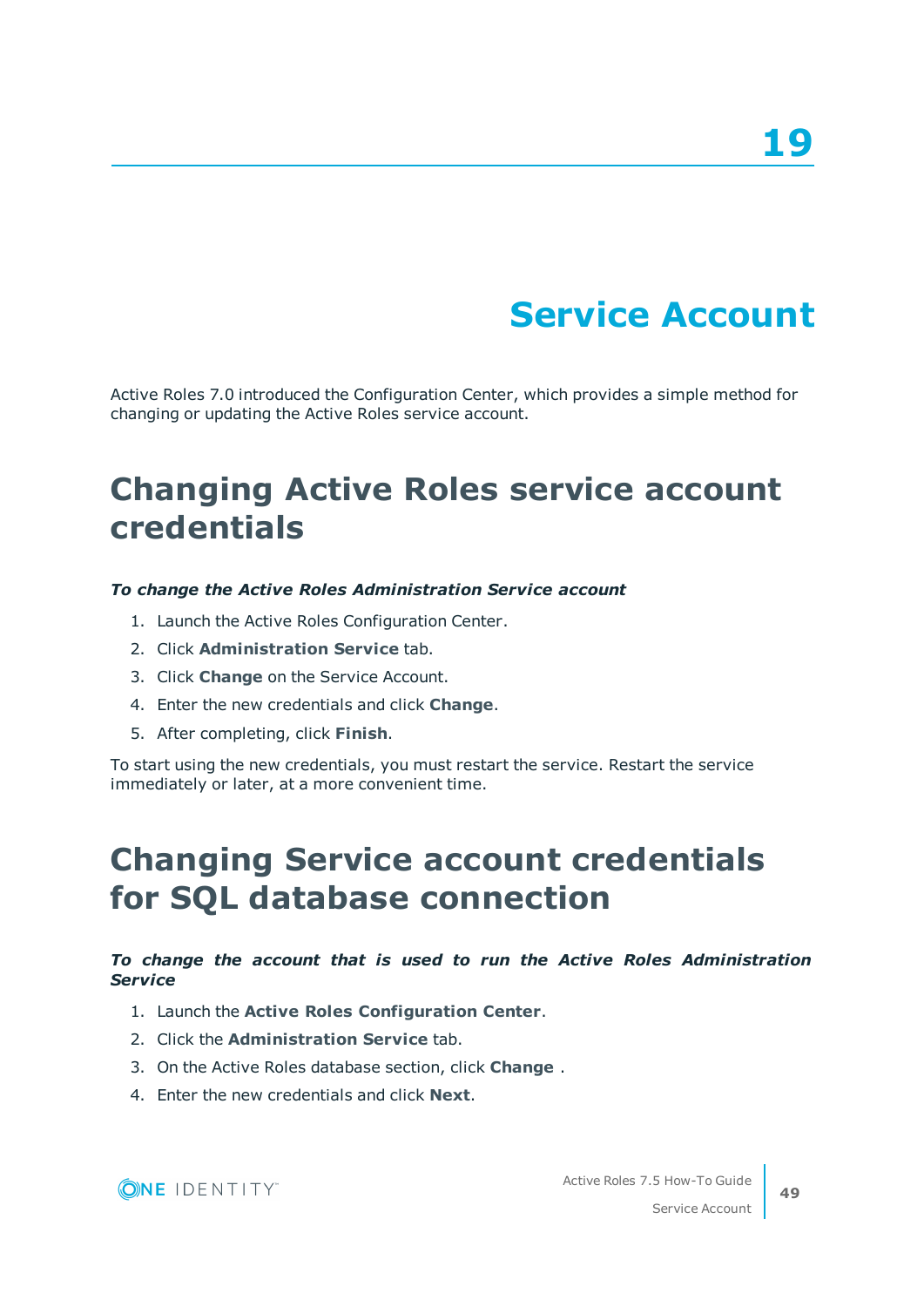- 5. Click **Change** to commit the changes.
- 6. Click **Finish**.

To start using the new credentials, you must restart the service. Restart the service immediately or later, at a more convenient time.